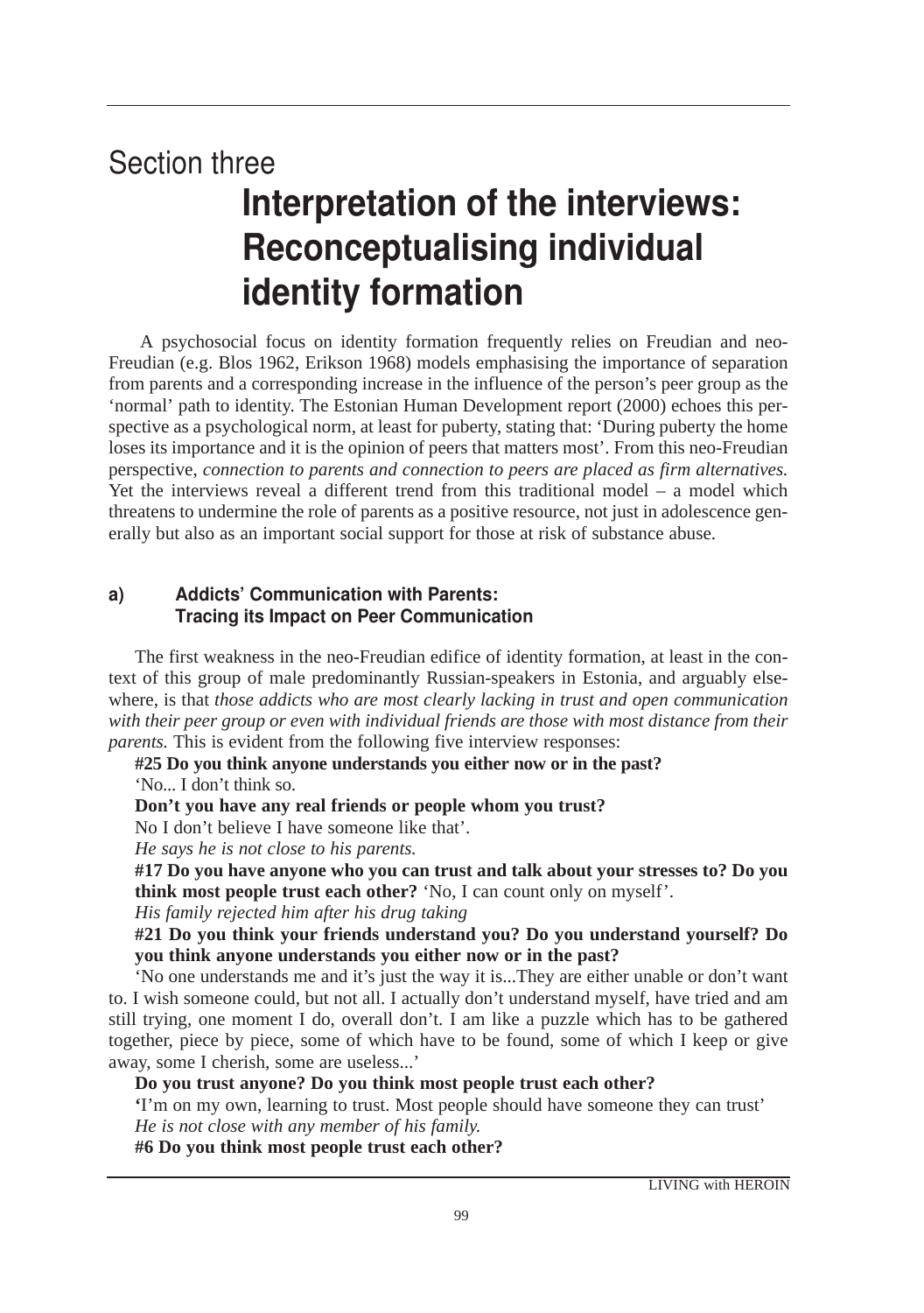**'**I do not think that people can trust each other. In the past it could be but not now. Maybe because I am taking drugs. World of drug addicts teaches you not to trust anyone. Everybody just wants to tell you lies and make you feel bad. I had an experience when I told a very secret thing to a person who seemed to be very friendly, and on the next day everybody knew my secret'

*He is 'never' open with his parents*. Though he attributes a generalised lack of trust to the world of addicts he also has never trusted his parents, at the level of open emotional communication<sup>1</sup>.

**#5 Do you know anyone who you can trust and talk about your stresses to? '**Druggies don't have friends. Druggies don't trust each other. Druggies don't trust others, as they don't respect them'.

#### **Do you think many people trust each other?**

No, never.

Regarding his family he comments, 'We can speak freely about THAT' i.e. money for methadone, but implying that he cannot speak openly about other aspects of his experience, while elsewhere referring to quarrelling with them.

Whereas those with clear emotional distance in communication with peers also tended to have little or no open communication with their parents, a second contradiction between the neo-Freudian construction of relationships with peers and parents as alternatives is that *those with relatively good relationships with at least one parent tended to have at least one peer who could provide trust and open communication.* Moreover, it is an *ongoing* relationship of trust with at least one parent and not as Freud might suggest, a past relationship of trust now changed exclusively to peers:

**#20 Do you have anyone who you can trust and talk about your stress to? '**My mom. I have the greatest mother in the world'.

#### **Do you think most people trust each other?**

**'**No. We all expect that your neighbour hits you. So you hit him first'.

#### **Do you wish or think you will have the same friends in five years time?**

'I hope not. From my today's friends I want to see in five years only two. They are real friends'.

#### **Do you trust your friends? Do your friends understand you?**

'I trust my closest friends'.

*Even though he does not view people as trustworthy in general, significantly he does trust his mother and at least two of his peers. He recognises the realism of the harshness of his environment yet can integrate conflicting emotional realities, namely, a generalised distrust and a particular trust of concrete others.*

#### **#11 Do you have anyone who you can trust and talk about your stresses?**

**'**I can always talk to my mother. I do not think that most people trust others. It is because life is very complicated. I do not think it is a good idea to trust others. I have had many situations where I afterwards regretted trusting people. Now I believe it is better not to trust people…Of course, I trust a couple of people, but only them. And among drug addicts it is better not to trust anyone at all. They are just like this.'

**Do you wish or think you will have the same friends in 5 years time?**

<sup>&</sup>lt;sup>1</sup> Despite the lack of trust with both parents and peer group for this interviewee, he 'can always talk to and be honest with' his sister and girlfriend. This invites broader focus on the mediating factor of sibling relationships as an influence on subsequent trust and open communication with others. The influence of his sister on this interviewee appears quite strong as elsewhere he spontaneously refers to her as having a 'high education'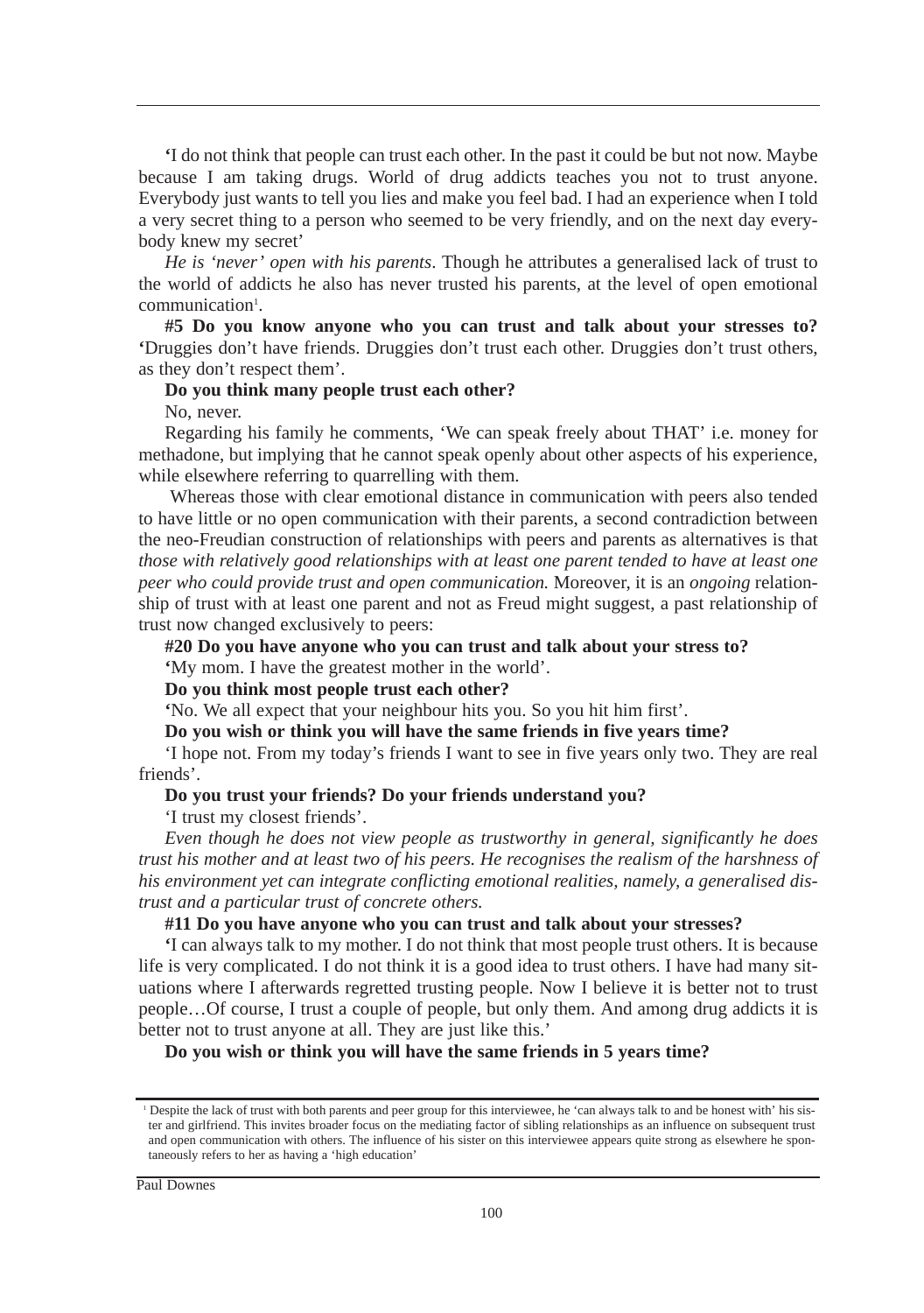'I do not know what will happen after five years. I do not change friends very often; I have steady relations. I trust some of them fully, but do not trust others...'

*For him, "Of course" he trusts some people. He assumes connection to at least some people as well as his mother.*

#### **#10 With whom do you often talk openly?**

**'**With a friend of mine. He is the only person whom I can tell all my problems and secrets. He actually was the one who put me on the needle. *Sometimes with my mother'*.

**Do you think most people trust each other?** 

**'**Sure'.

#### **Who?**

'For example, my friend. Most of people only show their interest to you. But they never really say the truth to each other...'

#### **#18 Do you have anyone whom you can trust and talk about your stresses to ?**

'*First my mother*. (After thinking a bit more) *I have one friend.* He is in jail now. *I can say that I trust him*'.

However he does distinguish trust and emotional openness:

'But I will say nothing to anybody about my stresses. My problems are my own. I will overcome them only by myself'.

#### **#13 Do you have anyone who you can trust and talk about your stresses to? '**Yes, I do'.

#### **Do you wish or think you will have the same friends in 5 years time? Do you trust your friends? Do your friends understand you?**

'Basically, friends stay the same, but I wish not to communicate with those who are on the needle so much...I have a friend whom I can tell all my worries. I don't know about other people. I trust only the closest friends'.

**Do you talk openly with your parents ?** 

'*Of course.* But when I was on the needle, I wasn't communicating with my parents at all. Then...you don't need parents at all'.

*He implies that his time "on the needle" was an exception to the pattern of their relationship and that at other times he could communicate well with them and did need them.*

#### **#22 Do you think you will have the same friends after 5 years? Do you trust them and do they understand you?**

**'**Actually drug addicts do not have friends! They will betray you. One "friend" of mine betrayed me when he was on 'breaking'. No drug addict will share with you his last dose. I had three best friends. The youngest guy died because of overdoses; two other guys got off and one of them lives now in Moscow, another - here in Tallinn near me. We are still friends. The third guy stayed on drugs and our friendship was broken. My girlfriend is also my best friend. I surely trust my friends and they do understand me'. *He refers to his mother supporting him, at least materially, and says he is very thankful to her.*

This group express emotional openness and trust, at least to some degree both with at least one parent, *and* with one or two friends. In contrast, the first group relate openly neither to parents nor to peers, or at least acknowledge extreme difficulty in doing so. Close relationship to at least one parent would seem to facilitate rather than hinder close relationships to peers and hence calls the Freudian model of identity into question. Attachment is not simply a finite space to be filled by different objects, where parent is to be replaced by peer; the capacity itself for attachment and trust seems more important (see also Fromm 1957).

Three of the interviews reveal a close relationship between son and parent, where the heroin addicted son has *no* close communication with his peers:

#### **#12Do you think anyone understands you?**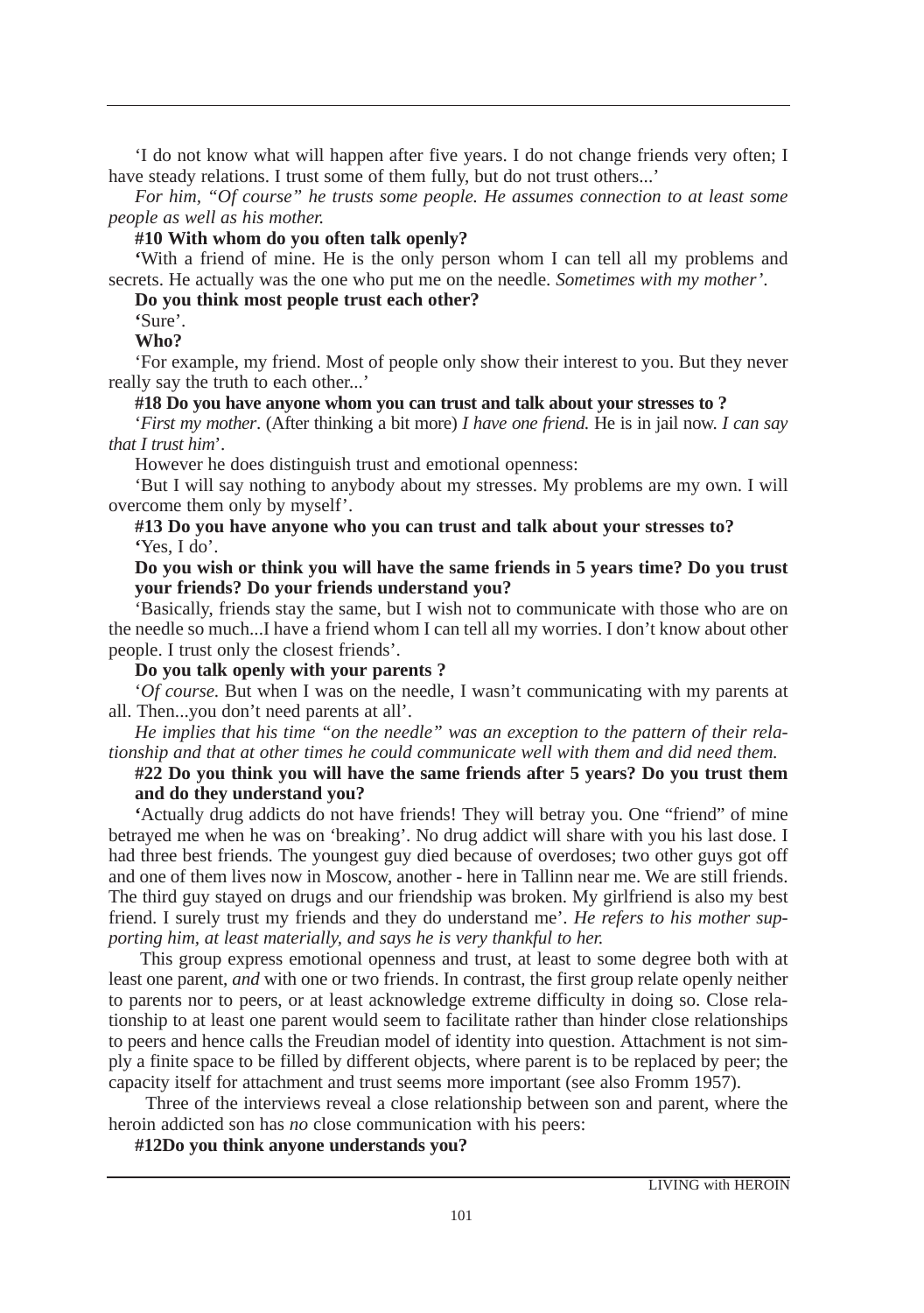'No...In the normal sense of "friends" I have none, just mates, people I know'.

#### **Do you trust anyone? Is there any person you can confide?**

'No, I'm on my own. Actually I'm very lonely. I wish I had someone beside me. Sometimes you just need to know, someone's there for you...'(For him, his family are "everything I have")

#### **#16 Do you have anyone who you can trust and talk about your stresses to? '**My mother'.

**Do you think most people trust each other?**

'Certainly not'.

#### **Do you wish or think you will have the same friends in 5 years time?**

'No, I do not think so; they will be absolutely different'.

#### **Do you trust your friends?**

**'**I do not have any friends. I have a brother'

#### **#1 Do you have anyone who you can trust and talk about your stresses to? Do you think most people trust each other?**

'I don't have any friends who can understand me or with whom I can talk freely about what lies on my mind.' (However, his mother 'always' understands him)

The lack of close peer relationships, despite close family attachment, highlight that capacity for familial attachment will not deterministically bring peer attachment even if comparison of the first and second groups suggest that family attachment facilitates attachment to at least one or two close friends.

It is being argued that a lack of closeness to parents is a significant obstacle to close peer communication but not that it is necessarily an insurmountable one. Three possible exceptions to an association (rather than a rigid rule ) between close family and close peer relations are as follows:

#### **#26 Do you think anyone understands you either now or in the past?**

'Those who use drugs understand me, but the others I think not'.

#### **Do you have someone whom you trust and talk about your stresses?**

'No, I don't have anyone to talk to, but that is good because I don't like to talk about my worries to others. Yes, I think that people trust each other - they have to'.

#### **Do you trust your friends?**

'Yes, I have some friends whom I can trust, but I'm sure that some people will stay as my friends and others not. Yes, my friends understand me, otherwise they wouldn't be my friends'.

He says he is not open with his parents. Interpretation of his words (above) hinge on his conception of trust. While claiming to trust his friends and be understood by them, the quality of understanding is questionable given that he does not talk about his stresses with anyone, and sees this as good. So the fact that he is not emotionally open with his parents may be said to continue in his relationships with his peers.

The second possible exception refers only briefly to his parents during the interview, stating that his father knows about his addiction but his mother does not as he does not want to upset her. He has many friends and trusts people in general.

#### **#7 Do you think anyone understands you either now or in the past?**

'I have friends they understand me. Many friends in different cities'.

**Do you have anyone who you can trust and talk about your stress?** 

## **'**There is my girlfriend. She can calm down stress'.

## **Do you think most people trust each other?**

'It is possible to believe people'

His motive for lack of openness with his mother does not necessarily suggest lack of ongoing emotional attachment, but more a desire to protect her as he says he does not want to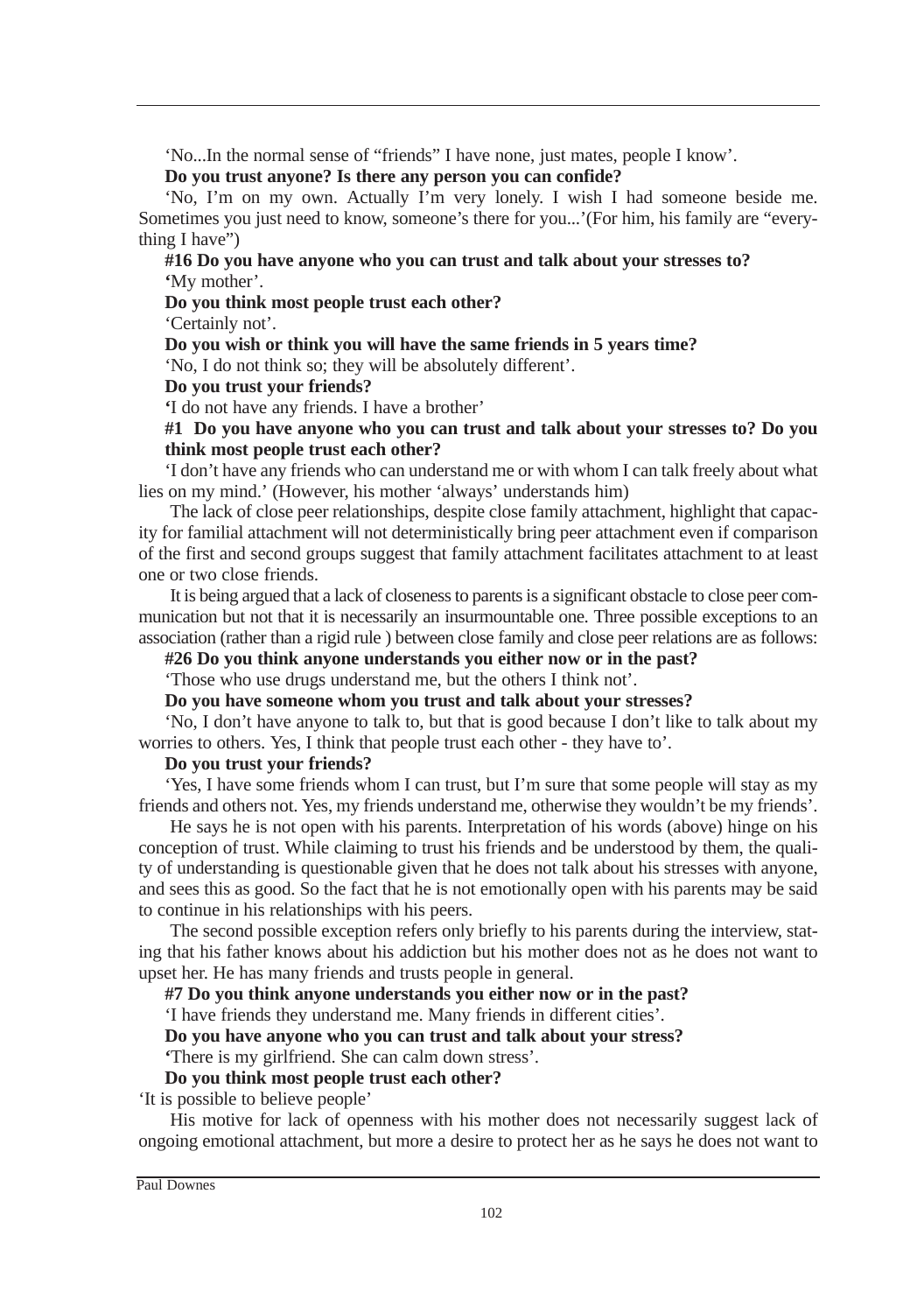upset her. There is nothing to suggest that she would not try to understand and support him, or that the relationship is one of strong emotional separation. So neither #26 nor #7 offer substantial challenge to the association being argued for.

The third possible exception clearly does not have an open relationship with his parents and does have some degree of open communication with his friends. He conceives of understanding in terms of loyalty and knowledge about his drug use:

#### **#19 'Do you talk openly with your parents?**

About drugs? No. They have their life I got mine – why bother to relate the two?

#### **Do you have anyone who you can trust and talk about your stresses to?**

Got a couple of good friends. They know my story and they are my old schoolmates. Working together in same place as well.

#### **Do you think most people trust each other?**

We're not so far apart – in my opinion. If there's someone who you dislike you move away – free country. It is obvious that you don't tell everything about yourself maybe never - more frequently after you know the person for half your life.

#### **Do your friends understand you?**

They know what I use and they stick by me…so I guess they understand me.

#### **Can they see if there is something wrong? By the way you act?**

Sure they can. Then we sit down in the local bar and discuss about the issue. Or drink ourselves silly. I got a credit in one bar near my place – drink as much you want basically and later you pay the amount. Very convenient.'

While this interviewee is clearly unusual compared to the others in reporting a capacity for open communication with peers despite none with parents, other questions arise as to whether he ever had a close relationship with either of his parents as well as the extent to which open communication is contingent on alcohol use. Moreover, his response to the following question is perhaps a revealing projection of his own approach to openness even with longstanding friends:

#### **Are there many differences in the way guys and girls, think, feel and act?**

Well I'm no girl, can't tell from the both sides. What I think is that men are more closed then girls. Women have maybe one or two good friends whom they tell everything while guys have group of friends whom they tell a little to everyone. And this little they even may tell one story to one person and another story to another friend – meaning if you put all the stories together you get the whole story'

Emphasis on a relationship of openness and trust with a parent as being important for similar relationships with peers, challenges the either/or view of attachment where there is to be a necessary conflict between attachment to parents and to peers within the neo-Freudian frame of identity formation. Instead, it lends support to Gilligan et al's (1990) challenge to neo-Freudian emphasis on detachment for identity. Gilligan et al (1990) argued from interviews with teenage girls in the U.S that emotional separation from parents was frequently on the basis of an assumed connection remaining. In the interviews here, for male predominantly Russian-speakers in Estonia (Estonian citizens and non-citizens) an assumed connection to at least one parent was an important factor in facilitating similar relationships of trust and openness with peers<sup>2</sup>. Emotional detachment from parents, whether as a descriptive or normative component of Freudian theory of identity, clearly needs revision.

<sup>&</sup>lt;sup>2</sup> This is not to presume that similar factors of assumed connection to at least one parent would necessarily apply to the ethnic Estonian population. For example, Goodwin et al (2001) found that ethnic Estonians were significantly less collectivist in regard to family and peers compared to Russian, Georgian, Polish, and Hungarian samples. However, the relationship between collectivism and trust/emotional openness is not a simple one, so the mere finding that ethnic Estonians tend to be less collectivist does not mean that issues of assumed connection to one parent may not also have importance to openness with peers for ethnic Estonians.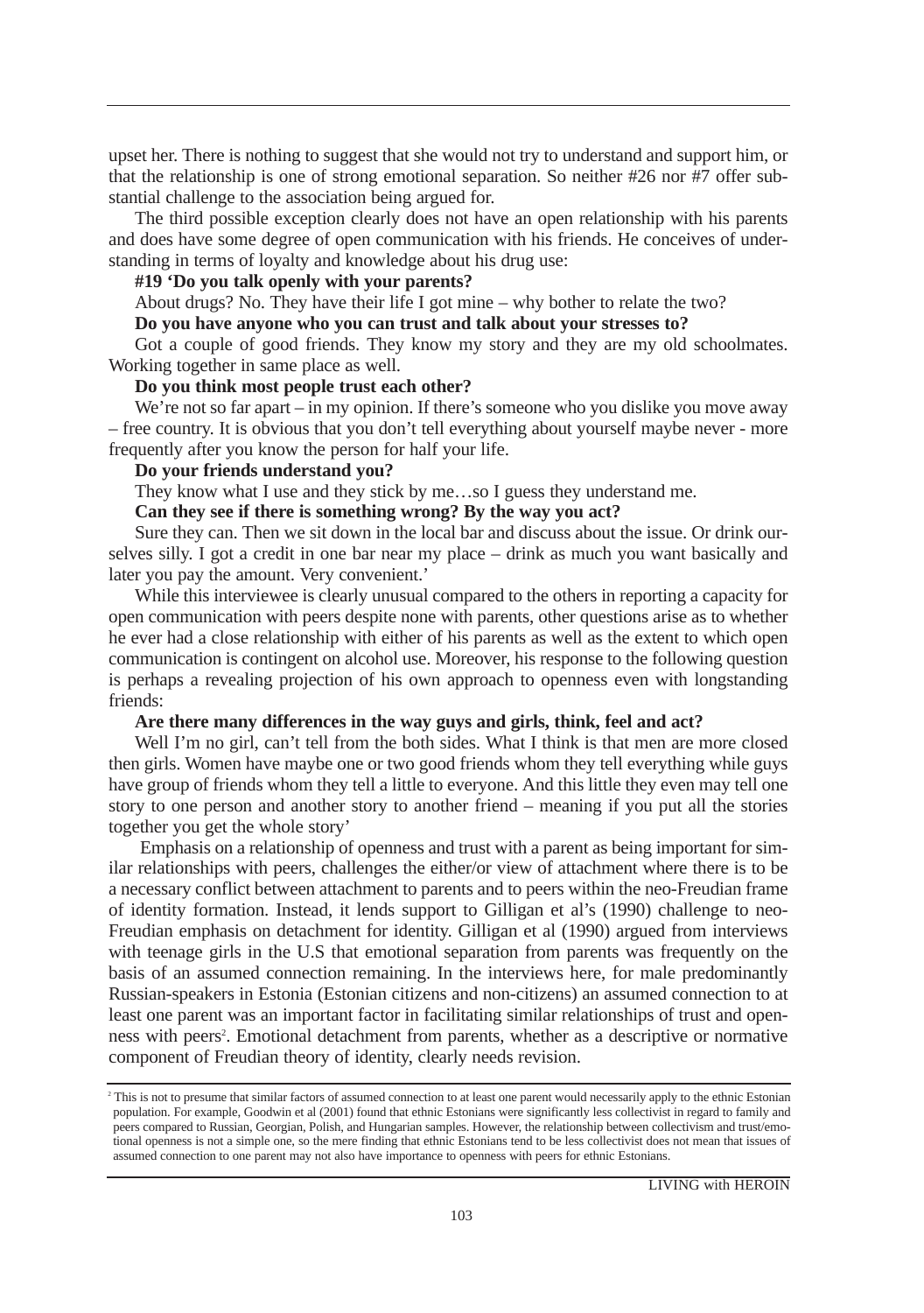### b) Peer Influence Reexamined

A further difficulty with neo-Freudian theories of identity, recommending clearcut separation from parents and attachment to peers, comes from integration of criminological theory with psychological examination of identity. A widely accepted perspective in criminology is Sutherland's (1939) theory of differential association, namely, that peer pressure is a key factor in crime and drug-taking. Many of the interviews support this view of the role of peer pressure in the first steps of drug taking (see also e.g., Otero-Lopez et al 1994). *The path of movement away from parents and towards peers, which Sutherland identifies with crime and drug-taking, is the precise one which neo-Freudians advocate for adolescent identity.* A case could be made that small scale crime and drug taking are a normal manifestation of identity - for example a challenge to adult norms of an oppressively conformist society. The Estonian Human Development Report (2000) for example conceives of narcotic substance use as a reaction to rationalised values and a challenge to everyday norms paralleling other such challenges at times of holidays and feasts throughout history. However, the neo-Freudian model of identity does involve a basic confusion between descriptive and normative definitions of normality, in other words, between *normality as typicality* and *normality as being healthy*. While the descriptive and normative conceptions of normality may at times overlap, it is highly questionable whether they deserve to be treated as equivalent concepts. Moreover, one model or path for identity is too simplistic. Other areas of developmental psychology increasingly recognise the complexity and multiple paths involved in lifespan development (e.g. Clarke & Clarke 1984; Maccoby 1984; Rutter 1989; Baltes 1987). Likewise, postmodern theories of identity prioritise multiple possibilities of self rather than one normative model for development (Lyotard 1984; Kvale 1992). Other conceptions of identity such as Jungian emphasis on individuation views identity as a lifelong process rather than something which is simply achieved and frozen in time in adolescence. This view is also recently supported by conceptions of emergent adulthood as a mediating phase between adolescence and adulthood in many cultures (Arnett 2000). Acceptance of this view of identity as an ongoing existential dilemma suggests that the issues concerning identity and relationships for this group of heroin addicts who are no longer in adolescence still gain relevance far beyond the phase of adolescence itself.

The very notion of identity is more complex than simply the etiological (causal) perspective highlighting factors such as peer pressure in drug taking. A focus on *protective* factors would try to develop the preexisting positive social support facilitating identity among that subgroup of addicts with good trust and communication with at least one parent and peer. The social constructionist tradition would criticise Freudian views of identity for prescribing a 'normality' of separation from parents which may be more a conformist product of societal and environmental expectations than intrinsic to adolescent identity itself. Moreover, Yoder (2000) notes the importance of external sociocultural influences on internal psychological processes and states:

Assumptions of a singular and definable context in which adolescent identity formation occurs...unfairly place(s) much or all of the responsibility for successful identity task completion upon the individual (p.95)

A very noticeable feature of the interviews was the recurring distinction between genuine friends and those who you cannot trust, who are not really friends. The *quality* of the peer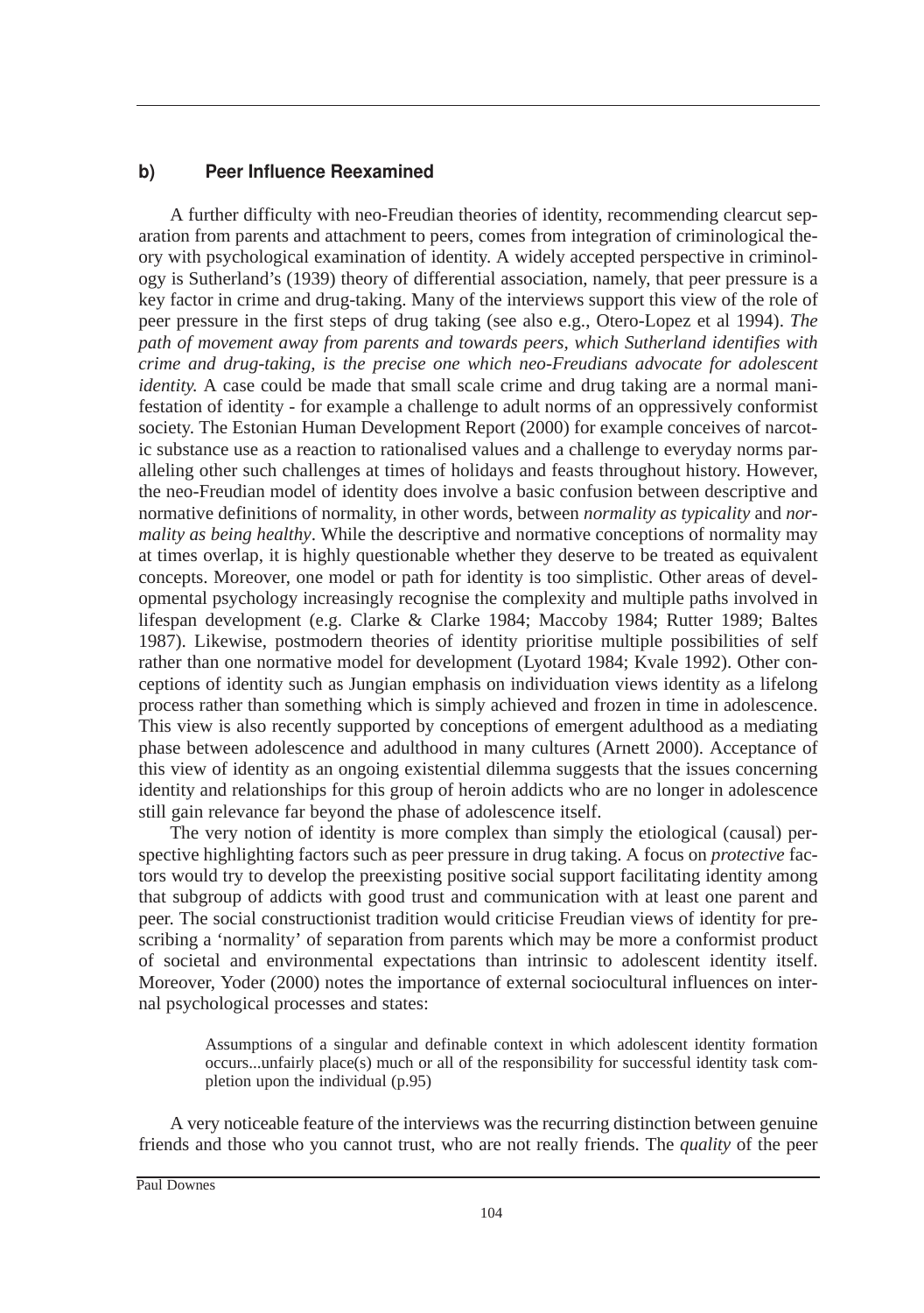friendship is arguably vital with regard to social support - and Freudian or other normative models of identity need to accommodate the basic distinction between true friends and peers you just spend time with. Brown (1990) notes that the term 'peer group' is frequently applied to everything from interactions with best friends to the individual's ties with the entire age cohort. While this distinction between genuine friends and those you cannot really trust is underemphasised by neo-Freudians, it is touched upon but underdeveloped in Hanson et al's (1985) portrayal of heroin addicts in the U.S which tried to highlight the social function of camaraderie among the addicts' crime partners, if not the addicts themselves. Iglehart (1985), in the same study, states that the street heroin users interviewed in the U.S.:

do not trust other users and express varying degrees of discomfort with friendships, (though) they appear to have very close 'like brothers' relationships with their crime partners, although there is not necessarily affection in the relationships (p.125)

From the same study, Walters (1985) highlighted the role of afternoon time in street heroin addict's lives 'for socializing among themselves' (p.44-5). In the Estonian context, the addicts overwhelmingly perceive such social interaction as extremely limited. The association argued for above between parental attachment and peer attachment may be somewhat hidden if peer attachment does not distinguish between genuine and superficial friendship. The association is between sustained parental attachment and genuine attachment with peers, not superficial attachment, for late adolescence and early adulthood. In other words, lack of sustained attachment to at least one parent places a significant barrier to close attachment with peers.

#### c) Maternal Influence as a Positive Resource for Heroin Addicts

Another implication of the association between attachment to at least one parent and attachment to peers challenges some commentators' neo-Freudian based perspectives concerning the role of the mother in the lives of heroin addicts. Delaney-Reid (1988) expresses this neo-Freudian perspective regarding heroin addicts:

The dominant, intrusive mother prevents correct role identification, lack of oedipal resolution and the sexual problems arising from an absent or inadequate role model in the father (p.52)

However, while she suggests that her own phenomenological research supports this basic position she does not provide direct accounts of such situations. Opinion and fact are mixed in the manner criticised generally by Gould et al (1974) in their emphasis on a descriptive phenomenology uncontaminated by the authors own interpretative stance. Kamback et al (1977) also refer to opiate user's open hostility with the family and immature, over-protective mothers encouraging parasitic dependence which bring mother and child into mutually destructive lifestyles. Our interviewed sample revealed almost no expressions of hostility directed towards their mothers<sup>3</sup> or complaints about dominating or overprotective mothers<sup>4</sup>.

<sup>3</sup> Interviewee #10 is somewhat of an exception as although he can 'sometimes' talk openly with his mother, he also refers to having had 'big troubles' with her and later wishes for his parents to be 'more understanding' and not to 'bother' him. Another interviewee #6 complains about how his mother has changed in reaction to his addiction 'I hate when my mother is shouting at me. She became very strange in the past years…I ruined my and my relatives lives'

<sup>4</sup> This is not to claim however that our interviewed sample is necessarily representative of all heroin addicts in Estonia, especially as a large number declined to be interviewed (i.e. 17 at the methadone maintenance centre, see Section 1). The narrative style of the qualitative research is not seeking statistical representativeness but focus on the range of lived experience of individual addicts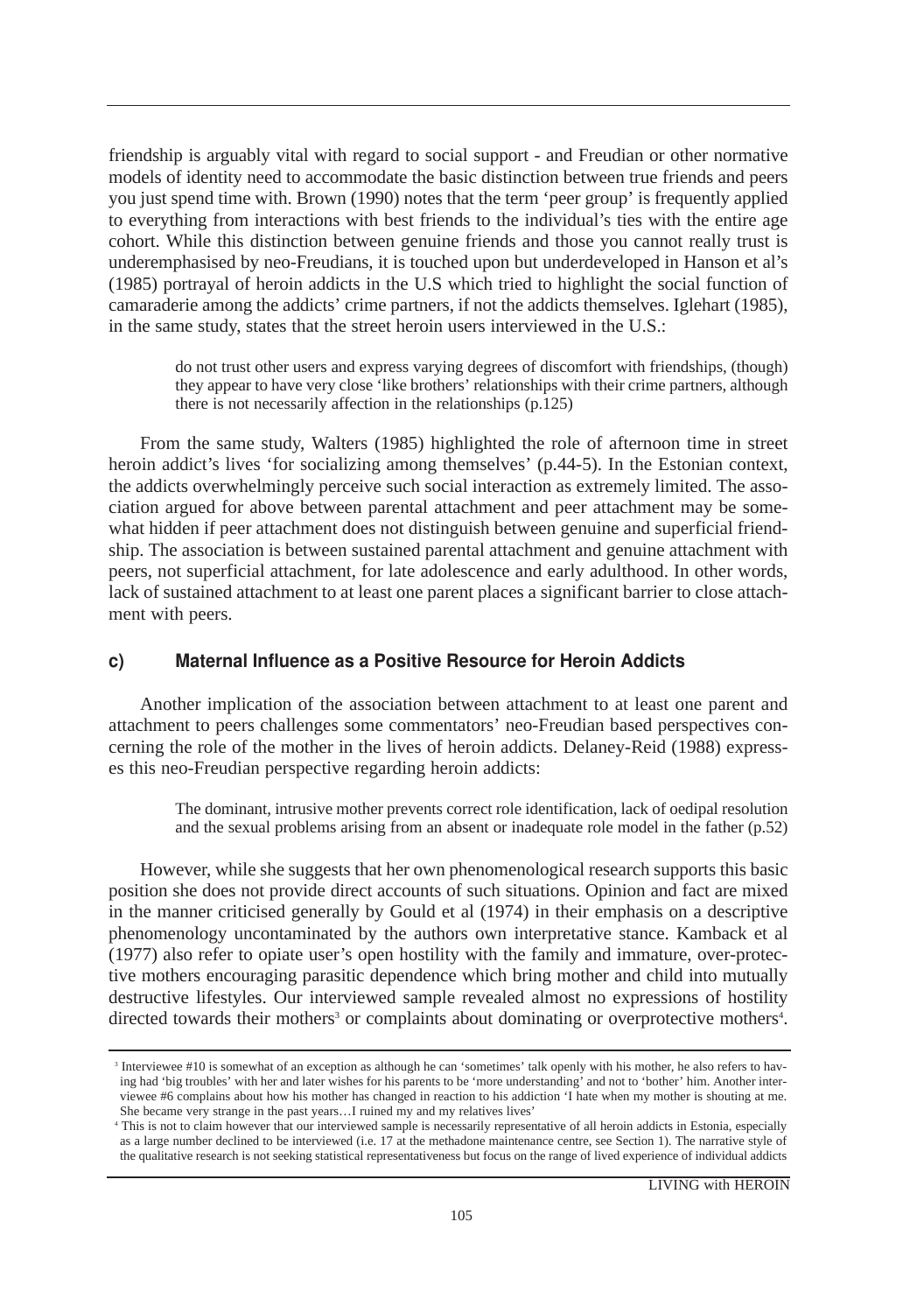Moreover, not only is there no evidence to support this viewpoint in the context of the Russian-speaking minority in Estonia, the association between ongoing parental (usually maternal) attachment and closer relationships of trust with friends point to the importance of a sustained maternal connection both as a support in itself and as a resource to develop other social supports (see also Ahlström 2002 for a review of research on maternal and paternal support influencing substance use). This challenge to neo-Freudian conceptions of the role of the mother in identity and substance abuse finds resonance with the observations of Wills, Vaccaro & McNamara (1992) concerning adolescent substance abuse in the U.S:

with regard to protective factors, results showed that supportive relationships with parents were inversely related to substance use, and emotional support and instrumental support made independent contributions in this process (p.367)

Furthermore, Boykin McElhaney & Allen (2001) observe that autonomy from parents is interpreted differently depending on social class and that increased autonomy from the mother contributes both to higher levels of criminal activity and also to lower levels of acceptance from and relationship with same-age peers for a U.S sample of high-risk youth (though not for low-risk youth). Moreover, Rutter (1989), citing research of Main & Weston (1981) that a secure relationship with one parent can substantially mitigate the effects of an insecure relationship with the other, observes with regard to overcoming adversity:

What seems important for protection is a secure relationship with someone  $(p.603)$ 

Other research in developmental psychology comes to the same conclusion that the presence of at least one close relationship seems to be fundamentally related to well-being (Antonucci 1990; Levitt 1991).

An argument can also be made that close interpersonal relationships with, for example, a mother, can help overcome fatalism. Fatalism assesses individual's beliefs in their ability to control their fate (Goodwin et al 2001). Fatalism proved to be a strong indicator of the ability to establish close relationships according to research in Central and Eastern Europe (Goodwin 1998; Goodwin et al 1999). Furthermore, fatalism may be associated with risk taking behaviour such as intravenous drug use. Kalichman et al (2000), commenting on the rise of HIV in Russia, cite US research demonstrating that fatalism promotes HIV risk behaviour in several populations. The cocktail of fatalism and an environment where access to syringes can be thwarted is a fatal one and is highlighted by the following words of #11 which highlight the need for needle exchange programmes:

#### '*What do you do to avoid becoming HIV positive?*

I do not know. I mean, I have friends that are diagnosed positive, but I really do not know what could be done. It is absurd. For example in some drug stores, they tell us that there are no syringes. They do not sell them-just like this. They tell that syringes are only for medicine. Do you see? This summer here in Kopli they told me that they do not have syringes they are meant only for medicine.

#### *It is strange, especially when you are willing to pay. It is nearly discrimination.*

Right. See? How the addicts are supposed to live? I mean, sharing one needle. Perfect conditions for HIV. In addition, if you tell in the drug store that people might be infected, they say: "It is your problem." Just like this.

#### *Do you think there is a big risk of increase in AIDS in Estonia?*

Of course. The same story with needles. They just go round in circles. Especially in discos, where you just come and take it without consideration. Sure it will grow.'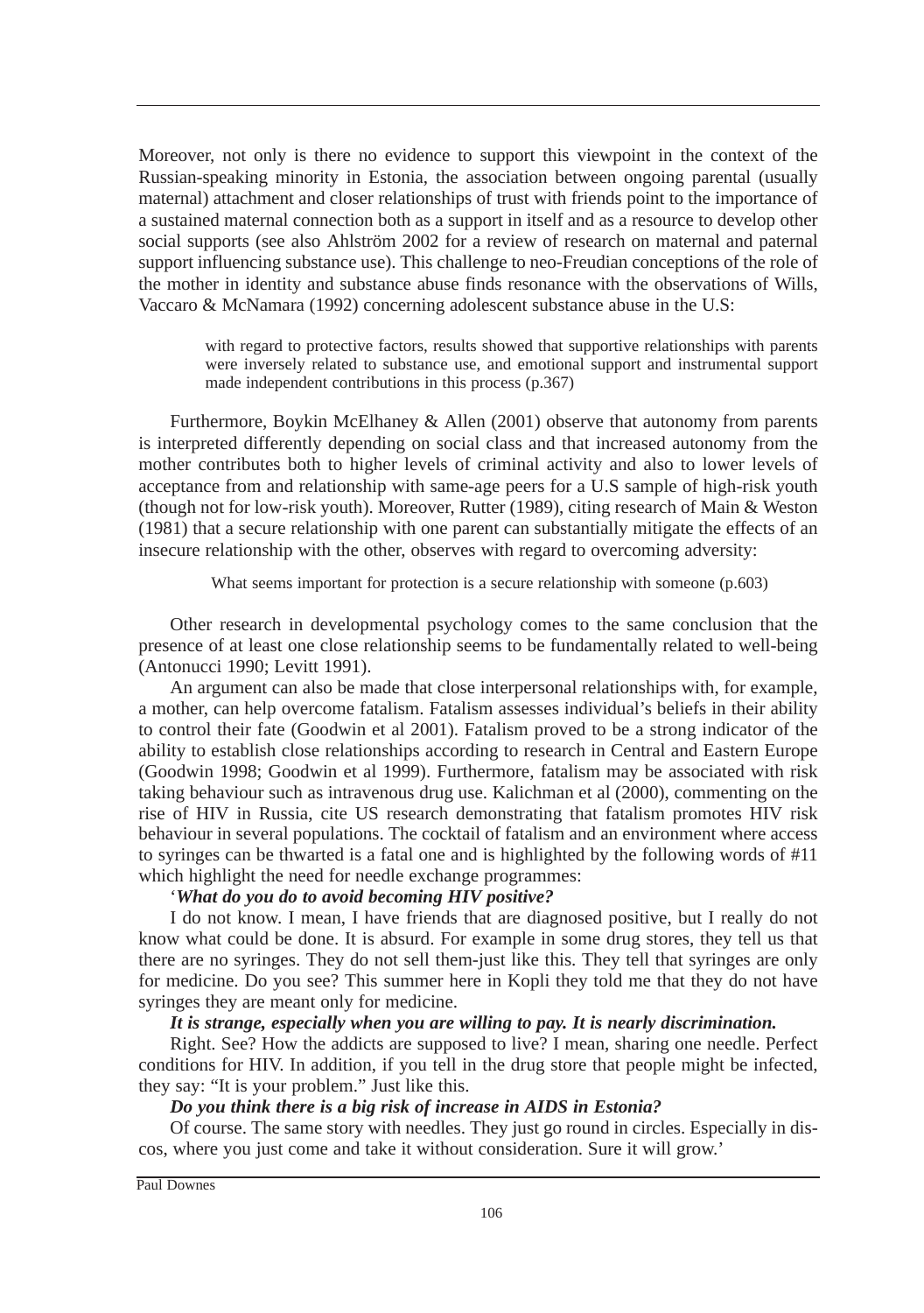While the neo-Freudian emphasis on the mother encouraging parasitic dependence upon her, as a prelude to the son's substance abuse can clearly be rejected for our interview sample, this rejection leads to the broader question as to the reliability of such conclusion for other heroin addict populations. Delaney-Reid (1988) treats Vaillant's (1966) finding that more than 33% of male opiate users were still living with a female relative by the age of 30, twice as many as could be expected from a comparable prison population of non-users as evidence supporting neo-Freudian views of an overprotective mother (similar findings occur in the Lithuanian context albeit for a younger group of IDU's with 68.8% living with their parents, 74% of the latter knowing about their children's drug using habits, Lithuanian AIDS centre statistics 2000) . *Yet it is a questionable value judgment which characterises emotional and instrumental support from the mother (or father) as overprotection.* Furthermore, comparison with a prison population of non-users ignores the added difficulty of sustaining a romantic relationship when there is addiction to heroin, as well as added difficulties with regard to employment and social integration among non-heroin users. Bowlby's (1973) words highlight the value ladenness within assumptions of dependence and overdependence:

most persons described by clinicians as dependent or overdependent are ones who exhibit attachment behaviour more frequently and more urgently than the clinician thinks proper. Inherent in the terms, therefore, are the norms and values of the observer using them. This leads to many difficulties. One is that norms and values differ greatly not only between individuals but from culture to culture and from subculture to subculture (p.246)

An example of mothers of heroin addicts being a positive resource to deal with their sons' heroin problems rather than a group to be blamed for this problem is the group of 25 Russian-speaking mothers who currently meet regularly in Lasnamäe, Tallinn. In 1998 a support group for mothers of heroin addicts was started in Tallinn by a nurse, Inna-Marja Mikkor together with Nelli Kalikova. It was initially only a self-support group for 15 mothers who felt guilty and alone regarding their sons' addiction to heroin. They tended to hide their sons' problems from their relatives, friends and colleagues and the group represented the first time they could speak openly about their problems. Their shame paralleled the social stigma felt by parents of HIV positive children who met to establish support groups in Estonia in 1991 (Kalikova 2001, personal communication). Now after more than three years, the mothers have developed a much higher degree of selfconfidence, according to Nelli Kalikova, and have developed into being more than simply a mutual support group. In 1999, they received money from Tallinn's city government to educate students in schools, other parents and also teachers concerning the dangers of heroin and strategies to prevent heroin use. Their prevention work includes explaining the warning signs of heroin use to help parents detect if their children are taking heroin in order to avoid the crucial 6-12 month delay they experienced in detecting such use with their own sons and daughters. Together with a non-governmental organisation, 'Society of Young Psychologists', in Tallinn, they have also developed a counselling programme where parents come for counselling (usually in the Russian language) with their addicted teenagers. This mothers' group in Tallinn is also engaged in the process of developing international contacts with parents' groups in other countries.

One of the interviewed addicts, #27, adds a further voice emphasising the potentially positive role of family (and specifically maternal) support in overcoming his addiction, through the following words:

*'Do you talk openly with your parents or maybe brothers/sisters ?*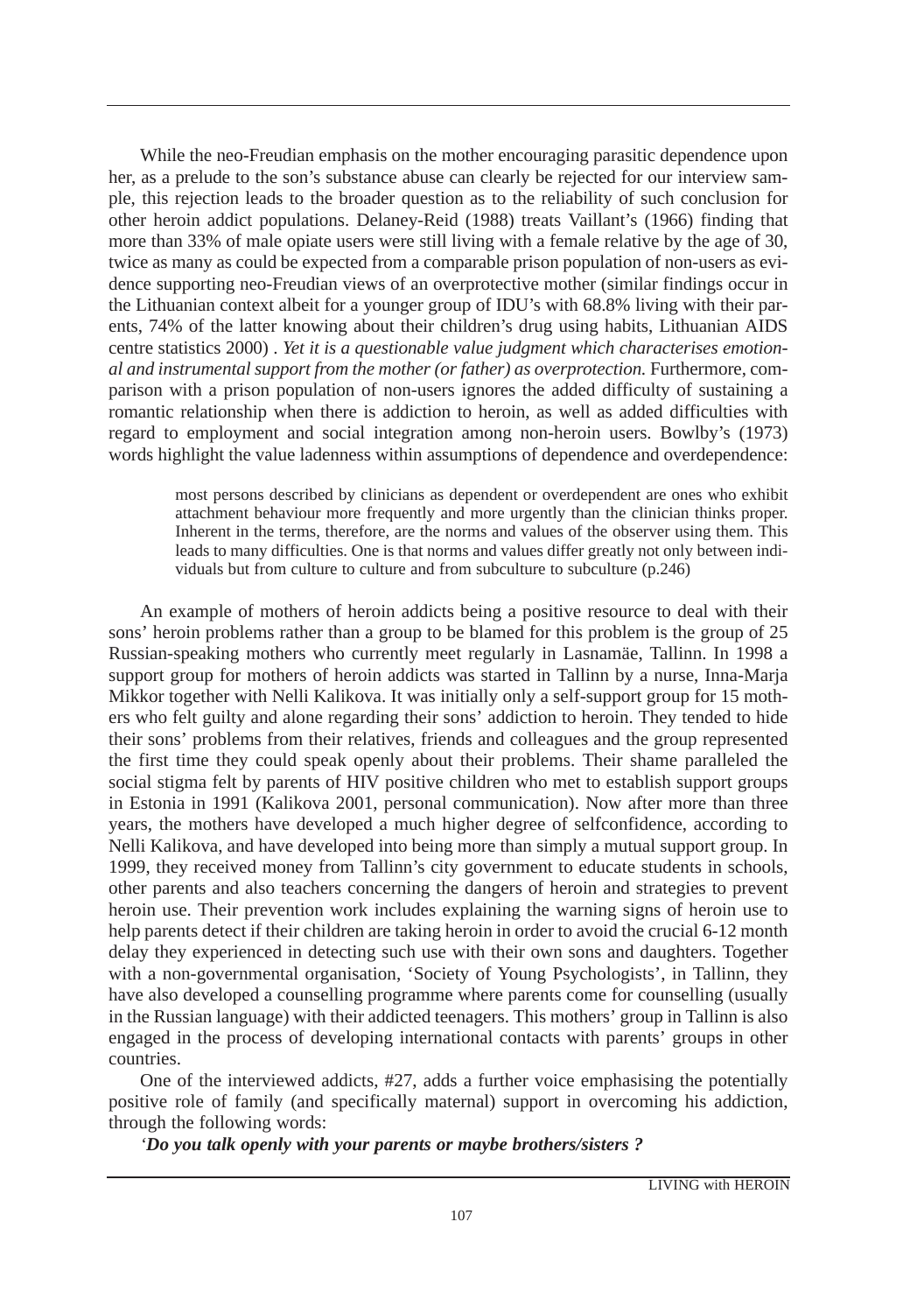Now I do. I used to be a lot more closed when I started using drugs. First I told my brother and he suggested that I also talk to mom. When things were really bad I told her and I got rid of drugs

#### *So they helped you ?*

Yes they did. I don't think I would have pulled through if it wasn't for help from them. Also my friends helped me'

Recognition of the potential for family members to be a positive resource for social support for heroin addicts (assuming an individual addict wants and consents to family support) also amounts to a recognition that heroin use is not necessarily due to family problems but are more frequently affected by availability of heroin as well as a perceived deficit of hope and opportunity for the future due to socio-economic and legal-political factors in a given society. The fact that a significant number of the interviewed addicts describe a close communicative relationship with at least one parent is echoed by other extensive interviews with 202 intravenous drug-addicts, approximately 100 parents and other family members in Estonia (Kalikova 2000; Kalikova 2001 personal communication). Kalikova (2001, personal communication) estimates that no more that 20% of heroin addicts could be said to be involved in heroin due to circumstances of family difficulty. The accounts of close communication to at least one parent for a significant number of the interviewed addicts suggest that a difficult family background as a causal explanation for drug taking generally and heroin use in particular, is *not* an adequate explanation in a significant number of cases.

#### d) Challenging a View of the Addict as Rebel Rejecting Society's Values

Erikson's (1972) view of the establishment of individual identity through rebellion is well expressed in his words:

much horrible hate and much resultant paralysis is…transferred to the inter-generational struggle where it appears to be hopelessly raw and untrained in comparison to the age-old stance and stamina of uniformed and disciplined military behavior. This probably is the cause of occasional enactments of totally 'senseless' cruelty…for the sake of a vindictive illusion of extinguishing the established (p.700)

However, a frequent feature of the interviews with the heroin addicts is the commitment to conventional values rather than a rejection of established values. Examples of this tendency to share conventional values include the following interviews:

#### *#1 'What do you imagine your children to be like? What would you do if you found out your children took drugs?*

I will not have children for 5 years, at least, because I need to clear my organism. I don't want to have sick children. If I found out, that they are taking drugs, first thing I would do I would help them. I would show them from early childhood how bad heroin is. I would not just say, that heroin is a bad thing, as my parents were telling me, I would show them what it is in real life - what does it mean, what is happening after taking it. They must themselves decide if they want to take drugs or not, but I will explain to them properly about that.'

*#5 'Do you hope to have a family of your own one day?*

Of course. But first, good job is needed. And only then a girlfriend, for future. I will definitely find a girlfriend - who will love me. She will be the only and forever.

*What do you imagine your children to be like?*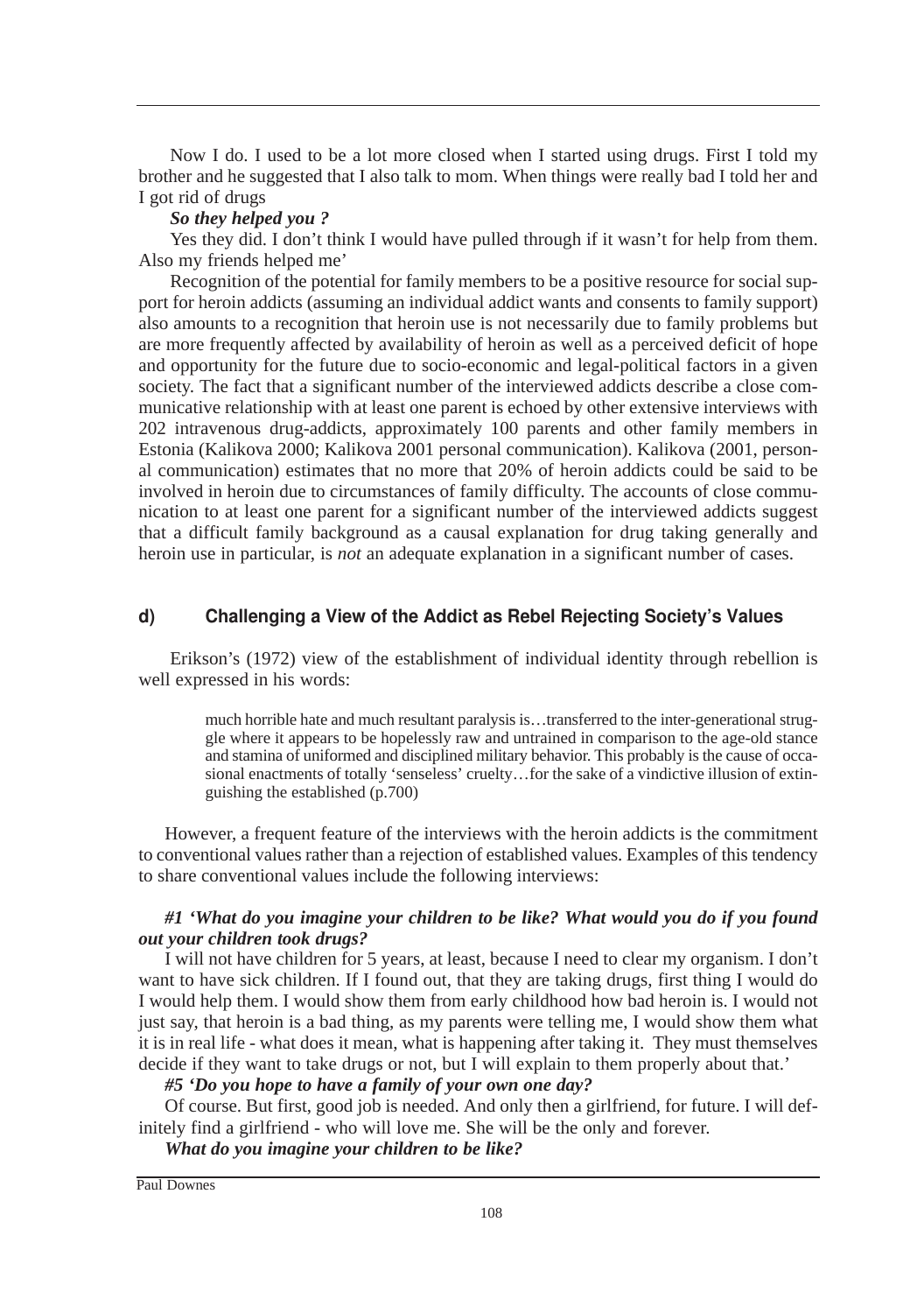I want to have a son. He will for sure finish school. He will study as much as needed, even 20 years. I will have nothing against it. Believe me, I will educate my son. He will never be like me - a jerk.

#### *What would you do if you find that your children took drugs?*

I would do everything to help to get rid of this addiction. I would pay as much money as needed, if it helps. I would pay even \$4,000 if it helps.... Other people have work, girlfriends, they have an aim in life, I don't. I am not so lucky as others. I don't know why.'

### *#9 'What are your dreams?*

To find a job, to study or even to marry.

### *But there are such dreams?*

Sure, like for all normal people. Everything that is common for humanity is common for me. *Do you hope to have a family of your own one-day?*

As all normal people.'

#### *#13 'Do you have any dreams for the future?*

To get free from drugs. Then, I don't know, maybe to get a job. Help parents.

...My children would be normal, just like everybody else's.

#### **What would you do if you found out your children took drugs?**

I would try to help them stop, of course, but what could parents do? I would try to look after them before if they are taking drugs. It's hard to do anything when it's too late.'

#### *#14* '*Do you have any dreams for the future? And what you think about the future?*

I almost don't think about the future, because to guess about the future, I don't know what will be ahead. But there is a dream about my future. I already said it before, but I'll repeat. My dream is not a big one. I would say that it's a small, obtainable dream. First, to find a good job, so that there would be continual salary. Second, to get rid of those drugs. Third, to find a girlfriend, that would understand me, would love me, and to live, organise, a small family: I, wife - my loved girl -and of course a child. The most important is that there would be a job, that would be continual salary, so that it would be possible to live your life normally with your family, so that everything would be obtainable.

#### *Do you want to have your own family, and what do you imagine your children to be like?*

I may say that a family is my small dream. Of course, we all want to have our own family. I want to have one child - a boy. I would like to educate him by myself. My wife would help but I would bring him up. Say that I didn't study, fell out of 12th grade, and only now we all understand ... before it wasn't like it is now. Now, the most important is education, I would do that my son would get the education, finish college, and then would go to institute or university. Of course, if there is possibility then to go further. The more he will study, there will not be anything bad from that, but the future will be secured for him.

#### *What would you do if you found out that your child is taking drugs?*

The first thing, I would read a lecture to him, that how awful thing it is. It's the first thing. Second, I would help him to come out from that life, would help him to come out from drugs forever. I would do anything, that my son would get rid of that. Third, of course, I would ... not let him to take drugs, I would educate him so, look after him so that, I think it would ... will not get to that my son would try drugs.'

#### *#16 'Do you have any dreams for the future? What do you think you will be doing in the future?*

First, I would like to stop taking drugs. What next, I will see then. *Do you hope to have a family of your own one-day?*  Yes.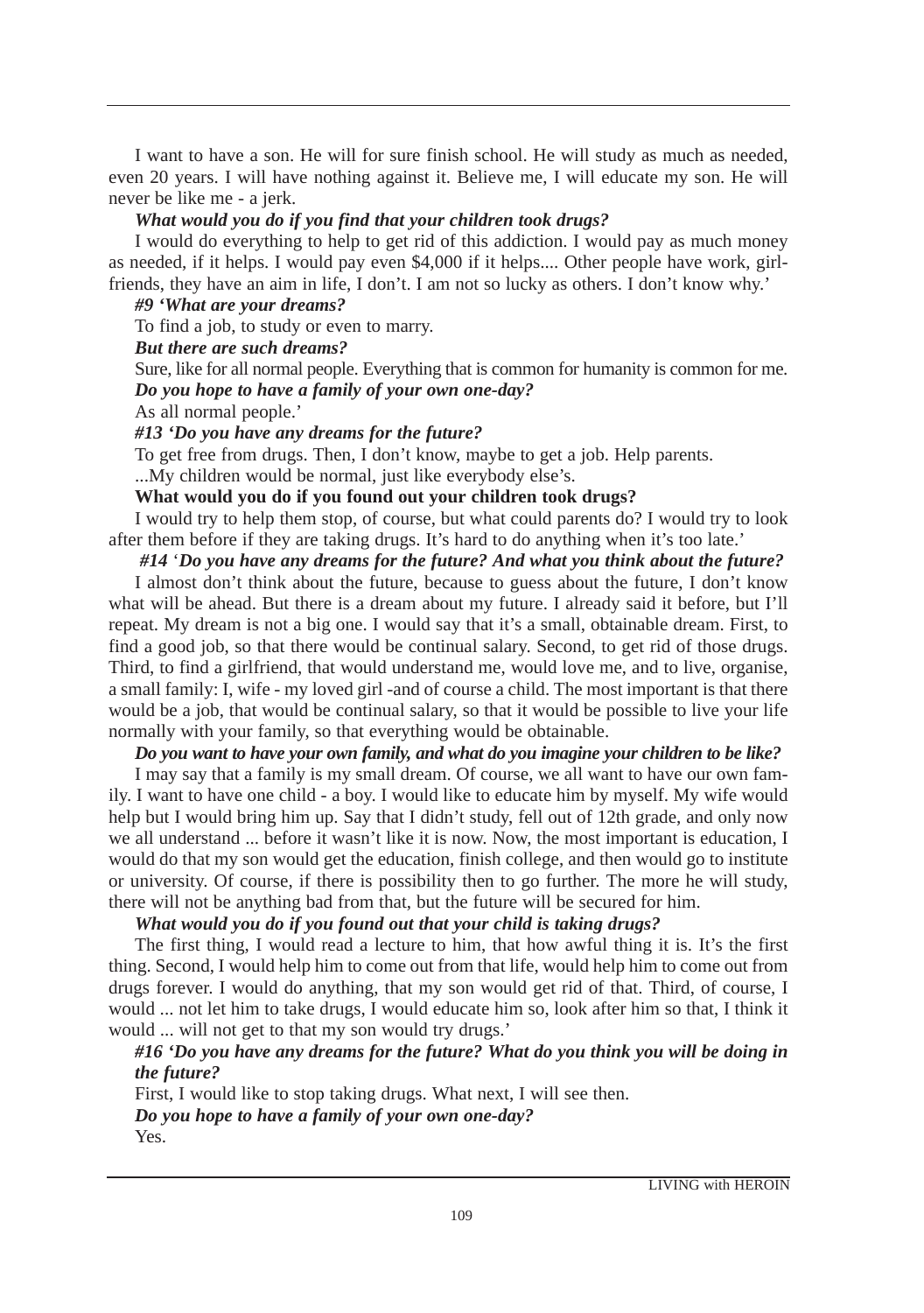*What do you imagine your children to be like?*  I will try to keep them far away from drugs. *What would you do if you found out your children took drugs?* I would try to stop that. *Would you be prepared in the future to educate younger people against taking drugs?* Yes. I do not want others to have such a destiny as I had.'

*#18 'Do you make a big distinction between soft and hard drugs ?*

Imagine a swamp with a board across it. If people do soft drugs, they are walking along this board. Hard drugs are the swamps by themselves. If people do hard drugs they fall from the board and find themselves in the swamp going deeper and deeper down.'

It is not being claimed that this tendency to share conventional values is some rigid or universal rule among Russian-speaking heroin addicts in Estonia. Caution about generalising this point to other addicts is required especially as the sample of those who agreed to be interviewed may share more conventional values that those who refused to be interviewed (see also Bless 2002 on the effects of 'missing' responses). However, elsewhere in the context of Switzerland, von Aarburg & Stauffacher (2002) observe a shifting away from a view of heroin addicts as social rebels.

As even those with social support at the level of family members and close friends can end up as heroin addicts, this invites focus on factors other than the person's direct interpersonal relationships as significant for heroin use at least in the context of Russian-speakers in Estonia though arguably far beyond. The words of the Report of the Government of Estonia (2000) assume that the crisis of identity among people from the Russian-speaking minority is located not simply at an individual or family level but raise questions of identity at the level of the social context of the Russian-speaking subculture in Estonia : 'The new psychological situation of the non-Estonians at the beginning of the 1990's is best described by the term 'crisis of identity' ' (p.17). A focus on heroin use and individual identity must also accommodate examination of *cultural and social identity* in both Estonia and Latvia.

## **Summary**

Traditional neo-Freudian models of individual identity place connection to parents and to peers as firm alternatives, and emphasise the peer group as the main source of a healthy identity. This model of identity:

- fails to accommodate the finding, highlighted from the interviews with the male predominantly Russian-speaking group of heroin addicts in Estonia, that ongoing connection to a parent, usually the addict's mother, *facilitated* rather than hindered connection to peers
- fails to accommodate the finding, highlighted from the interviews, that emotional separation and distance from parents was associated with a similar distance in communication with peers
- fails to clarify distinctions between descriptive and normative approaches to identity
- fails to accommodate mainstream thought in criminology identifying the peer group as a major influence in crime and substance use
- underemphasises the importance of social contextual factors for identity generally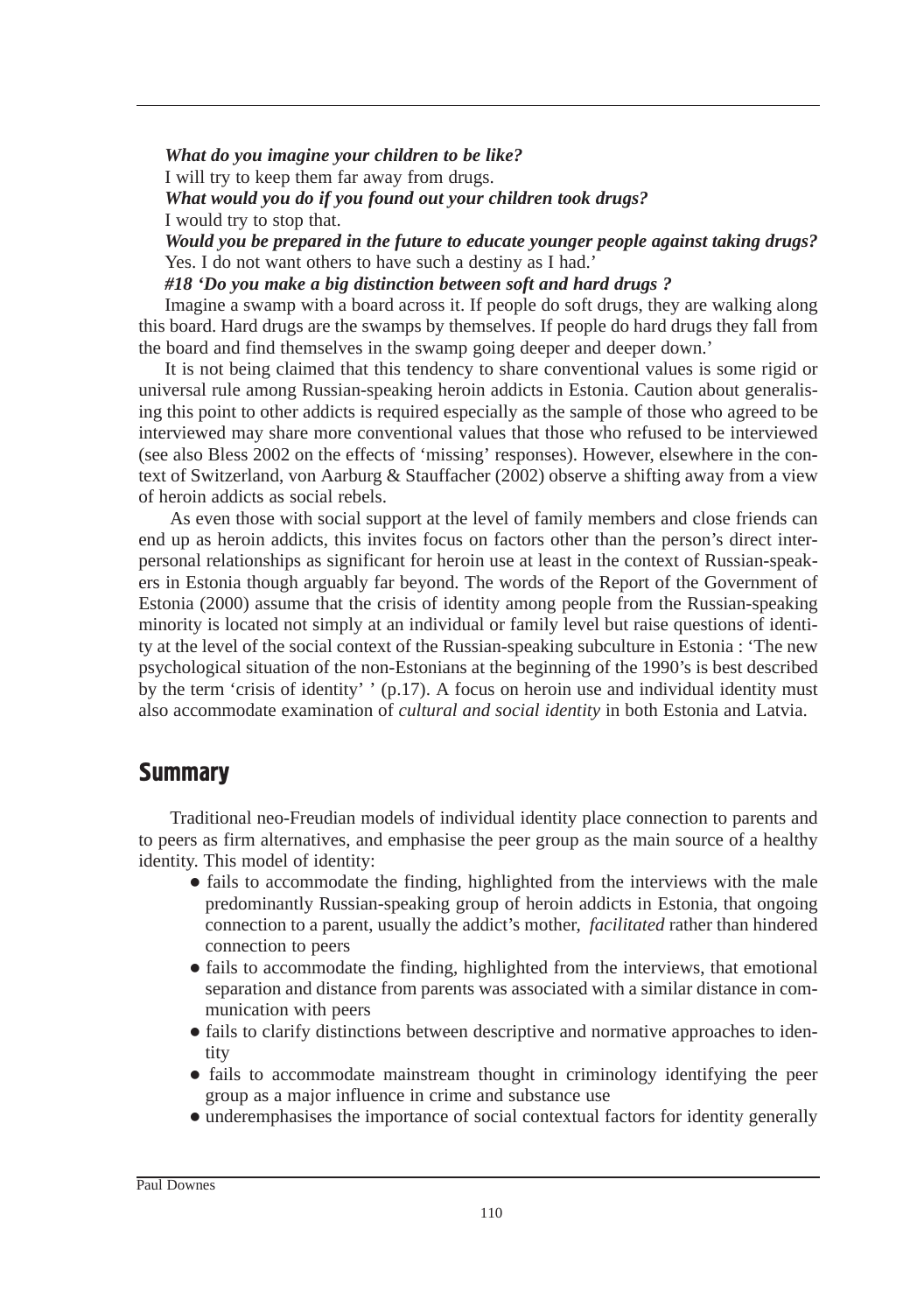Other findings from interpretation of the interviews include:

- An association between connection to at least one parent and connection to peers could be obscured by failure to distinguish between genuine friends and other peers – a distinction which was made by numerous addicts themselves
- Gilligan et al's (1990) model of identity as separation from parents on the basis of assumed connection to them has previously been associated with female rather than male identity, whereas many of the interviews with the male heroin addicts lends support to Gilligan et al's perspective on identity for a significant number of these males also
- The traditional neo-Freudian model of identity applied to heroin addiction would tend to minimise a potential role for parental support for heroin addicts in their recovery as well as frequently blaming the mother for her son's addiction. In contrast, the role of the mother as a potentially positive resource as a social support to the addict emerges not only from many of the interviews but also from the experience of the support group for mothers of heroin addicts which has run since 1998 in Tallinn, Estonia and has helped initiate drug awareness programmes for other parents, teachers and students, as well as counselling programmes for addicts.
- The closeness of a significant subgroup of the addicts to their mother (or parents) suggest that heroin addiction is not reducible to explanation simply or even predominantly in terms of difficult family relationships in the context of Estonia but frequently involves issues of social and ethnic identity .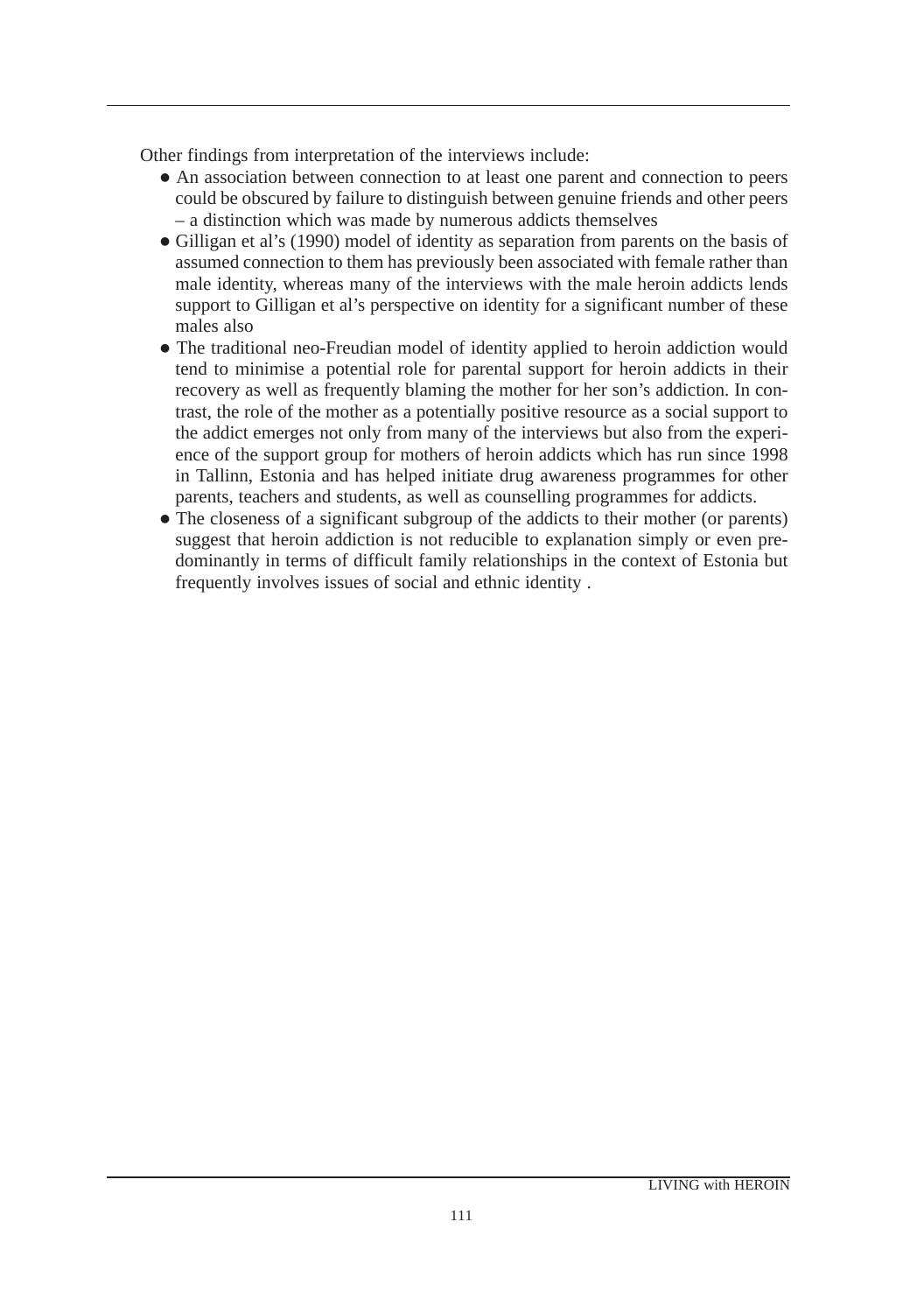# Section four Early drug use, HIV and ethnicity in the Baltic States

This section will examine such social contextual issues as the rate of increase of hard drug use in the Baltic region, age of first use of hard drugs in Estonia and Latvia, and the proportion of heroin use among the Russian-speaking minorities in Estonia and Latvia, respectively. In addition, recent data from Lithuania concerning levels of substance abuse and the issue of the need for availability of treatment for addicts under 18 will be examined. Figures regarding the HIV epidemics in Estonia, and Latvia, as well as the significantly lower HIV rates in Lithuania will also be analysed.

#### $a)$ The rate of increase of hard drug use in the Baltic region

The European Monitoring Centre on Drugs and Drug Abuse (EMCDDA) report, December 2001, concludes from the European Schools Survey Project on Alcohol and other Drugs (ESPAD 1999) (Hibell et al 2000) that lifetime experience of illicit drug use among 15-16 year old schoolchildren doubled between 1995 and 1999 in all participating Central and East European countries<sup>1</sup>. Yet in Estonia and Lithuania where reliable figures are available for both 1995 and 1999<sup>2</sup>, lifetime experience of any illicit drug other than marijuana or hashish increased significantly for both sexes to a level far higher than simply double what it was four years previously. For example, lifetime experience of any illicit drug other than marijuana or hashish increased among 15-16 year olds in Estonia from 3% of males in 1995 to 11% and from 1% of females to 7% and similarly in Lithuania, the increase was from 2% of males in 1995 to 11% in 1999, and from 1% of females in 1995 to 6% in 1999. *Out of 21 countries from Central, Eastern and Western Europe only Poland registered a comparable rate of increase of hard drugs i.e. illicit drugs other than marijuana during this period*, ranging from 5% in 1995 to 15% in 1999 for males and 3% in 1995 to 8% in 1999 for females (Hibell et al 2000, p.77).

The use of illicit drugs other than marijuana is higher than average in Estonia (9%) and Lithuania (9%), while in Latvia it is 11% which is almost double the average for the 29 participating ESPAD countries of 6% (Hibell et al 2000, p.125). This places all three countries in the Baltic States in the top nine of the 29 countries surveyed for use of hard drugs i.e. illicit drugs other than marijuana. Moreover, at 11% Latvia is joint second highest, together with Poland, just one percentage point behind the highest figures – those of the U.K. (12%). The contrast, for example, with the wealthier neighbouring Scandanavian countries of Finland (2%) and Sweden (3%) is stark. Other Latvian figures concerning demands for treatment, mainly for opiate use, reveal an almost doubling of the demand for treatment in the adult population between 1995 and 1999 – 804 in 1995 and 1512 in 1999 (EMCDDA 2001, p.48).

<sup>1</sup> "…except in the Czech Republic, where this prevalence was already quite high and increased one and a half times" (p.47) <sup>2</sup> The Latvian data was not included in the 1995 survey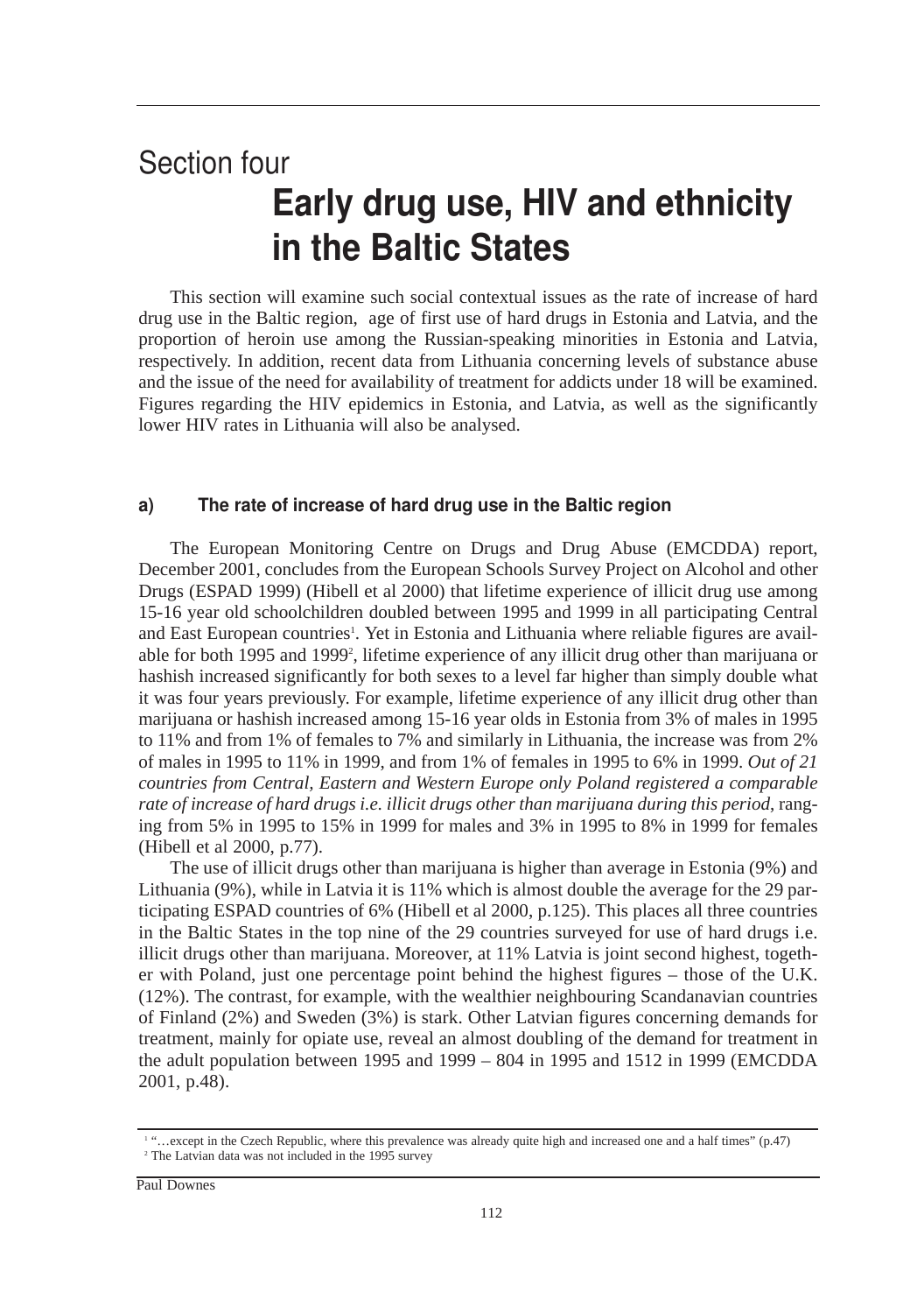The following ESPAD 1999 conclusion, broadly echoed in the EMCDDA report (December 2001), does not raise particular alarm concerning the situation in the Baltic States:

In conclusion, both alcohol and drug use have increased markedly in many ESPAD countries, especially in the Central and Eastern parts of Europe. However, the high prevalence countries are still mainly to be found in the Western parts (Hibell et al 2000, p.86)

Yet this conclusion emerges from an overview of alcohol and drug use, all viewed within one overall category of substance use. *It does not highlight the particular cause for alarm in the levels and rate of increase of hard drugs* i.e. illicit drug use other than marijuana or hashish *for the context of the Baltic States*. The proportion of students who have used marijuana or hashish is about average in Latvia (17%) and below average in Estonia (13%) and Lithuania (12%) (the average for the 30 surveyed countries was 16%, Hibell et al 2000, p.123). This average or below average use of marijuana or hashish among 15-16 year old's in the Baltic States compared to other participating countries in the ESPAD 1999 survey hides to some extent the seriousness of the situation in the Baltic States compared to other countries in Central, Eastern and Western Europe with regard to rate of increase in use of *hard* drugs.

#### b) Age of first use of hard drugs in Estonia and Latvia

The ESPAD 1999 high-school survey does recognise however that in the case of Estonia and Latvia, a significant percentage of *first use* of drugs among users is of drugs considerably 'harder' than cannabis. In this context of first drug of use, examination of the situation in Estonia and Latvia reveals a problem more serious than in any of the other 29 countries surveyed :

As in the ESPAD 1995 survey cannabis continues to be the most important introductory drug in most of the countries under study, followed by tranquilisers and sedatives. Nearly no student had used any other illicit drug as the first drug ever used. The highest figures are found in Estonia and Latvia where about 15% of the students with illicit drug experience had used amphetamines and ecstasy respectively (Hibell et al 2000, p.130)

It is notable that the age range for first opiate taking with all our heroin addicted interviewees in section two is from adolescence to early adulthood (15-20) and frequently much earlier for first use of other drugs. Moreover, according to a number of the interviewed addicts the age of heroin users is getting younger all the time in Estonia:

#12 'Right now there are many 13,14 year old teenagers already addicted to heroin...When I started to use drugs I knew every drug addict by face, there were not so many of them. But now... there are a lot of them and they are becoming younger and younger. When we started we were 16 and we were exceptions, the youngest ones. Now there are even 13 years old heroin addicts.'

#13 'I know some drug addicts now, who are 12 years old and less. You know, from the district where I live, I started injecting the last from everybody, on the whole, from everybody. I know 2 brothers who are just beginners now. The younger one was sniffing glue from 8 years old. For 5 years. He's got asthma now and is passing to something harder.'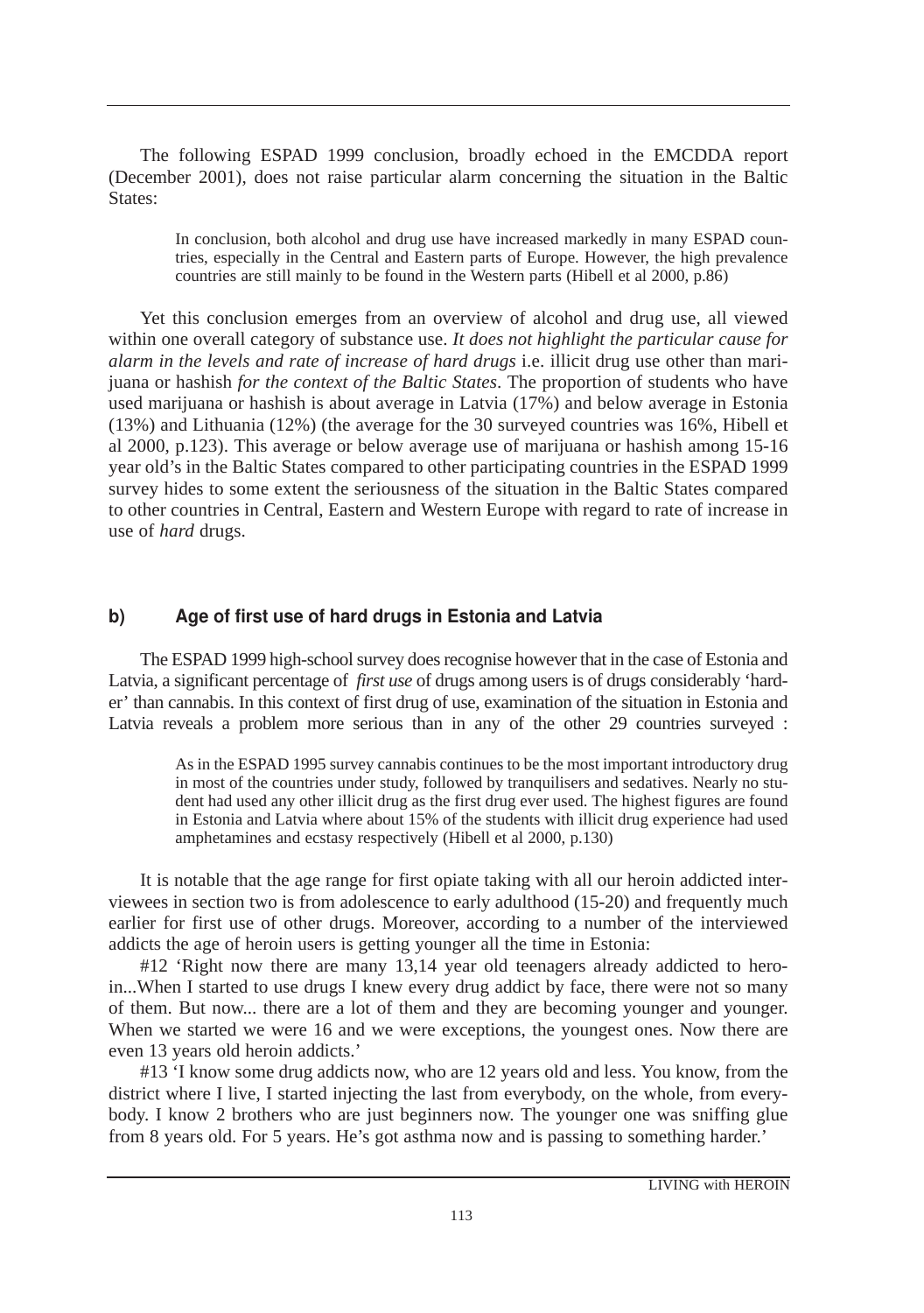#14 'Let's take only Lasnamäe. I know almost everybody, during the 4-5 years, in the city, for example...when I started in the city to use that ... people... old dope-fiends they all the time, they would stop taking it, after some time they would come again. You understand? But now started to add only new ones. That is young ones. You understand? Who are 13-14. For example, at 15 years I even didn't know what is weed…But, now it is so widespread that even 13 year old boys already start to use it. You understand? That's the thing. 13 year old boys. And in fourteen years they already say, "we can't live without drugs". They say already such things.'

Although 'taking drugs by injection is…a behaviour rarely reported by the students in the ESPAD countries' (Hibell et al 2000, p.126), the question arises as to whether the dramatic increases in the levels of illicit drug taking other than marijuana or hashish in the context of the Baltic States between 1995 and 1999 has reached a stage where heroin is now becoming the drug of first use, or at least use at or before the very early age of 15-16, for a rapidly growing number of this age cohort. Such a situation of heroin as first drug of use would suggest the need for prevention campaigns to include an aspect specifically targetted to heroin use. The ESPAD 1999 report highlights that *intravenous* heroin use is virtually unheard of by 15-16 year old students in the thirty ESPAD countries:

Very few students in most ESPAD countries use heroin. However…there is a tendency towards use of heroin for smoking in some countries. Although the figures are too small to really speak of high and low values, the proportions of students whose friends (some, most or all of them) use heroin are largest in Italy (5%), Croatia and Latvia (4% each)

(Hibell et al 2000, p.142)

However, other sources observe that throughout CEEC countries the most at-risk groups for heroin use are 15-24 year olds (EMCDDA 2000 p.38, EMCDDA 2001). An argument could be made that those involved in intravenous heroin use are not regularly attending school and may have been absent from the school surveys. While this could be the case for all countries in the school surveys, this factor may have particular importance in participating ESPAD countries like Estonia and Latvia which have the highest levels of hard drugs as first drugs of use (as well as a large ethnic minority population in both countries); those not attending school age 15-16 in Estonia and Latvia would be more likely to be exposed to harder drugs as first drug of use or at an earlier age than in countries where it is much more unusual for 15-16 age group to be taking hard drugs as first drug of use. This argument is further strengthened by the recent findings of Kalikova, Kurbatova & Talu (2002) in their rapid assessment research targetting children and young adults involved in drug trafficking in Tallinn and Ida-Virumaa, Estonia. They found that typically children start trafficking between the ages of 13 and 16, at the same time they start using drugs.

The Estonian Human Development Report (2000) suggests that the typical opiate abuser is a (20-25 year old) male from the Russian-speaking minority in Tallinn or Ida-Virumaa. *Yet other figures suggest that most intravenous drug users start injecting at a much earlier age*. For example, 56% of IDU's in Estonia started injecting between the ages of 14-20, with 17 the most vulnerable age (Kalikova 1998). Moreover, Kalikova, Kurbatova & Talu's (2002) commentary on figures from the Estonia Drug Database 2000 point to the exceptionally high use of heroin as first drug of use especially among Russian-speakers in Estonia:

Non-Estonian males are the ones who most frequently turn to medical workers for help. Most drug users start at the early age of 15-16 (correspondingly 14.4% and 14.8%). 53% of all those seeking medical help started using drugs prior to the age of 18. The most popular 'first' drug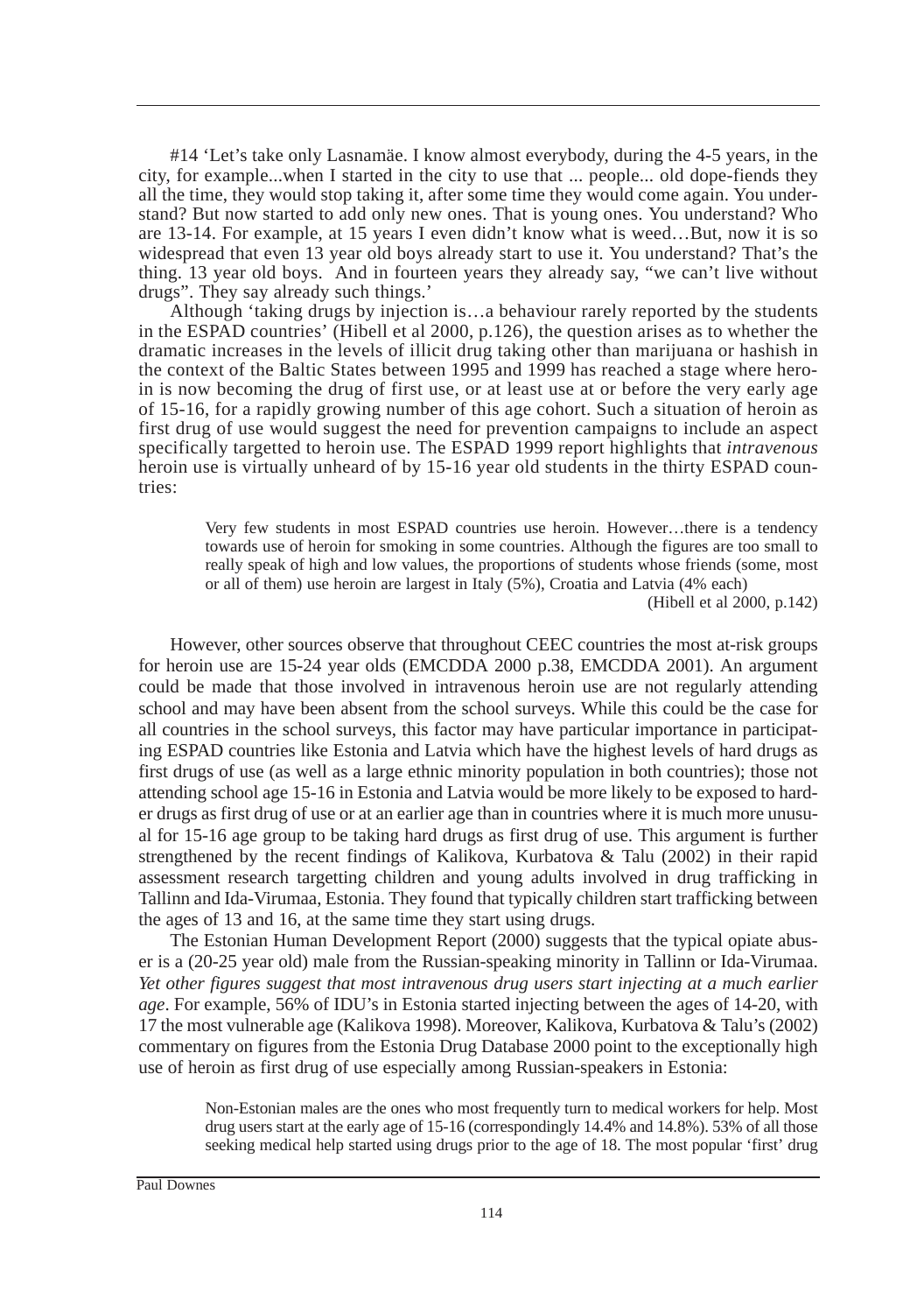of Estonian<sup>3</sup> youth is one of the 'hardest' illicit narcotics there is – heroin. A shocking 26% of all those seeking medical help started their involvement with drugs using heroin. Heroin is followed by home produced opiates (18%), cannabinoids (17%) and amphetamine (16%). Thus, it is not surprising that injecting practices are usually taken up between the ages of  $15-17$  (p.1)

In other words, 44% of those seeking medical help in Estonia took an opiate as *first* drug of use.

#### C) The proportion of heroin use among the Russian-speaking minority in Estonia

Intravenous heroin users in Estonia are variously estimated as ranging from 98% (Kalikova 1998) to 90% (Kalikova 2000) Russian-speaking. Estimates of drug addicts admitted for treatment for hard drugs in 1999, in Estonia, observed 80% as being Russianspeaking and 14% as ethnic Estonians (Kariis et al 1999), whereas Russian-speakers are approximately 35% of the population of Estonia. Other interviews with 202 intravenous drug users from the Russian-speaking areas of Narva, Ida-Virumaa and parts of Tallinn between July 1997 and January 1998 estimated that 45% started injecting between the ages of 14-20 (Kalikova 2000b) (see also Baltic Times September 21-27, 2000 for a reference to a 12 year old boy in Estonia found with a hypodermic needle for heroin). The voices of interviewed addicts (above) not only offer some support for the finding that 12% of 13-14 year olds in several Russian-speaking schools in Lasnamäe, Tallinn, have already tried narcotics (Kalikova 2000a) but specify that the drug being used by some of this age group is heroin4 . Moreover, 80% of HIV cases from these areas of Estonia are aged 15-24, the youngest being 13-14, and are overwhelmingly Russian-speaking injecting heroin users (Kalikova 2001). The HIV figures provide further evidence to support an argument that intravenously used heroin is a drug of extremely early and even first use among a growing and increasingly significant number of young Russian-speakers in Estonia.

Much of the above evidence for Estonia suggests that the teenage Russian-speaking minority population in Estonia is particularly vulnerable to heroin use (and consequent increased risk of HIV). Other evidence of the heightened vulnerability of the Russian-speaking population to drug use is that 29% of Russian-speaking males in Estonia aged 15-16 have used narcotics, with 17% of Russian-speaking females similarly having tried aged 15-16 (ESPAD 1999). The figures are significantly lower for ethnic Estonians, in particular for ethnic Estonian males which is less than half the figure for Russian-speaking males in Estonia (14% of Estonian boys and 12% of Estonian girls) (ESPAD 1999). Kaur (2000, p.11) cites statistics on the prison population from the Estonian Ministry of Justice revealing that in 1998, 18% of convicted drug users were ethnic Estonians and 82% were Russian-speaking. There has been no available data in Estonia since 1996 concerning demand for treatment (mainly for opiate use) (EMCDDA 2001, p.48). This is unfortunate at a time when illicit drug use other than marijuana has, as seen earlier, significantly increased between 1995 and 1999 (Hibell et al 2000).

Closer examination of Derman's (2000) study of Estonian and Russian-speaking youth, upon which ESPAD 1999 is based, reveals some aspects in the results which tend to min-

<sup>&</sup>lt;sup>3</sup> Here Estonian youth is to be interpreted in inclusive terms as youth living in Estonia, as 83% of patients registered in the Estonian Drug Treatment Database are Russian-speakers (Kalikova, Kurbatova & Talu 2002, p.1)

<sup>4</sup> A director of an Estonian orphanage in the Russian-speaking area of Narva also reports that drug addicts are often in the age group 12-17 (Synkova, Baltic Times, May 10-16, 2001), though without specifying the number of those addicted specifically to heroin.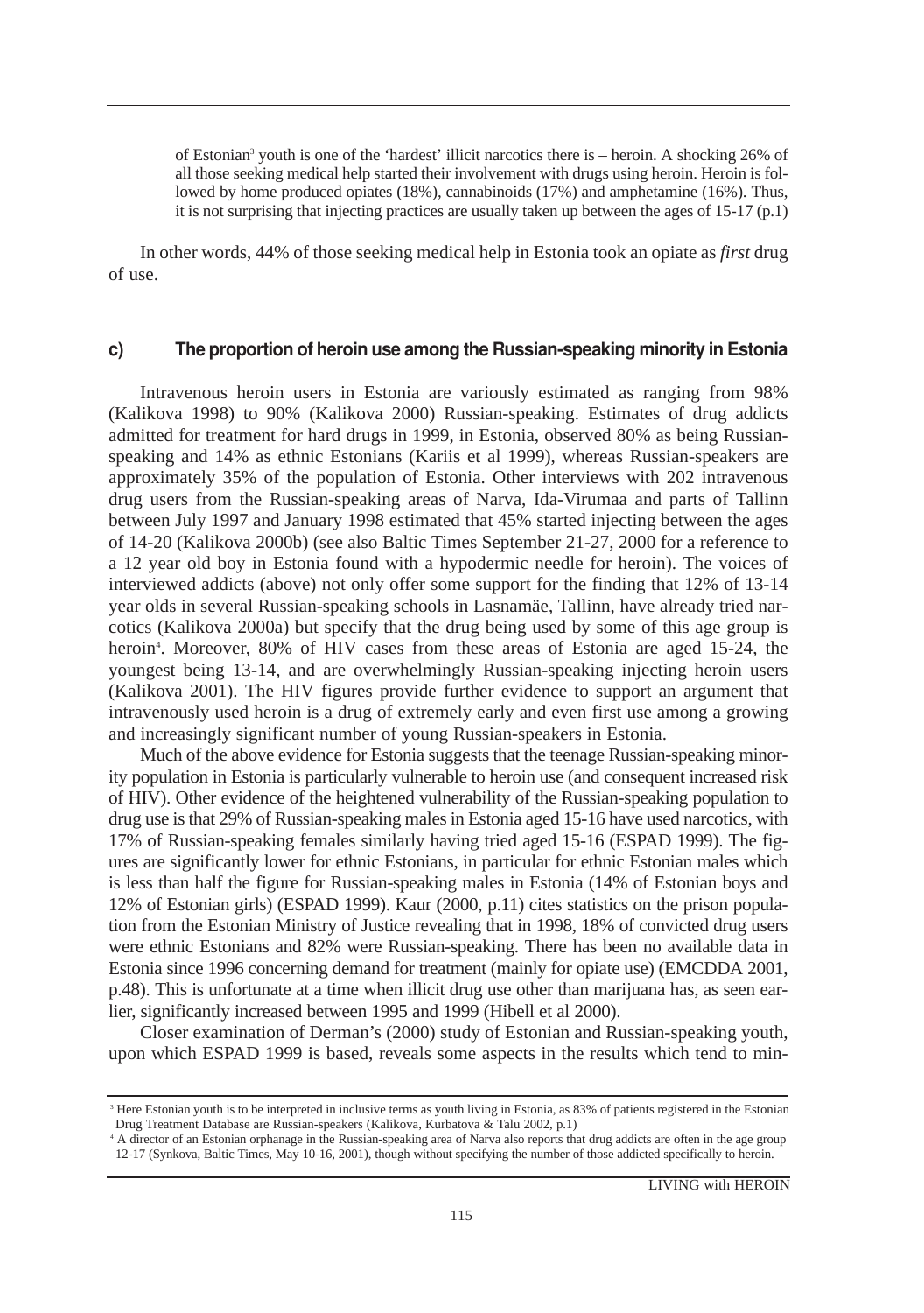imise the seriousness of the situation with regard to 15-16 year old Russian-speakers in Estonia and heroin use. More female than male Russian-speakers aged 15-16 took part in the study  $(653 \text{ vs. } 527)^5$  (Derman 2000, p.59), whereas male Russian-speakers are the more at risk group. Significantly, the sample of students from the most at risk areas for HIV (apart from Tallinn), namely, the overwhelmingly Russian-speaking areas of Ida-Virumaa, Kohtla-Järve and Narva in Eastern Estonia had a fairly small total sample of 195 male students (63, 78 and 54 respectively) (Derman 2000, p.59). Moreover, it is small as a proportion of total male Russian-speakers in the study 195 out of 527, and as a proportion of the total male students for all of Estonia in the survey (195 out of 1446). These factors, combined with the fact that the ESPAD survey is of school attenders only, and therefore does not include those most at risk youth who are early school leavers, suggest that ESPAD 1999 is not the appropriate tool with which to closely examine the problem of intravenous heroin use in the overwhelmingly Russian-speaking areas of Eastern Estonia where the HIV epidemic is at its worst as a proportion of population.

#### d) The proportion of heroin use among the Russian-speaking minority in Latvia

While the evidence is alarming for the Russian-speaking minority in Estonia concerning proportion of heroin users, less clearcut information is available on substance abuse with regard to the Russian-speaking minority in Latvia. Latvia's data on substance use was not available for the 1995 ESPAD survey and there is a question as to the precise figures for heroin use for the 1999 ESPAD survey in Latvian schools (Gailitis 2001, Latvia State Drug Abuse Prevention and Health Care Centre, personal communication). It has been suggested that Latvian students confused heroin by smoking and hashish in the 1999 ESPAD survey so that some of the figures concerning heroin use are unreliable (Gailitis 2001, personal communication). Moreover, the Concluding observations of the Committee on the Rights of the child for Latvia (2001) expressed its concern at the fact that a systematic and comprehensive collection of data for all areas covered by the UN Convention on the Rights of the Child and in relation to all groups of children in Latvia is not fully developed yet.

Within this relative vaccuum of information some unofficial figures for Latvia tend to overstate the problem. For example, a survey by the Riga Drug Prevention Center in Latvia (Baltic Times August 31-September 6 2000), revealed that 75% of youths in the Latvian capital use drugs on a regular basis or have tried them once, 6% having tried cocaine and 5% heroin. The study was conducted among 413 youths between ages 13 and 25, with 57% being ethnic Latvians and 43% belonging to other groups such as the Russian-speaking minority in Latvia. However, the representativeness of this population sample has been questioned as the sample was taken from 'clubbers' in various nightclubs in Riga rather than a random sample for this age group (Gailitis 2001 personal communication). The EMCDDA report (2001) (Chap. 4) cites a study in the Czech Republic which highlights the contrast between 'clubbers' and other members of the population and thus invites challenge to the representativeness of any study conducted in nightclubs. Lifetime prevalence of any illicit drugs was found to be at 44.5% for amphetamines, 35.7% for ecstasy and 47.7% for hallucinogens for those surveyed on the 'techno' party scene in

<sup>5</sup> Similarly more ethnic Estonian females than males also participated (1155 vs. 919)

Paul Downes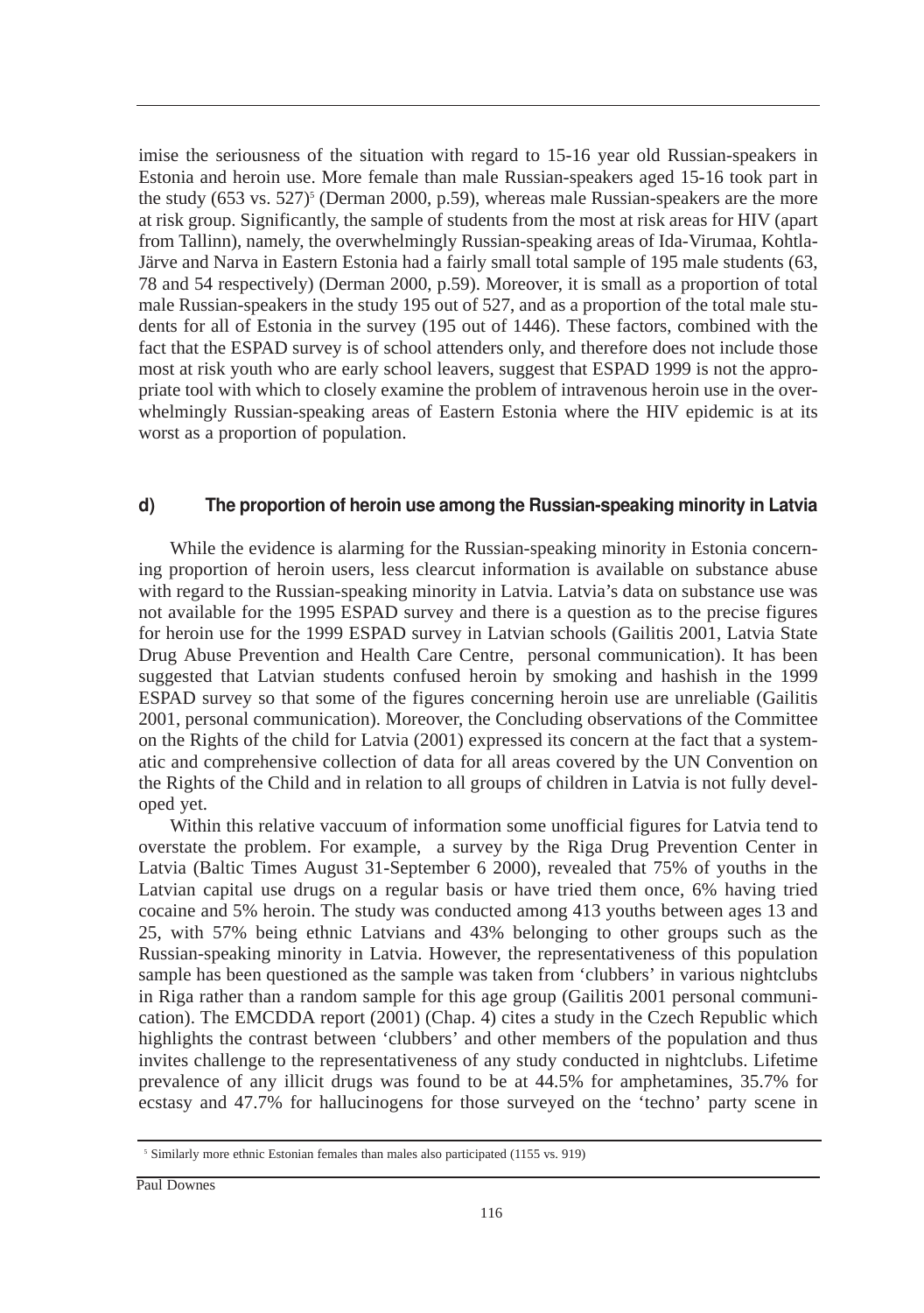Prague during 1998 and 1999, compared respectively with 5%, 4% and 7% in the ESPAD 1999 study carried out at national level. On the other hand, however, the schoolgoing population of the ESPAD surveys can be presumed to underestimate the level of drug taking for the entire age cohort as it excludes those who have dropped out from school as well as street children, and those who are currently suspended or taking unexcused absences from school.

Unofficial police estimates suggest that about 25-30,000 people use heroin in Latvia (Gailitis 2001, personal communication), while it is estimated for the year 2000 that there are 11-12,000 heroin users in Estonia (Kalikova 2001, personal communication). Unofficial figures from drug treatment centres in Latvia show more Russian-speaking patients (Gailitis 2001, personal communication) with unofficial estimates from non-governmental organisations regarding ethnic differences and heroin use in Latvia as being at 60% Russian-speakers, 40% Latvian speakers (Vilcina 2001, Information Centre of the Naturalisation Board in Latvia, personal communication). Yet there were no significant differences between Latvian speaking and Russian-speaking schools in Latvia in the ESPAD 1999 survey regarding drug use, except for a higher use of marijuana among Russian-speaking schools (20% compared to 14%) (Gailitis 2001, personal communication).

Most figures for Latvia suggest that the proportion of heroin users under 15 is increasing. Recent evidence points to the extremely early age of drug use in Latvia, with 41% of all registered clients in treatment being under 19 and an exceptionally high 22% being under 15 (EMCDDA 2000 p.39). However, it is not fully clear what percentage of that 22% in treatment under 15 are being treated specifically for opiate addiction as only 49.4% of those registered in treatment in Latvia are opiate users. Moreover, recent Latvian State Narcotics Center statistics show 43.5% of registered drug addicts being under the age of 19, with 83% of addicts under 25. Examination of the average age of those attending the Narcology Centre in Riga reveals a much younger group, aged 13-16, who are now moving from glue to heroin, with the youngest reported heroin addict being an 11 year old girl (Baltic Times May 10- 16, 2001). The ESPAD 1999 survey would tend to add credence to a view of significant proportions of young heroin users in Latvia:

Heroin by smoking is predominantly used in Latvia and Romania (7-8%) and Croatia, Italy, Lithuania, Poland and Russia (4-5%). Heroin other than by smoking is reported by very few students across the countries. The highest proportions reporting this are found in Norway and Russia (3%)

(Hibell et al 2000, p.126)

However, a more recent survey of 470 students from grade 9 and 332 students from grade 12 in randomly selected classes in two cities of Latvia revealed that 462 in 9<sup>th</sup> grade and 324 in  $12<sup>th</sup>$  grade had never taken heroin (Gailitis 2001, personal communication). In other words, 1.7% of Latvian students in 9<sup>th</sup> grade and 2.4% in 12<sup>th</sup> grade had experience of heroin use. On these latter figures, the situation in Latvia is comparable to that of EU countries given that throughout the EU:

Heroin experience overall remains low (1 to 2% in young adults) and school surveys show pupils are highly cautious about using heroin (EMCDDA 2000 p.8)

The EMCDDA report (2000 p.39) observes differences within ethnic groups in Macedonia where the young Macedonians tend to inject heroin while the ethnic Albanians in Macedonia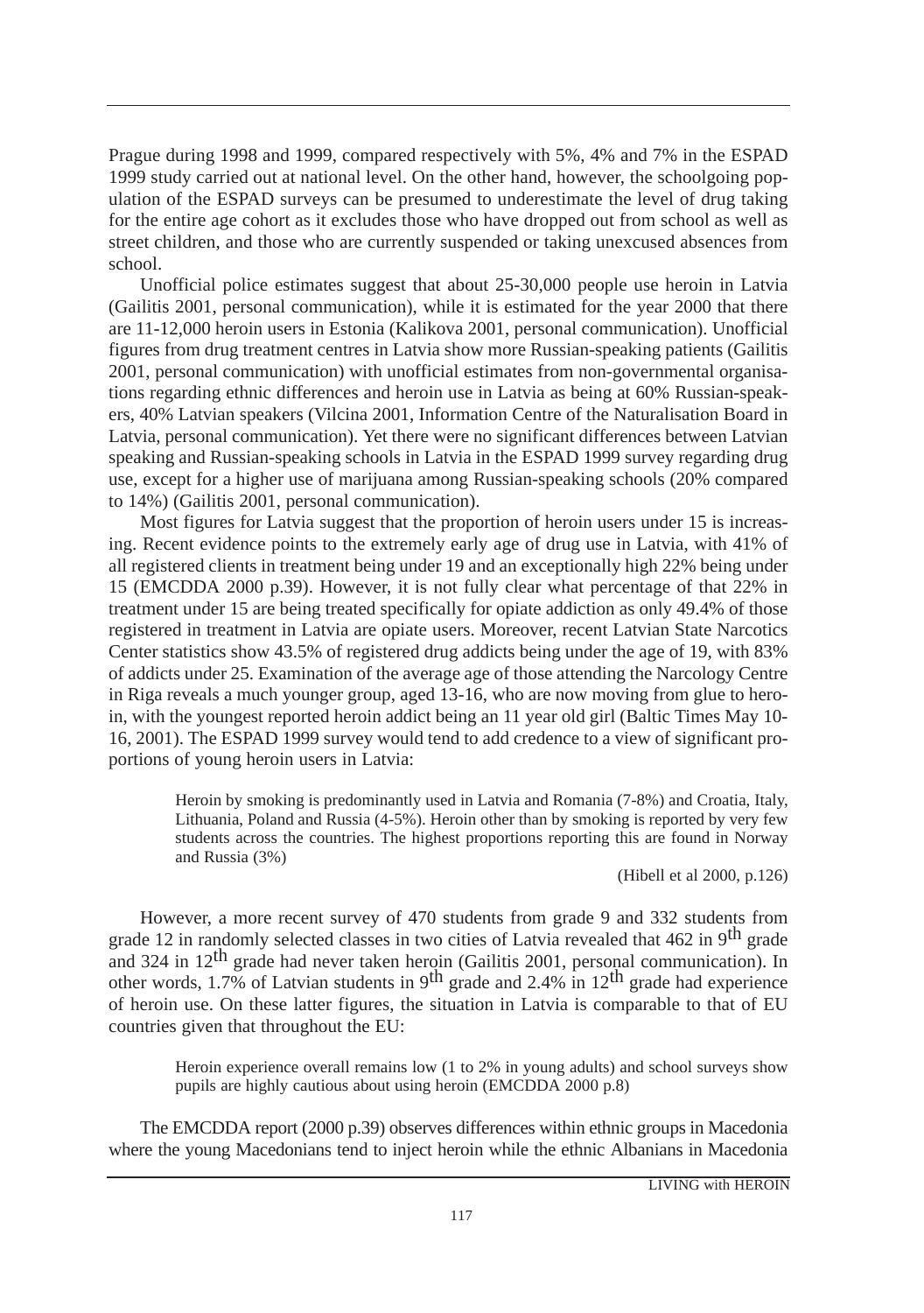tend to smoke it. It notes that 'similar differences' have been reported with regard to the Russian ethnic minority in the Baltic States and also the Roma minority in Bulgaria<sup>6</sup>. Yet this supposed similarity blurs the fact that it is only in Estonia that the sharp contrast exists between the Russian ethnic minority as intravenous heroin users and the overwhelmingly lower use of heroin (whether injected or smoked) in the Estonian majority population. Each Baltic State has a different situation with regard to heroin use and its Russian-speaking population.

#### e) Illicit drug use in Lithuania

Available evidence from Lithuania points to a sharp increase in heroin use in the past 6- 7 years. The number of demands for treatment, mainly for opiate use, has significantly increased in Lithuania between 1996 and 1999 – from an already high figure of 1804 in 1996 to 3082 in 1999 (EMCDDA 2001, p.48). Significantly, the number of teenage heroin users, by smoking or intravenously, in Lithuania has substantially increased from the 1995 figure of 0.2% to the 1999 figure of 4.8% (ESPAD 1995-1999). There is no exact data available however on heroin use among either the Roma minority or the Russian-speaking minority in Lithuania.

The EMCDDA report 2001 (p.48) gives prominence to regional variations in drug use within Lithuania, highlighting figures from the ESPAD 1999 survey that lifetime prevalence of any illicit drugs among schoolchildren was found to be at 22.7% in Vilnius, and at 23.9% in Klaipeda, while the national average was 15.5%. Gender differences were quite pronounced for lifetime prevalence of any illicit drugs in Lithuania in the ESPAD 1999 survey, with figures of 21% for males and 10% for females nationally from a sample of 5,039 students from both compulsory and vocational schools. The national average for lifetime prevalence of any illicit drugs was very similar to Estonia (16% national average, 21% male, 12% female) with both Lithuania and Estonia well below the national average for Latvia (22% national average, 26% male, 18% female). Nevertheless, none of the Baltic countries rate particularly highly on this question of lifetime prevalence of *any* illicit drug compared to other surveyed countries, with Latvia  $9<sup>th</sup>$ , Estonia 15<sup>th</sup> and Lithuania 17<sup>th</sup> out of 29 surveyed countries (Hibell et al 2000, p.121). As noted earlier, it is with regard to *harder* drugs, for lifetime experience of any illicit drug *other than* marijuana or hashish, that the situation of the Baltic countries is particular cause for concern internationally with Latvia joint second (11%), and Lithuania and Estonia joint  $4<sup>th</sup>$  (9%) alongside Romania, Ireland and Moscow out of 29 surveyed countries (Hibell et al 2000, p.125).

The most recent figures for Lithuania are from a survey of 801 students aged 15-18, between December 7-14, 2001, from vocational schools in Vilnius (Davidaviciene 2002, personal communication) (see Table 4.1). The levels of substance abuse are notably higher among these vocational schools compared to the national averages observed in ESPAD 1999, which according to Davidaviciene (2002, personal communication) is related to the fact that students in the vocational schools are frequently from a lower socio-economic background. Heroin by smoking in particular is exceptionally high at 10.6%, a level far beyond international levels observed in ESPAD 1999.

<sup>6</sup> The EMCDDA report (1998 p.63) referred in particular to solvent use mainly among 13-14 year old adolescents and ethnic minorities in Bulgaria and Romania, as well as the Baltic States.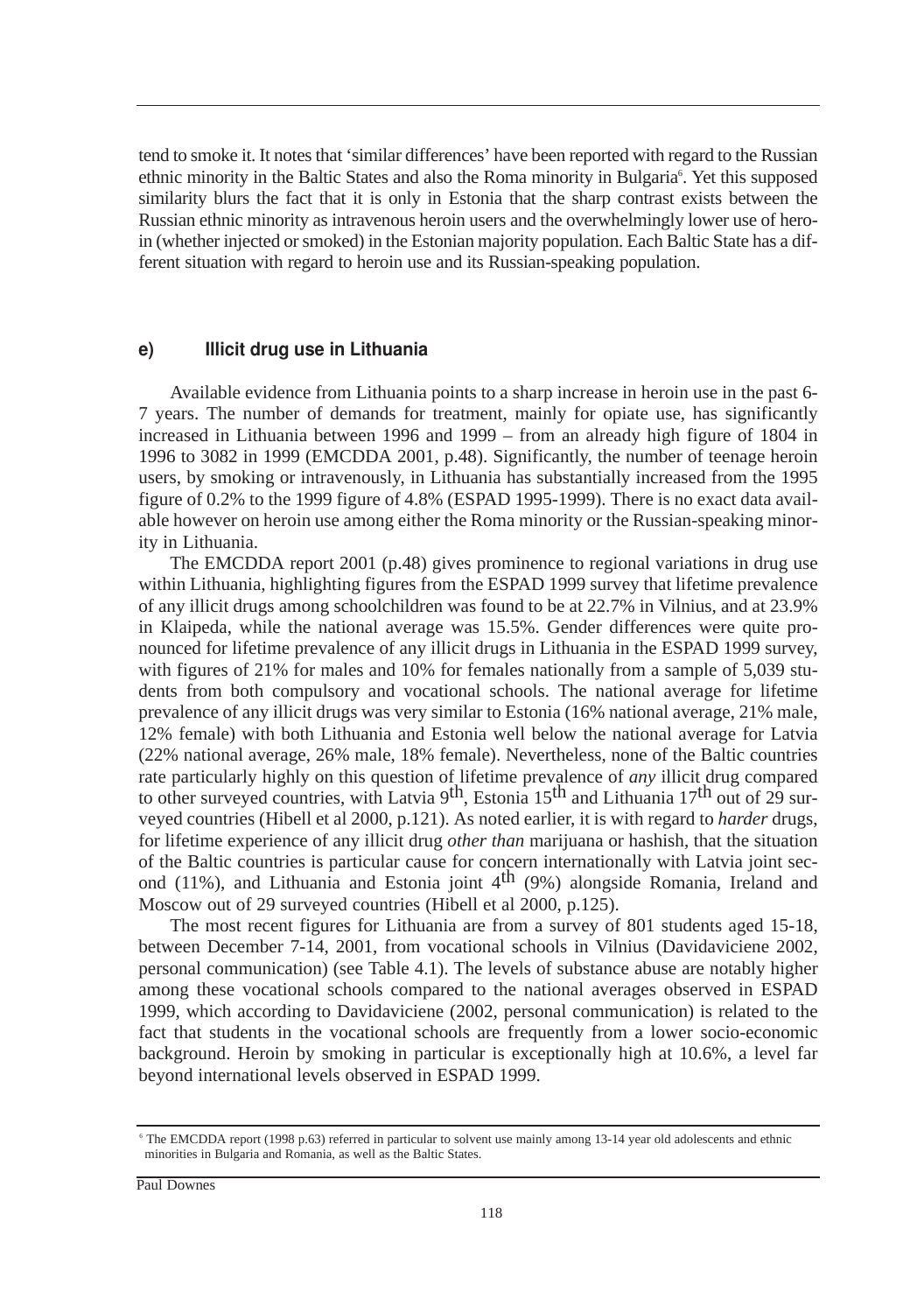| <b>DRUG</b>                        | <b>VILNIUS TECHNICAL</b><br><b>HIGH SCHOOLS</b><br>(December 2001) |             |                | <b>ESPAD 99</b> |             |               |
|------------------------------------|--------------------------------------------------------------------|-------------|----------------|-----------------|-------------|---------------|
|                                    | <b>Total</b>                                                       | <b>Male</b> | <b>Female</b>  | <b>Total</b>    | <b>Male</b> | <b>Female</b> |
| Total                              | 44.1                                                               | 48.6        | 38.2           | 15.5            | 21.0        | 9.6           |
| Marijuana/hashish                  | 32.2                                                               | 41.5        | 20.1           | 11.9            | 17.4        | 6.1           |
| Amphetamines                       | 11.5                                                               | 13.9        | 8.3            | 1.5             | 1.9         | 1.0           |
| <b>LSD</b>                         | 6.1                                                                | 8.4         | 3.2            | 1.4             | 2.9         | 0.7           |
| Ecstasy                            | 4.5                                                                | 5.5         | 3.2            | 4.4             | 6.4         | 2.3           |
| Cocaine                            | 3.0                                                                | 4.0         | 1.7            | 1.1             | 1.3         | 0.8           |
| Crack                              | 0.6                                                                | 1.1         |                | 0.3             | 0.5         | 0.1           |
| Heroin smoked                      | 10.6                                                               | 13.2        | 6.6            | 4.1             | 4.9         | 3.3           |
| Heroin consumed by any other means |                                                                    |             |                |                 |             |               |
| than smoking                       | 2.9                                                                | 3.8         | 1.7            | 0.7             | 1.0         | 0.3           |
| Intravenously used drugs           | 2.5                                                                | 3.5         | 1 <sub>1</sub> | 0.5             | 0.6         | 0.4           |
| Alcohol with pills                 | 9.4                                                                | 10.4        | 8.0            | 6.5             | 7.2         | 5.6           |
| Alcohol with marijuana             | 12.9                                                               | 16.3        | 8.3            | 4.6             | 7.2         | 1.8           |
| "Magic Mushrooms"                  | 0.7                                                                | 1.3         |                | 0.3             | 0.5         | 0.1           |
| <b>Anabolic Steroids</b>           | 3.2                                                                | 5.1         | 0.9            | 0.8             | 1.4         | 0.2           |

#### **TABLE, 4.1** 4.1 THE USE OF ILLEGAL DRUGS IN LITHUANIA (PERCENTAGES 1999 and 2001, Davidaviciene 2002)

#### $f$ The need for availability of treatment for addicts under 18

The average age of those in treatment for opiate use throughout the EU ranges from 23.7 years (Ireland) to 33 years (Sweden) (EMCDDA 1998) and is notably higher than in our interviewed sample in section two. This difference between Estonia, Latvia and EU countries regarding average treatment age could conceivably be accounted for as being a function of the higher age admission criterion in many EU countries. For example, in Greece an addict at a methadone treatment centre must be 22 years old. The age requirement in Sweden and Finland respectively is 20 years old (EMCDDA 1998). However, as seen, the conclusion that heroin use starts at a notably younger age for many in Estonia and Latvia, compared to countries of the European Union is difficult to avoid.

In Estonia, though arguably also Latvia, a policy vaccuum seems to have emerged in particular for this younger teenage group of predominantly Russian-speaking heroin addicts as treatment approaches employed in EU countries such as methadone maintenance programmes are available only for those who are at least 18 years old. Zhilinskis (2000) goes so far as to thank the Estonian government on behalf of his native Lithuania for their failure to highlight the problem of drug addiction in Estonia which he suggests has resulted in greater attention being concentrated by Foreign Foundations on the social problems in Lithuania and Latvia in comparison with Estonia. Zhilinskis (2000) suggests that the fact that only 6 out of 101 members of the Estonian parliament are Russian-speakers<sup>7</sup> contributes to Estonian governmental disinterest in problems such as heroin addiction which disproportionately affect Russian-speakers. Nevertheless, this view (which could also be applied somewhat to Latvia

<sup>7</sup>See also Järve & Wellmann (1999)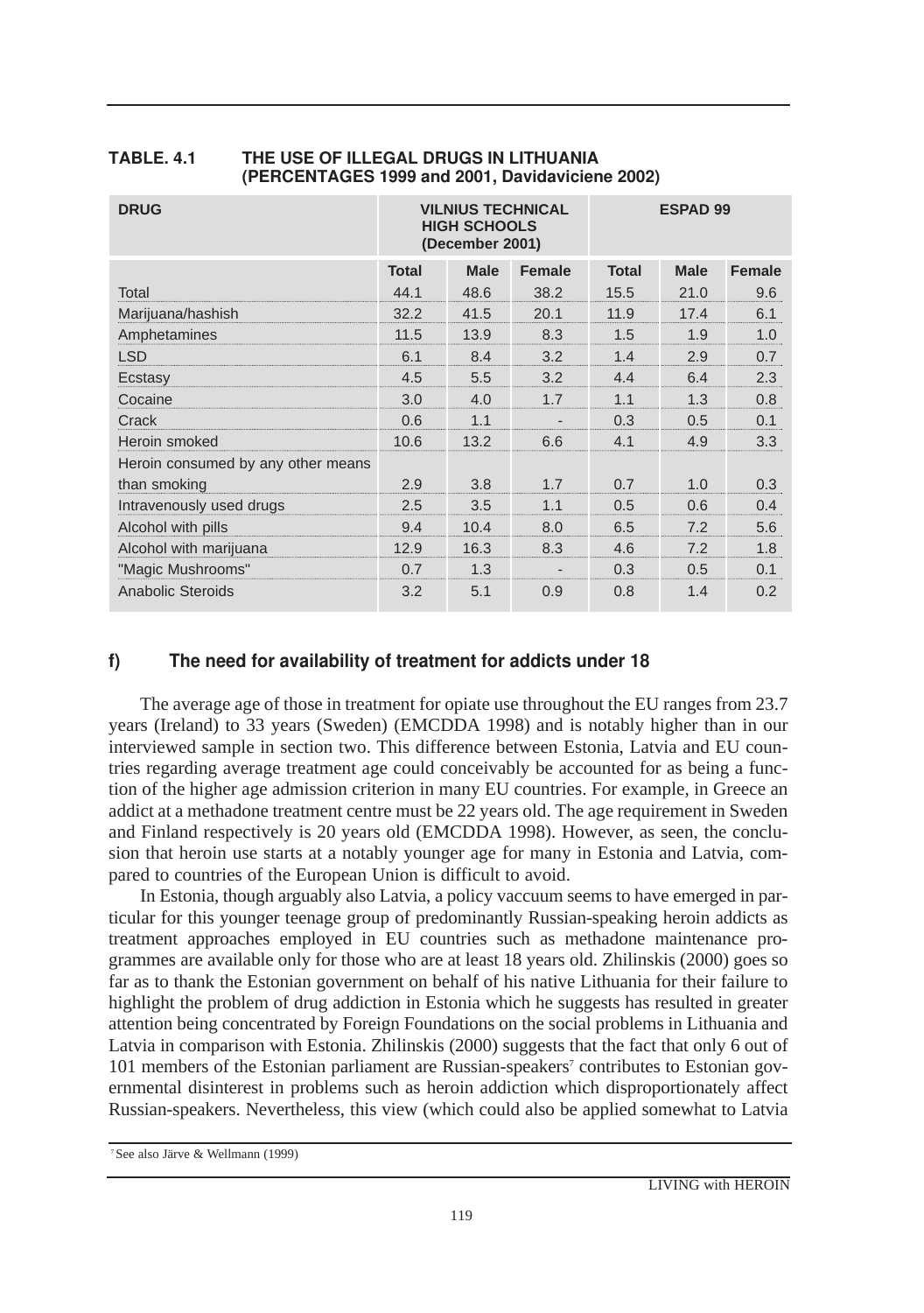which has 16 non-Latvians out of 100 in the Latvian parliament, 9 of them Russians), does not fully accommodate the fact that many Russian-speakers choose to vote for Estonian speaking parties rather than Russian-speaking ones, although 25% of the population of Estonia who are Russian-speaking non-citizens cannot vote at all in parliamentary elections. Lagerspetz (2002), working at the Estonian Institute of the Humanities, also documents disinterest among Estonian policy-makers regarding drug addiction and HIV:

the Estonian policy-makers continued to think of drug addiction primarily as a problem of 'other' people, who had deliberately placed themselves outside the ordered society. The objective was to guard the nation against their influence. Still in July 2001, the chairman of the Parliament's Social Committee, Toomas Vilosius, questioned in a newspaper interview the need for additional financing of HIV prevention. He claimed that the HIV carriers were themselves responsible for their situation, because of not having been selective enough in 'choosing the places where to put their genitals' (Postimees, 2 July 2002) (p.10)

In Romania, the Ministry of Health is the body providing funds for a detoxification programme and post-detoxification support programme, as well as a planned methadone programme for 2002 (Romano 2001, personal communication). Similarly, in Croatia, the Croatian Parliament established special centres for drug treatment at county and at city level where treatment of drug addicts includes counselling, detoxification, methadone treatment, needle exchange and is covered by the national health insurance (Kuzman 2001, personal communication). In contrast to Romania and Croatia, the Concluding Observations of the Committee on the Rights of the Child for Latvia (2001) noted the limited availability of programmes and services in the area of adolescent health, including mental health, and in particular treatment and rehabilitation programmes for alcohol and drug addiction as well as prevention programmes. The Estonian Drug Monitoring Centre National Focal Point Report (2002, p.30) observes that drug treatment funding from the Estonian State has been decreased. Until very recently the Estonian government has provided little financial support for treatment for heroin addicts; neither the methadone maintenance centre in Tallinn, from which a majority of the interviews were taken, nor Viismari hospital, are government funded. Two exceptions where some funding, however inadequate, had been provided were the city government grant in 1999 to the group of mothers of heroin addicts discussed earlier, and the provision of four beds in the 'Children's Hospital' in Tallinn with counselling services also being available. More recently, city authorities in Tallinn have announced plans to give free methadone treatment to intravenous drug addicts from October 2002, where methadone will be administered orally to addicts over 18 (Baltic Times September 19-25, 2002, p.2). The issue nevertheless arises of adequately addressing the outreach, treatment and counselling needs of heroin addicts under the age of 18 in Estonia, the vast majority being from the Russian-speaking minority population. The inadequacy of provision for the under eighteen age group is well expressed in the words of one of the interviewees:

#18 'You can visit this "Aidsi tugikeskus" only from 18 years old. I was 16 when my mother brought me here and doctor said that he could not help us. I have to be 18. This is ridiculous. *Am I supposed to take drugs two more years and only then to come here?*'

<sup>8</sup>Methadone maintenance centre in Kopli, Tallinn, where the majority of the interviews took place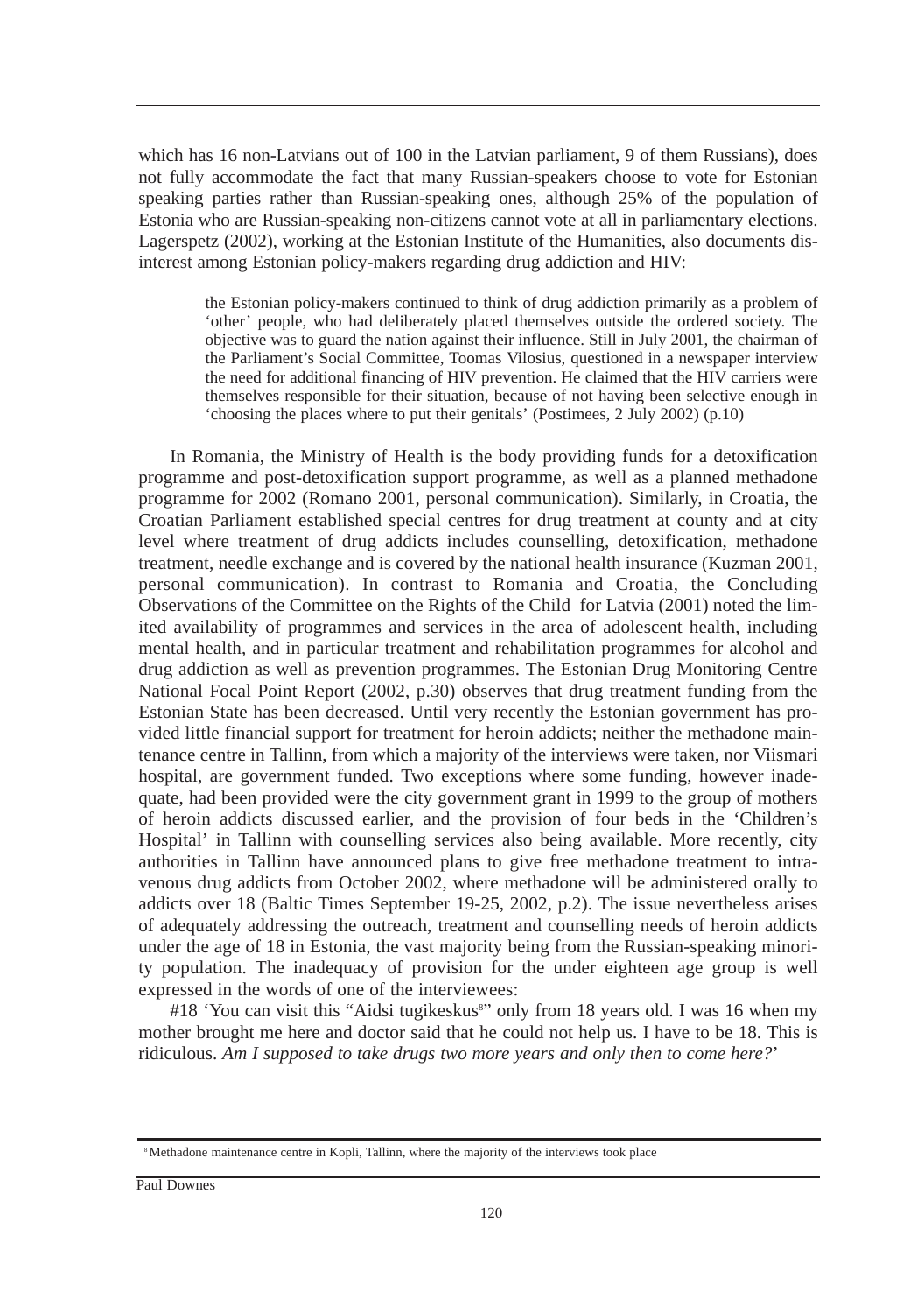#### $q)$ The recent and ongoing HIV epidemic in Estonia

The recent HIV epidemic in Estonia, concentrated among the Russian-speaking minority, has tended to be overlooked in some international literature on this area. For example, the EMCDDA report (December 2001), while observing a significant increase throughout Central and Eastern Europe regarding lifetime experience of illicit drug use among 15-16 year old schoolchildren (i.e. citing the ESPAD 1999 data), does not highlight the dramatic epidemic level of the HIV problem emerging predominantly among the Russian-speaking minority in Estonia as its consideration of HIV only extends to EU countries. Similarly, Goodwin et al's 2001 examination of values and social representations of HIV/AIDS in Central and Eastern Europe notably overlooked examination of attitudes specifically within the Russian-speaking minority in their analysis of Estonia (together with Georgia, Russia, Poland and Hungary). According to Kalikova (2001, personal communication), the Russian language media in Estonia were much slower to react to the HIV crisis than the Estonian language media. It is only very recently, in the UN Report on the global HIV/AIDS epidemic (2002), that international reports have highlighted, not only that HIV infections in Estonia have "soared" (p.32) between 1999 and 2001, but that *Estonia is now the country with the highest cumulative reported HIV infections per million population in Eastern European countries 1993-2001 (including Russia and the Ukraine).*

The figures for November 2001 identified 27 children, 14 and under (excluding babies), with HIV, children estimated by Tallinn Aids Prevention Centre to have contracted HIV from intravenous drug use. The HIV figures for Estonia for the 15-19 age group up to November 2001 identified 480 cases, with 549 cases among the 20-24 year old age group (Kalikova 2001, personal communication). The dramatic scale of the problem for Estonia is evident by contrast with the situation in St. Petersburg in Russia in 1999. In St. Petersburg, with a population of approximately 4.7 million, figures for 1998 detected 3 cases of HIV for 16 year olds; figures up to September 1999 revealed 12.5 cases per 100,000 population aged 16-20. In St. Petersburg 70% of those recorded with HIV have acknowledged having previous experience in drug use. Whereas on November 1 1999, the city AIDS centre of St. Petersburg reported the beginning of an epidemic level of HIV in their city as there had been 612 HIV cases detected, the total number of HIV cases in Estonia up till 11 November 2001 was 1808 HIV cases detected (33 already dead and 7 developed into AIDS). An argument that detection methods in St. Petersburg are less well developed than in Estonia is flawed as approximately 20 million HIV tests are carried out among high and low risk populations in Russia every year (Dehne & Kobyshcha 2000) and over 10 million HIV tests between 1991 and 1994 in 7 provinces and 2 republics within North-Western Russia alone (Smolskaya & Chaika 1995). *The beginning of a recognised HIV epidemic situation on November 1st 1999 of 612 cases in St. Petersburg was still almost 3 times lower than the HIV epidemic in Estonia for 11 November 2001 which had 1808 cases*. Given that the population of Russians in St. Petersburg is approximately 4.7 million and the population for all of Estonia is 1.5 million, the proportionate rate of HIV infection is at least 9 times higher than in the St. Petersburg of November 1999 – 9 times higher than a city which was recognised by its own AIDS centre as having the beginning of epidemic level of HIV infections. According to official data from the Pasteur Institute, St. Petersburg, during 2000 and 2001 the situation in St. Petersburg has escalated to levels of 5,417 new HIV cases and 10,119 new HIV cases respectively (Vesselovskaia 2002, personal communication). The vast majority of these are IDU's (3,106 in 2000, 9,846 in 2001, Vesselovskaia 2002, personal communication).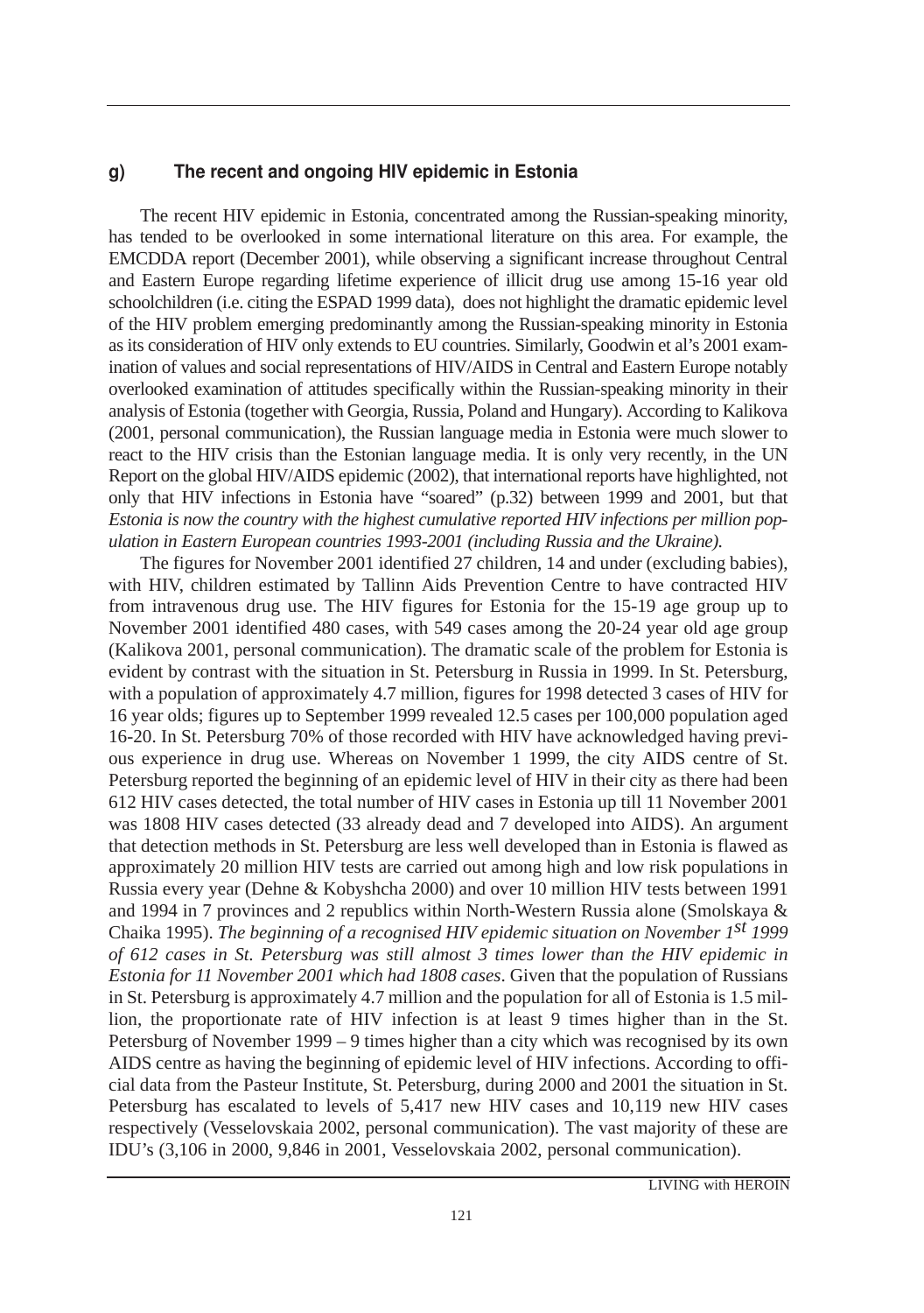The HIV epidemic in Estonia started off in the Russian-speaking town of Narva in August 2000 (Kalikova 2001). What started in the Russian-speaking areas of Narva (over 95% Russian-speaking) has spread to another overwhelmingly Russian-speaking area, Ida-Virumaa, and significantly in 2001, to the capital Tallinn<sup>9</sup>. The epidemic among intravenous drug users in Narva was predicted by Tallinn Aids Prevention Center already in 1996 but due to lack of financing preventive measures were not introduced prior to the epidemic (Kalikova 2001). HIV cases occur in the regions populated by Russian-speakers in Estonia, namely, Narva, Ida-Virumaa and also Tallinn, while the predominantly Estonian speaking regions of Harjumaa, Tartu, Parnu, Viljandi, Saaremaa etc have been relatively unaffected by HIV and intravenous drug use (Tallinn Aids Prevention Centre statistics, December 31, 2001).

Tallinn itself, with a mixture of Estonian and Russian-speakers, has 25% of HIV cases from among the Estonian speaking population which is still a vast majority of cases from among the Russian-speaking population (Tallinn Aids Prevention Centre figures, November 2001). Narva, the overwhelmingly Russian-speaking area (over 95%) has a population of 73,295 with over 600 HIV cases and an estimated 5-6,000 intravenous drug users (Tallinn Aids Prevention Centre figures, November 2001). Excluding Narva from Ida-Virumaa, out of a total population of 120,315 there are an estimated 400 HIV cases and estimated 5,000 intravenous drug users in Ida-Virumaa (a region with 82% Russian-speakers, see Ida-Virumaa Developmental Plan). Comparison of the HIV figures for St. Petersburg of 1 November 1999 with those of Narva for 11 November 2001 reveal approximately the same number of HIV cases for each area – 612 for St. Petersburg, over 600 for Narva. *Approximately the same number of HIV cases occur in the Estonian town of Narva with 73,295 inhabitants as occurred in the Russian city of St. Petersburg in 1999 with over 4.7 million inhabitants.*

The exponential rate of increase in HIV in Estonia in 2000 and 2001 has slowed to some extent in 2002, with 823 new cases registered by the end of November 2002 (Tallinn Aids Prevention Centre Statistics). An important factor in this slowing down regarding new cases is the wide needle exchange programme in the epidemic regions – such programmes have also had a beneficial impact on the levels of new Hepatitis B and C cases in Estonia (Kalikova 2003, personal communication). In response to the HIV crisis situation, the Estonian government doubled the budget in 2002 to tackle HIV (Kalikova 2003, personal communication) and this has made some impact on the crisis situation. However, another more worrying reason for the decrease in new registered cases is that many injecting drug users do not want to be tested as the HIV test brings them additional problems without the possibility to solve such problems - *as many of those at risk do not have medical insurance and cannot therefore afford to receive treatment if they are HIV positive* (Kalikova 2003, personal communication).

There is absolutely no room for complacency among Estonian policy makers when another reference point for comparison is taken into consideration, namely, Kaliningrad, the worst affected area for HIV of 14 regions surveyed in Russia (Information papers 1999, 2000). For a population of approximately 951,300 there were 2,520 registered cases of HIV (Aids centre, Kaliningrad 1999). By the end of December 2001, there were 1,940 HIV cases

<sup>9</sup>HIV-positive people in Estonia (01.01.2001-31.12.2001): Total 1474 (excludes prisoners 382), 409 from Narva; 454 from East-Virumaa, 528 from Tallinn, 56 from Harjumaa, 3 from Järvamaa, 8 from West-Virumaa, 3 from Viljandi, 1 from Saaremaa, 4 from Tartu, 4 from Raplamaa, 4 from Pärnu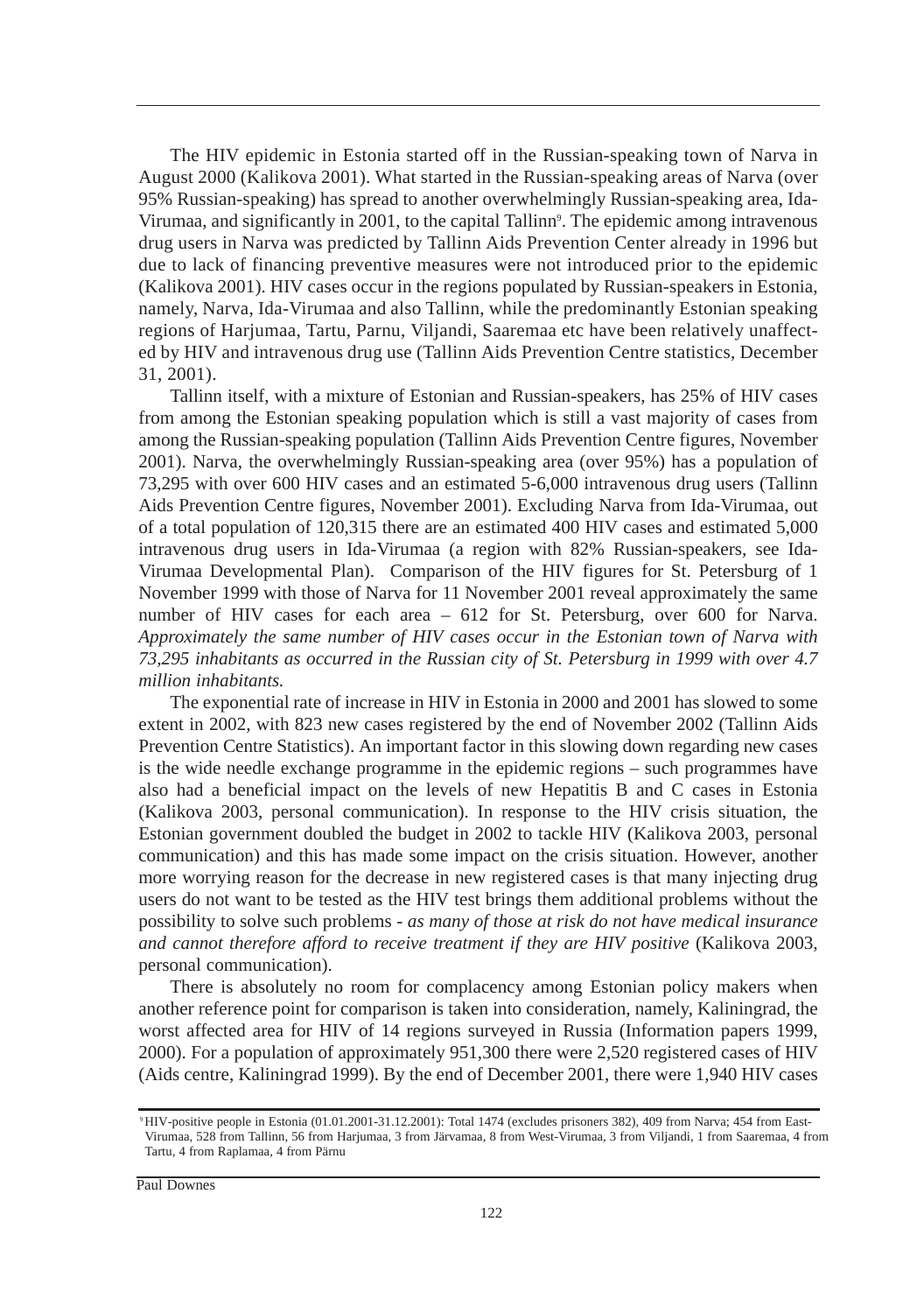registered in Estonia (Tallinn Aids Prevention Centre statistics). The impact of HIV on the Russian-speaking minority in Estonia reveals that 70-80%, i.e. between a range of 1,358 and 1,552 HIV cases, are those of Russian-speaking origin out of a total population of 464,071 Russian-speakers (406,049 Russians, 36,659 Ukrainians, 21,363 Belarussians on January 1 1999 ) in Estonia. *For Russian-speakers in Estonia, this is proportionately a worse ratio of HIV cases to population than Kaliningrad, the worst affected area of 14 areas in Russia at the beginning of the year 2000.* 

Against the backdrop of 382 HIV cases in Estonian prisons at the end of 2001 (Tallinn Aids Prevention Centre Statistics 2002), a further issue arises concerning conditions of at least some prisoners in Estonia. Kaur (2000), an ethnic Estonian, describes the conditions of Rummu prison in Estonia (conditions which I also personally witnessed on the same visit to Rummu prison 15.02.2000):

During the visit to Rummu Prison, there were 27 inmates in one room. According to [the] prisoners' story there have been times where the same room contained around 40-44 prisoners. Basically the room was full of beds side by side. All inhabitants of this room were Russian-speakers. Is it a coincidence that Russian-speakers live in these conditions ? It seems that inmates are accomodated according to the preferences of those who are in power (p.9)

The risk of HIV transmission is heightened in such living conditions especially as male rape does occur in Estonian prisons (Kaur 2000, p.10). Rummu prison, now combined with Murru prison, has a total of 2,100 inmates with 120 HIV positive inmates currently among them (Kalikova 2002, personal communication). In other words, over 5% of prisoners in this combined prison are now HIV positive. Moreover,139 HIV positive inmates came through this prison during the last 1.5 years (Kalikova 2002, personal communication). Comparison with the situation in Ukrainian prisons is a salutary warning, given that whereas between 1987-1994 there were 11 HIV infected people identified in prisons, this rose to 7,521 people between 1995 and 1999 in the Ukraine (Ukraine Ministry of Health/UNAIDS 2000). Further indication of the urgent need for vigilance with regard to HIV in Estonian (and Baltic States') prisons is the recent HIV outbreak in Alytus prison in Lithuania where 232 of its 1,900 prisoners have been registered as HIV positive (HIV/AIDS, Sexually Transmitted Diseases, and Tuberculosis Prevention News Update, June 24, 2002), predominantly due to intravenous drug use (see Baltic Times, June 6-12 2002, p.1; Rakickiene, Lithuanian AIDS center 2002). While condoms are now available in Estonian prisons, needle exchange is not generally available (Estonian Drug Monitoring Centre National Focal Point Report 2002, p.24) although it is hoped that it will become widely available in 2003 (Kalikova, personal communication 2003).

#### h) The recent and ongoing HIV epidemic in Latvia

The Latvian AIDS Prevention Centre HIV Register Data (as of 3 December 2001) reveal the following figures: (see Table 4.2)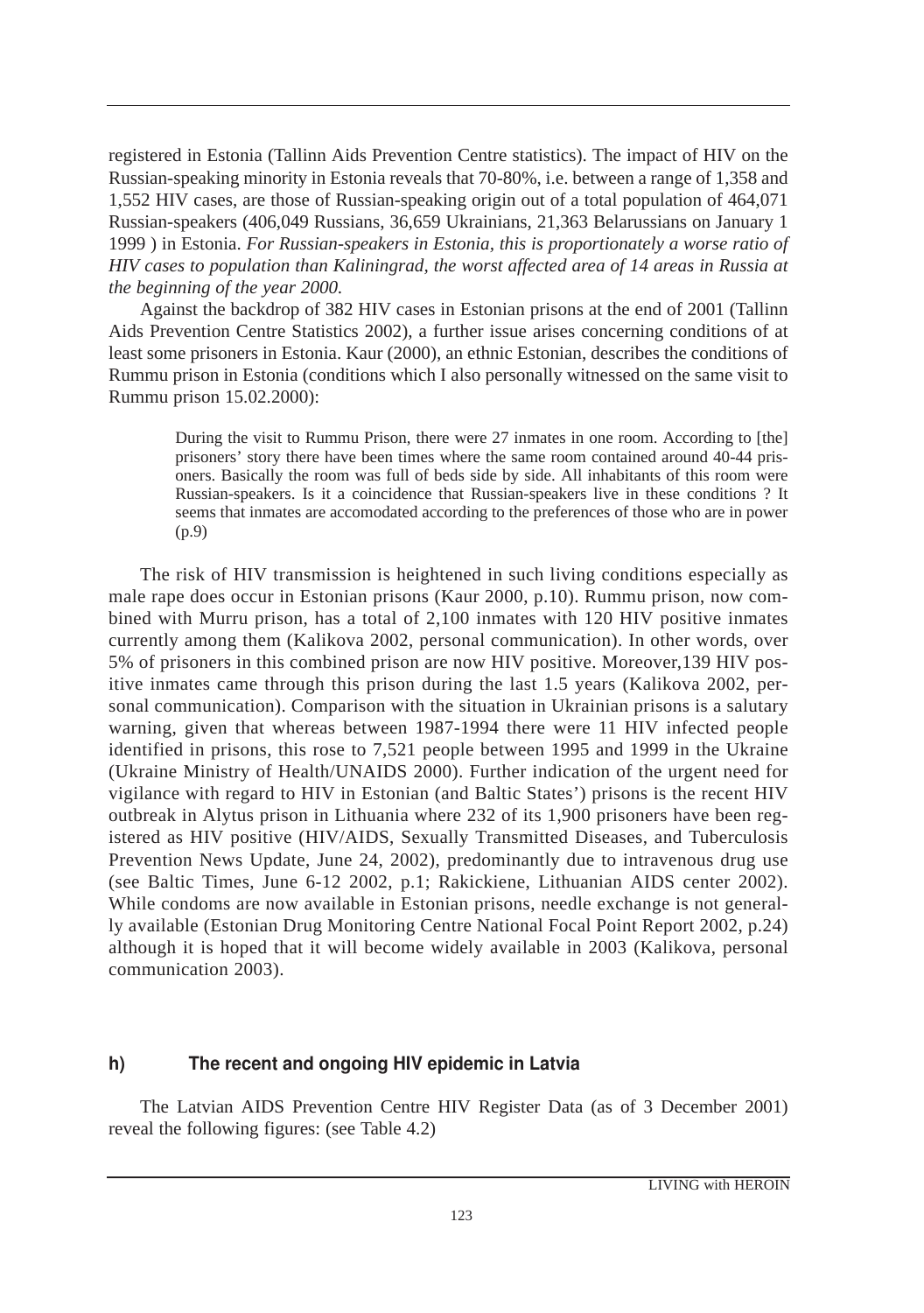#### TABLE 4.2

#### Distribution by ethnicity

| Registered HIV / AIDS cases in 1987<br>- 2001 (including) |  | Registered HIV / AIDS cases in 2001 |  |  |
|-----------------------------------------------------------|--|-------------------------------------|--|--|
|                                                           |  | Ethnicity<br>                       |  |  |
| --------------------------------------                    |  |                                     |  |  |
|                                                           |  |                                     |  |  |
|                                                           |  |                                     |  |  |
|                                                           |  |                                     |  |  |
|                                                           |  |                                     |  |  |
|                                                           |  |                                     |  |  |

Using the data above, Koltchanov (2001, MINELRES forum for discussion on minorities in Central and Eastern Europe, personal communication) compiled the following comparative table (Table 4.3):

|               | <b>Registered 1987 - 2001</b> |       | <b>Registered 2001</b> |       | Latvia's residents* |       |
|---------------|-------------------------------|-------|------------------------|-------|---------------------|-------|
| nnicitu<br>FН | umher                         |       | <b>umber</b>           |       | Numher              |       |
|               |                               | 25.50 |                        | 22.86 | 1,369,613           | 57.76 |
|               |                               | 58.66 |                        | 62 83 | 699.437             | 29.50 |
|               |                               | ገ 62  |                        | 10 36 | .168                |       |
|               |                               | 5.22  |                        | 3.95  | 293.96              |       |
| $nta!**$      |                               |       |                        | חח חר | 2.371.185           | ገ በበ  |

#### TABLE  $4.3$

*\* Latvia's population data on 01.07.2001* 

*\*\* The data on "unknown" ethnicity was deliberately left remaining*

Koltchanov (2001) observes that it is evident from this table, that the Roma community are grossly overrepresented within the AIDS / HIV cases: 0.34% of the total population, and more than 10% of the registered cases. Ethnic Russians are also overrepresented as they represent approximately 30% of the total population, and around 60% of the registered AIDS / HIV cases. Moreover, the AIDS / HIV data for 2001 (62.83%) hints of an increase in the number of ethnic Russians infected compared to the total period (58.66%). Ethnic Latvians, as well as the vague category of "Others" seem to have smaller proportion of AIDS / HIV cases in comparison to their representation within the total population. Ethnic Latvians constitute 57.76% of the population and 25.5% of the cases (Koltchanov 2001, personal communication)

From these figures it is clear that the HIV problem affects the ethnic Russian minority in Latvia in a disproportionate way though in not such an overwhelmingly disproportionate way as it does the ethnic Russian minority in Estonia. The HIV problem and according to unofficial sources, the heroin problem, in Latvia, are significantly structured by ethnicity though not to the same extreme extent as in Estonia. Moreover, in 2001, *there were more registered HIV cases in Estonia (1,940) than Latvia (1,725), not simply as a proportion of*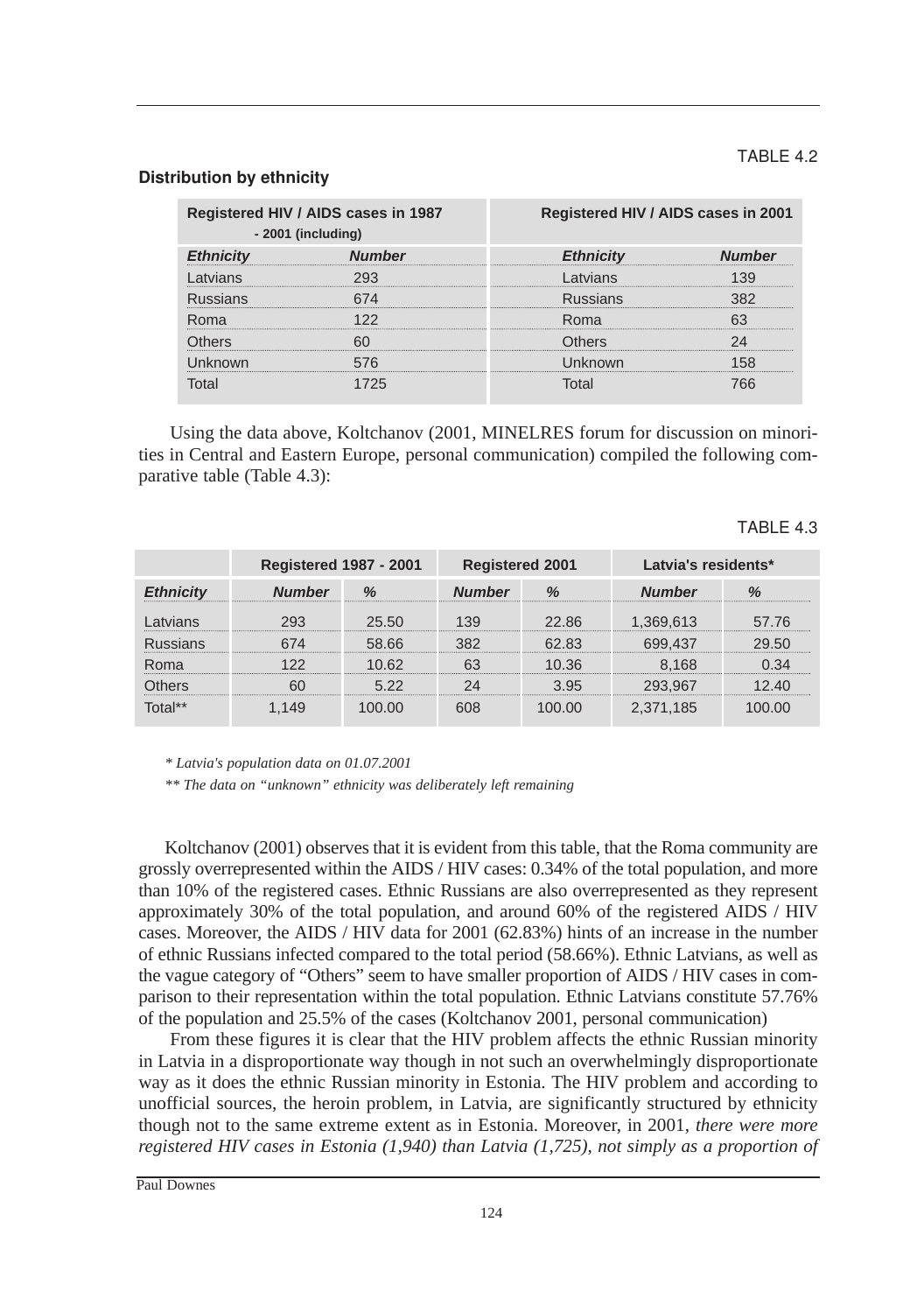*the population but in real terms* despite the fact that the Latvian population is significantly larger (2.4 million in Latvia as of December 31, 1999 compared to 1.5 million in Estonia as of February 1, 2000). The rate of increase of HIV in Estonia between 2000 and 2001 is fourfold – a significantly higher rate of acceleration than in Latvia where nevertheless cases almost doubled during this time. Moreover, if there are estimated to be up to 25,000 heroin users, the risk for exponential HIV increase in Latvia among this group is still very real. The figure of 766 HIV cases for 2001 (until December 3rd 2001) is not far removed from the *combined total* of cases in Latvia for the years 1987-2000 (929).

#### i) HIV rates in Lithuania

Although the vast majority of HIV cases arise in Lithuania in the same way as the vast majority of HIV cases in the other two Baltic States, namely, from IDU's (219 IDU, 55 Homosexual, 51 Heterosexual, 19 Unknown, Lithuanian Aids Centre Statistics), the number of HIV cases in real terms and as a proportion of the population in Lithuania is significantly lower than in Estonia or Latvia (see Table 4.4), even taking into account the HIV outbreak in Alytus prison. Yet, in 1997, Lithuania had a higher number of cases than in the other two Baltic States. However, the HIV problem was given a higher political priority in Lithuania than in, for example, Estonia (Kalikova 2002, personal communication).

McKee (2002) working for the World Health Organization's European Observatory in Britain states that he accepts that the official statistics indicating a relatively low incidence of

HIV in Lithuania are correct – the contrast with Estonia is not simply due to a discrepancy between registered and actual HIV levels. Similarly, the exceptionally high figures for HIV in Estonia, compared with Latvia, Lithuania, other parts of Eastern Europe and the Russian Federation, cannot simply be explained away as being due to differences in testing procedures in Estonia (Kalikova 2002, personal communication). Neither can it be explained away as being due to recent immigration from, for example, Russia, as those registered with HIV in Estonia are either Estonian citizens or permanent residents (Kalikova 2002, personal communication).

The following Table comparing HIV rates in each of the Baltic countries is compiled from data from the Baltic Sea Plan website, Tallinn Aids Prevention Centre, Lithuanian Aids Centre and Koltchanov (personal communication 2001) regarding Latvian figures.

These figures reveal that there were over 10 times more new cases in Latvia than in Lithuania in 2001. Moreover, there were over 20 times

<sup>10</sup> The data for Latvia in 2000 is up to December 15, 2000

TABLE 4.4

#### Baltic sea region HIV/AIDS incidence

| Year                           | Lithuania Latvia |          | <b>Estonia</b> |
|--------------------------------|------------------|----------|----------------|
| 1987                           | $\Omega$         | 1        | 0              |
| 1988                           | 1                | 1        | 1              |
| 989                            | 1                | $\Omega$ | 3              |
| 1990                           | 8                | 6        | 8              |
| 1991                           | 1                | 3        | 8              |
| 1992                           | 5                | 1        | 9              |
| 1993                           | 4                | 5        | 4              |
| 1994                           | 9                | 8        | 11             |
| 1995                           | 11               | 21       | 10             |
| 1996                           | 12               | 17       | 8              |
| 1997                           | 31               | 25       | 9              |
| 1998                           | 52               | 163      | 9              |
| 1999                           | 66               | 241      | 9              |
| 2000                           | 65               | 43710    | 390            |
| 2001                           | 72               | 766+     | 1,474          |
| <b>TOTAL</b><br><b>IN 2001</b> | 338              | 1,725    | 1,940          |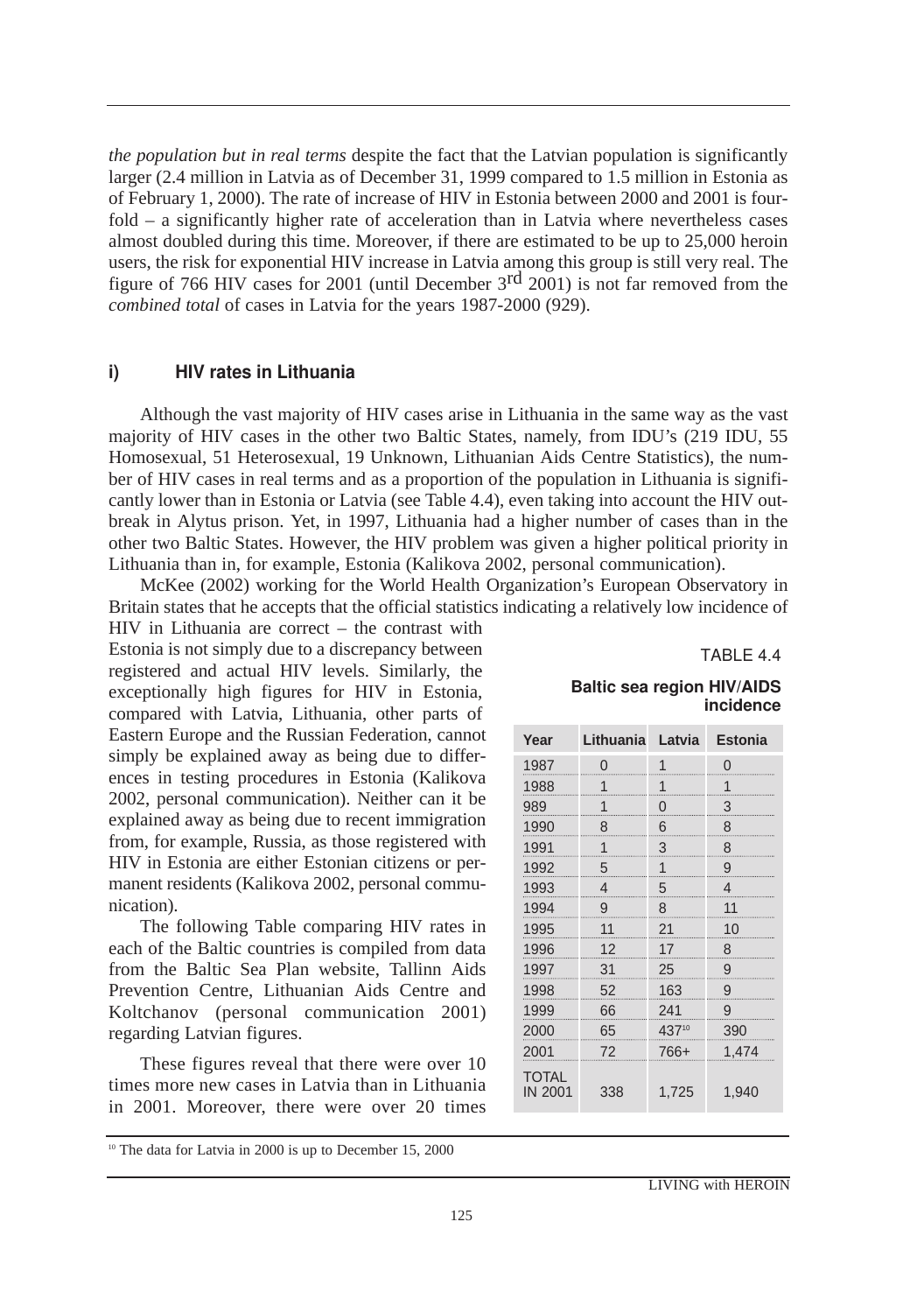more new HIV cases in Estonia than in Lithuania in 2001. Given the fact that the population of Lithuania is more than double that of Estonia, the proportion of new HIV cases was over 40 times higher per capita in Estonia than in Lithuania during  $2001$ <sup>11</sup>. Even though the recent crisis levels of HIV in Alytus prison (232 HIV positive prisoners) almost doubles the total overall figure for HIV in Lithuania, these figures pale in comparison with the Estonian HIV figures – both in real terms and as a proportion of population.

## **Summary**

Examination of the recent research on heroin use in the Baltic States leads to the following conclusions:

- The conclusion of the European Monitoring Centre on Drugs and Drug Abuse report (December 2001) that illicit drug use has doubled among 15-16 year olds in Central and Eastern Europe between 1995 and 1999 significantly understates the rapid increase in use of hard drugs among 15-16 year olds in Estonia and Lithuania during this time. Out of 21 countries from Central, Eastern and Western Europe only Poland has registered a comparable rate of increase of hard drugs during this time
- Use of hard drugs as first drug of use is higher among 15-16 year old drug users in Estonia and Latvia than in any of the other 27 countries surveyed throughout Western, Central and Eastern Europe
- Injecting heroin use in Estonia is overwhelmingly and disproportionately among the Russian-speaking minority, with approximately 90% of heroin addicts being Russian-speakers whereas Russian-speakers are approximately 35% of the total population in Estonia
- The European Schools Survey Project on Alcohol and other Drugs (ESPAD 1999, Derman 2000) is an inappropriate tool to consider the seriousness of intravenous drug use among the Russian-speaking minority in Estonia as its sample of Russianspeakers from the most at risk Eastern areas of Estonia was quite small, and small also as a proportion of the total population and even total population of Russianspeakers in Estonia. Moreover, the most at risk male population was underrepresented among Russian-speakers and those most at risk of intravenous drug use would also tend not to be attending school regularly in contrast to the ESPAD sample
- Unofficial estimates of hard drug use in Latvia reveal that the Russian-speaking minority are disproportionately affected, although not to the same overwhelming extent as in Estonia
- Reports of hard drug use (and HIV estimates in Estonia) among the under 15 age group in Estonia and Latvia suggests that heroin use in this age group is increasing
- Recent years in Lithuania show a significant increase in teenage heroin users and extremely high use of heroin in particular, in vocational schools in the capital, Vilnius, though data on ethnic differences are not available
- A particular policy vacuum exists in Estonia for treating young predominantly Russian-speaking heroin addicts (and other drug addicts) who are under 18

<sup>&</sup>lt;sup>11</sup> 72 new HIV cases in Lithuania for a population of approximately 3.5 million in contrast to 1,474 new HIV cases in Estonia in 2001 for a population of approximately 1.5 million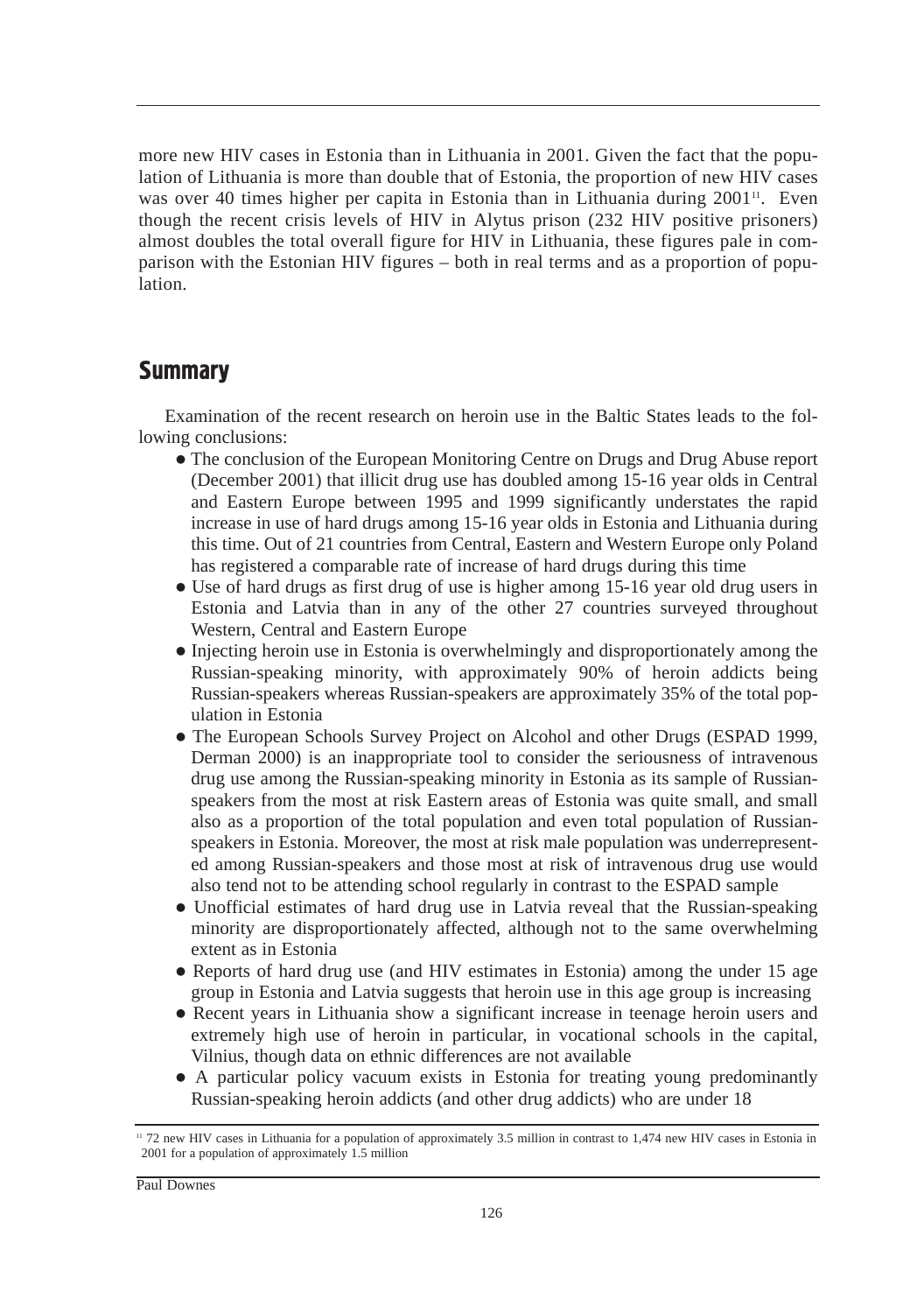Examination of recent research on HIV rates in the Baltic States leads to the following conclusions:

- HIV cases arise predominantly among intravenous drug users in all three Baltic states
- HIV cases disproportionately affect the Russian-speaking minorities in Latvia and particularly in Estonia
- $\bullet$  In 2001, there were over 10 times more new HIV cases in Latvia than in Lithuania<sup>12</sup>
- In 2001, there were over 20 times more new HIV cases in Estonia than in Lithuania. Given the fact that the population of Lithuania is more than double that of Estonia, the proportion of new HIV cases was over 40 times higher per capita in Estonia than in Lithuania during 2001<sup>13</sup>. In contrast, in 1997, there were significantly more HIV cases in Lithuania than in Estonia. Nelli Kalikova, Head of Tallinn Aids Prevention Centre, contrasts the political will of the Lithuanian governments to tackle the HIV problem during this time, with the relative lack of political will to do so in Estonia during this time
- From 2000 to 2001, HIV cases in Estonia increased almost fourfold, HIV cases in Latvia almost doubled, while in Lithuania there was a slight increase from a much lower number
- The beginning of a recognised HIV epidemic of 612 cases in St. Petersburg on November 1<sup>st</sup> 1999 was still almost 3 times lower than the HIV epidemic of 1808 cases in Estonia on November  $11<sup>th</sup>$  2001. As the population of St. Petersburg is at least 3 times larger than the total population of Estonia, the proportionate rate of infection in Estonia in November 2001 is at least 9 times higher than St. Petersburg of November 1999. Since this time, the number of HIV cases in St. Petersburg has increased enormously to 5,417 new cases in 2000 and 10,119 new cases in 2001
- The over 95% Russian-speaking town of Narva in Estonia had over 600 HIV cases for a population of 73,295 in November 2001. In other words, approximately the same number of HIV cases occur in Narva with a population of 73,295 as St. Petersburg in November 1999 with a population of 4.7 million.
- Figures for HIV cases among Russian-speakers in Estonia reveal a proportionately worse ratio of HIV cases to population than in Kaliningrad, the worst HIV affected area of 14 areas in the Russian Federation at the beginning of 2000
- The per capita figures for HIV in Estonia are higher than anywhere in Eastern and Western Europe, and also the Russian Federation (UN AIDS 2002) – and impact even more per capita upon the Russian-speaking population in Estonia
- Conditions of 27 Russian-speaking prisoners in one room in Rummu prison in Estonia in 2000 highlight the need for increased vigilance and transparency in the Estonian prison system to prevent HIV cases rising to levels comparable to prisons in the Ukraine, especially given the fact that over 5% of prisoners in Rummu/Murru prison are now HIV positive.

<sup>&</sup>lt;sup>12</sup> 72 new HIV cases in Lithuania compared to over 766 in Latvia in 2001 13 72 new HIV cases in Extonia in <sup>13</sup> 72 new HIV cases in Estonia in 2001 for a population of approximately 1.5 million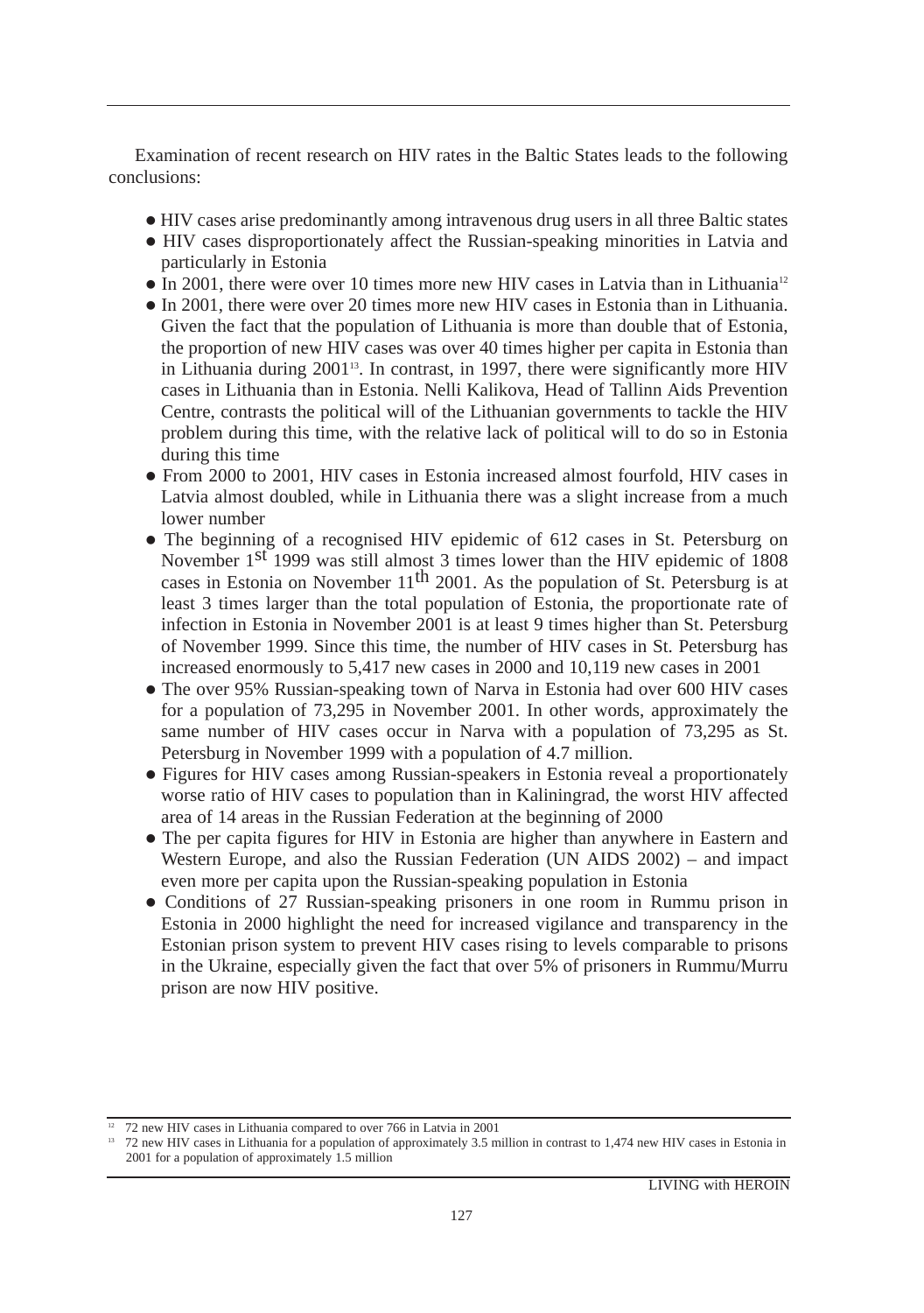# **Section five** Social context and identity: The future of Russian-speakers' secondary education in Latvia and Estonia

Analysis of identity in adolescence and early adulthood must recognise that identity is not simply an internal process but is also a socially embedded process (Marcia 1966; Cote & Levine 1988). External environmental barriers to identity frequently affect ethnically and/or economically marginalized communities (Yoder 2000). The European Monitoring Centre for Drugs and Drug Abuse (EMCDDA) report (1998) concludes regarding EU countries:

In many countries, heroin dependence is concentrated among marginalised subgroups... Problems linked to increased social exclusion of marginal groups, including addicts, are reported in some countries (p.14)

The relationship between heroin addiction and social marginalisation is repeatedly stressed in subsequent EMCDDA reports (1999; 2000). The 1999 report observes the link between heroin and poverty in France (p.10), between heroin and 'marginalised communities' (p.11) including the Roma minority in Spain, and notes that some members of the EU have drug prevention campaigns targetted to ethnic minorities (p.26). The 2000 report observes a European 'trend towards viewing the drug problem in a broader context encompassing issues of poverty, unemployment and social exclusion' (p.23). It reiterates that high-risk groups for drug use include 'ethnic minorities', the 'socially deprived' (p.26), and refers specifically in the context of heroin use that high-risk groups include 'marginalised minorities' (p.8).

It is well recognised that unemployment causes and reflects an increased likelihood of physical and mental health problems (e.g. Luft 1978; Brenner 1973; Berg & Hughes 1979). Comparison of an Irish sample of marijuana users and heroin addicts found a direct relationship between drug of choice and objective life stress as assessed by demographic and biographical detail elicited by questionnaire (Delaney-Reid 1988). In other words, an objectively more stressful environment was a predictor of heroin use over use of the softer drug, marijuana.

The themes of unemployment and the social status of the minority Russian-speaking group in Estonia was a frequent theme in many of the interviews with the heroin addicts in section two . A striking feature of many of the interviewed addicts backgrounds is the very high level of early school leaving. This amounts to the loss of a potentially significant social support (Rutter 1985). Moroz (2002, Kopli Methadone Maintenance Programme, personal communication) estimates that typically the heroin addicts on the methadone maintenance programme in Tallinn have finished only 9<sup>th</sup> grade at school, though up to 30% finish 12<sup>th</sup> grade, namely, those who usually start taking heroin at a later age.

Current integration plans for the Russian-speaking minorities in both Latvia and Estonia need to be examined against this backdrop of social marginalisation of at risk youth among the minority ethnic group (see also Allaste 2002 on the marginalised position of Russianspeakers in North-Eastern Estonia<sup>1</sup>). The Latvian State integration programme 'The

<sup>1</sup> Though see also Allaste & Lagerspetz 2002 on the affluent elite 'club' culture among 'young well-educated urban professionals' (p.198), largely ethnic Estonians, who use ecstasy and amphetamines and who 'do not approve of using drugs intravenously' (p.194)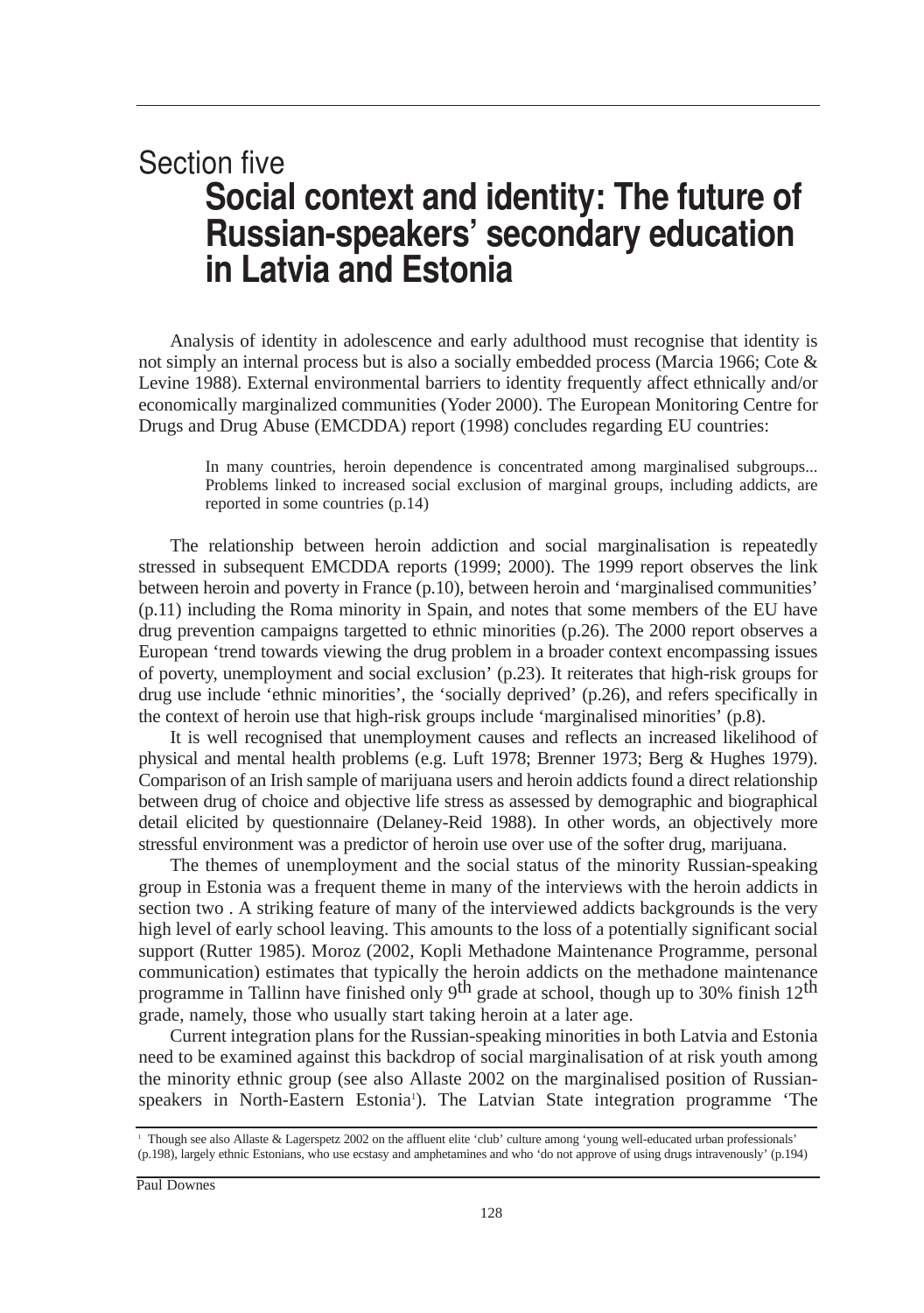Integration of Society in Latvia' proposes radical reform of the school system for the Russian-speaking minority from  $10^{th}$  grade onwards. After a transitional stage where 75% of  $10^{th}$  grade classes will be taught in the Latvian language, all classes from  $10^{th}$  grade onwards will be in Latvian by September 1st 2004, according to the Latvian Law on Education, adopted on 29<sup>th</sup> October 1998. The current Estonian State Programme similarly envisages a transitional period prior to all classes being in the Estonian language from the 10<sup>th</sup> grade onwards. Until recently the deadline for transition was 2007. Recently this deadline has been extended as a high school seeking to teach through the Russian language may apply through its board of trustees for permission from the government based on an application from the respective local council to teach in Russian. Yet the recent amendments also require that schools must propose measures that would provide for the eventual transition of instruction to Estonian<sup>2</sup> (The Baltic Times, March 28-April 3, 2002).

The Minister for Education<sup>3</sup>, Mailis Rand, has argued that Estonia's main problem in education is not one of language but of the drop-out rate in secondary schools (The Baltic Times, February 7-13, 2002). With a drop-out rate of over 1,000 students at secondary level each year, Rand is quoted as stating that students:

are deprived of any proper training that would help them to make ends meet (The Baltic Times, February 7-13, 2002, p.4)

Despite these arguments, and recent amendments delaying implementation of a full transition to schooling in Estonian due to difficulties in finding sufficient teachers with a proficient command of Estonian to teach in Russian-speaking areas, the current Integration Programme for Estonia remains one where the emphasis is on Estonian language learning rather than remedying early school leaving.

The overwhelmingly disproportionate amount of injecting heroin users among the Russian minority in particular in Estonia, combined with the dramatic increase of HIV cases in both countries in recent years (also disproportionately affecting the Russian-speaking minorities in both countries and predominantly spread by IDU's) cannot be separated from issues of early school leaving and the proposals for language reform. Preventing and breaking the cycle of early school leaving, injecting drug use and HIV needs to be an urgent social policy priority in any future integration programmes and the danger of increased early school drop-out among the less academic Russian-speaking students needs to be examined with regard to the Latvian and Estonian integration reforms in education.

Consideration of issues of integration needs to recognise that there is a diversity among Russian-speakers not simply in terms of ethnicity,<sup>4</sup> but also in the degree to which a particular individual identifies him or herself with a social identity of belonging to a group of 'Russian-speakers'. Elsewhere, categorisation by ethnicity has been questioned as failing to adequately express an individual's social identity (see e.g., Bonnett & Carrington 2000 in the British context and Brice Heath & McLaughlin 1993 in the U.S. context, as well as postmodernist critiques of essentialising labels of class or ethnicity, Simons & Billig 1994; Sayer 1997). Moreover, a social class based analysis would suggest that those Russianspeakers who are benefiting economically from the transition to market economies in Latvia

<sup>&</sup>lt;sup>2</sup> The amendments were narrowly approved 44-34 with 23 abstentions in the 101 seat Parliament (The Baltic Times, March 28-April 3, 2002)

<sup>&</sup>lt;sup>3</sup> Prior to the recent 2003 general elections

<sup>4</sup> See section one for an account of the different ethnic groups underlying the oversimplified categorisation as Russian-speakers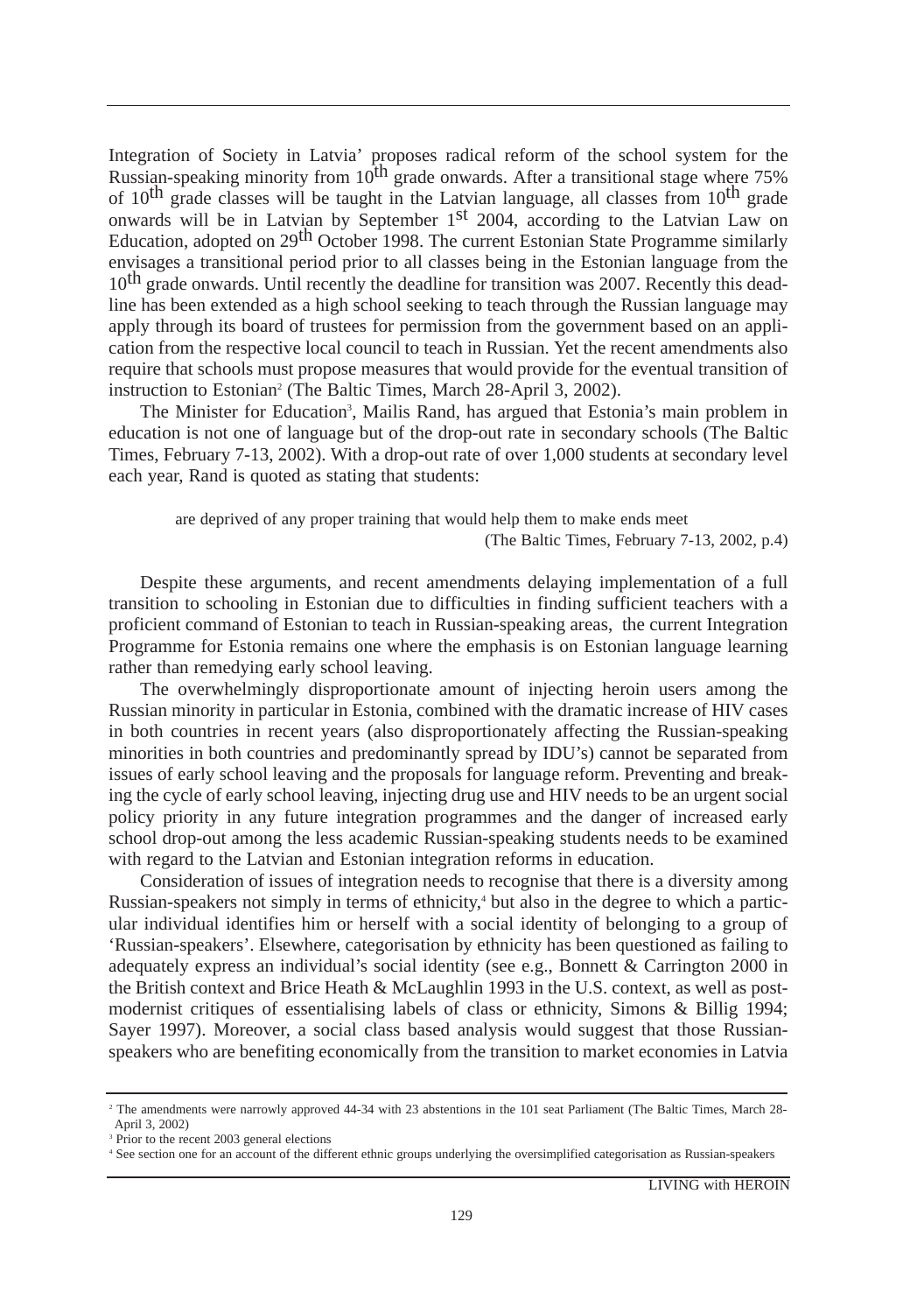and Estonia are not necessarily going to identify with the needs of more socially disadvantaged Russian-speakers who are at risk of early school drop-out. Against the backdrop of a prevailing ethos of economic individualism, it may even be argued that individualism is a more fundamental social identity than ethnicity as such, whether expressed in terms of categorisations such as 'Russian-speakers' or otherwise.

## a) Labelling students as failures if they have difficulty learning in classes in their second language

MacDevitt (1998) highlights that one direction for educational reform in a European context is 'the recognition of achievement for all students' (p.47) (see also Kelly 1999 p.141). The danger of the current Latvian and Estonian integration plans is that many from the ethnic Russian minority will be labelled failures by the educational system if the proposed changes to language in Latvian/Estonian schools are implemented – when as a consequence of the implementation they have difficulty learning in classes in their second language. Such a high level of Latvian/Estonian language skills to study all 10th to 12th grade subjects (or even 60% of classes in Estonian after 2007) is a very high level of academic expectation. Some headmasters in several schools in Daugavpils, Latvia, have already observed that the transition to classes in Latvian for Russian-speakers is especially difficult for pupils whose skills and abilities are below average (Poleshchuk 2001b, p.24). Warnock (1977) emphasises that the educational curriculum must be 'genuinely suitable for all, not suitable only for the middleclass or the most academic' (p.84). Gardner's (1993) examination of multiple types of intelligence in educational psychology proposes numerous different types of intelligence, e.g., linguistic, musical, logical-mathematical, spatial, bodilykinesthetic and personal. This highlights the need for the educational system to be flexible enough to allow for expression of different types of intelligence and not just linguistic (verbal) ability (see also McDermott et al. 2001 on differences between verbal and non-verbal learning). MacDevitt (1998) expands on this theme of recognising different types of intelligence and achievement and emphasises the need for avoiding labelling less academic students as failures, referring to:

…the need to provide recognition of achievement, particularly for more marginal students. Recognition is seen as a preventative measure which avoids some pupils being seen as failures and lessens the chances of premature drop out (MacDevitt 1998, p.47)

A focus on achievement would require a focus on developing primarily the strengths of the student (see also McKeown, Haase & Pratschke 2001) rather than tying the student's educational progress to development of a potential weakness in the student regarding Latvian or Estonian language learning. The Estonian plan follows a deficit model of educational assessment where, in effect, the student is to be blamed for failing to reach certain standards necessary to 'live and survive' (p.22) rather than grow and develop as a person in a broader educational context. Any discussion of personal growth and needs of the student is restricted to linguistic knowledge with even the statement that Estonian is '*the*' language of 'selfrealisation'(p.29) (my italics).

Pavelson & Vihalemm's (2002) recent examination of some Russian-speaking students attending Estonian language high schools suggest that their results in national tests could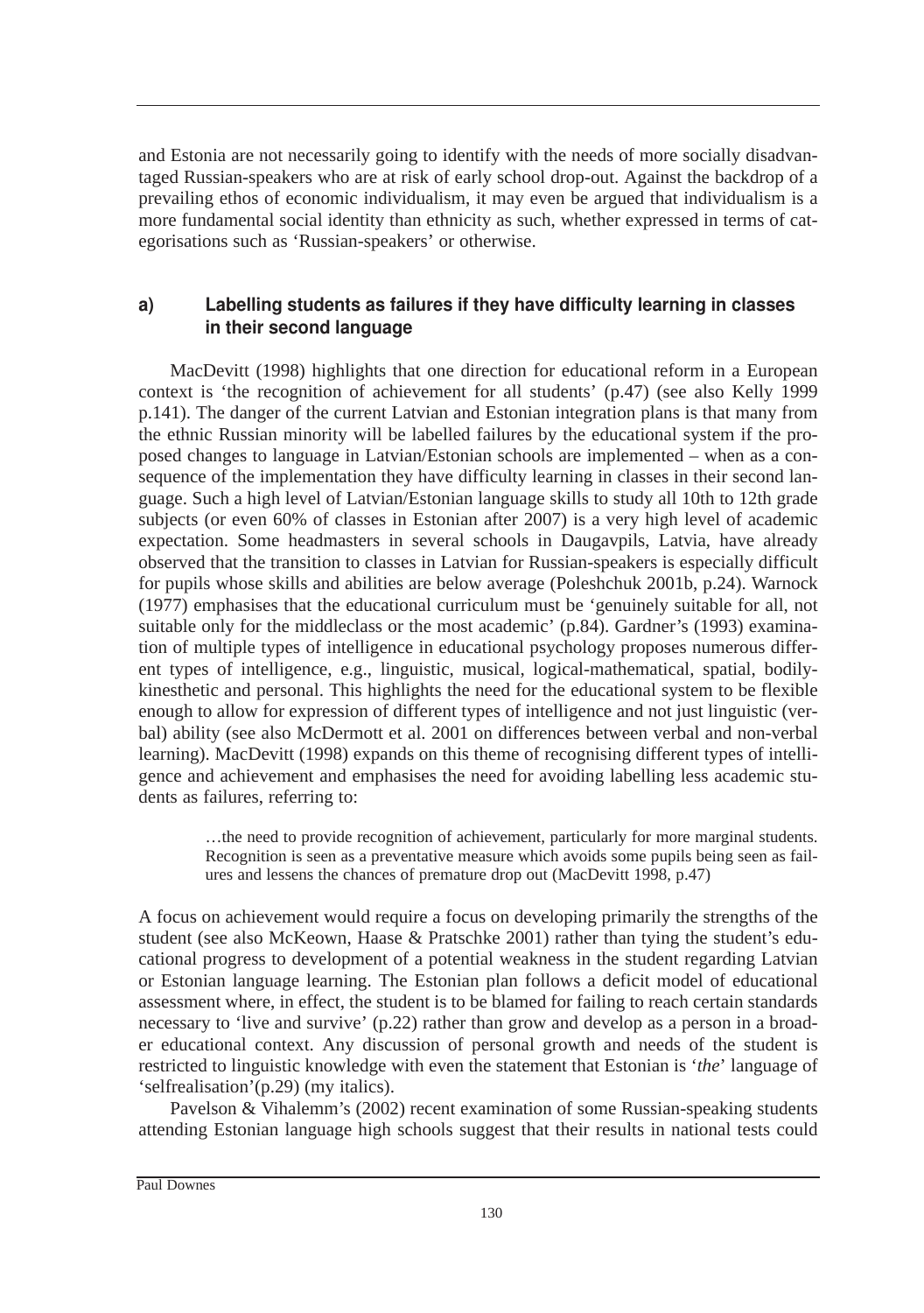have been higher if they had attended Russian-speaking schools, although their attendance at Estonian speaking schools helped their Estonian language and ability to learn in university courses through the Estonian language. They refer to students such as 'Anna', 'in case I had finished a Russian school, I would have had greater opportunities – I would have had better results of the National Tests' (p.269), and Tanya 'I think that if I had finished a Russian school, the academic results might have been better. My classmates from the Russian school, who had lower academic results than me, achieved better results at National Tests' (p.269). Key differences between these students (in the account of Pavelson & Vihalemm 2002) who found their attendance at Estonian schools highly useful for their language levels for university - despite their lowered overall academic grades – and less academic Russian-speakers are:

- a) these students and/or their parents *chose* to learn through the Estonian language
- b) these students are high academic achievers who seek to go to university.

*Yet even these highly motivated, high academic achievers suffered from a significant decline in their overall academic grades as a result of learning subjects through their second language.* While such students may have some margin for error with regard to their overall academic decline in grades, those Russian-speakers who are less academic are even more at risk of a fall in their academic grades to a level where they have no margin for error; further academic decline for the less academic Russian-speaking students means academic failure, demotivation and extremely high probability of early school drop-out.

A plethora of educational theorists and educational psychologists recognise the danger of labelling students as failures (e.g. Merrett 1986; Glasser 1969; Warnock 1977; Handy & Aitken 1990; Casby 1997; Kellaghan et al 1995; MacDevitt 1998; Kelly 1999) with the consequent knock-on effect of early school drop out. In the words of Kellaghan et al 1995:

A first influence [on early school drop out] is school failure. While there may be occasions when young people who are doing well may leave school, the vast majority will have had a history of doing badly. The issue of school failure is intimately related to the breadth/limits of the curriculum. With a broader curriculum, there is a greater chance of achieving success in some domains, while *a curriculum which is based on academic learning only will ensure success only for those with an academic aptitude* (p.92) (my italics)

In the Estonian integration document, a missed opportunity for dealing with social integration of low academic achievers also occurs in the section concerning the need for speech therapists (p.34) which once again only narrowly focuses on speech therapy in the context of learning the Estonian language. If there is no flexibility, but rather, an overly academic emphasis on learning subjects in the Estonian or Latvian language, the words of Handy & Aitken (1990) would predict alienation<sup>5</sup> and loss of identity for the less academic among ethnic Russian students:

the loss of identity and sense of anomie of many students [occurs] in an organization where such academic values are overemphasised and other experiences and achievements are under-expressed (p.28)

<sup>&</sup>lt;sup>5</sup> Markus Warasin, Secretary General of the Brussels-based European Bureau for Lesser Used Languages is quoted as stating that there would be a risk of alienating children from the Russian-speaking minority in Latvia if they were cut off from their mother tongue 'It's not just a matter of education, but of the social impact…You don't want some kids in Latvia to feel less good about themselves than the rest' (The Baltic Times, April 11-17, 2002)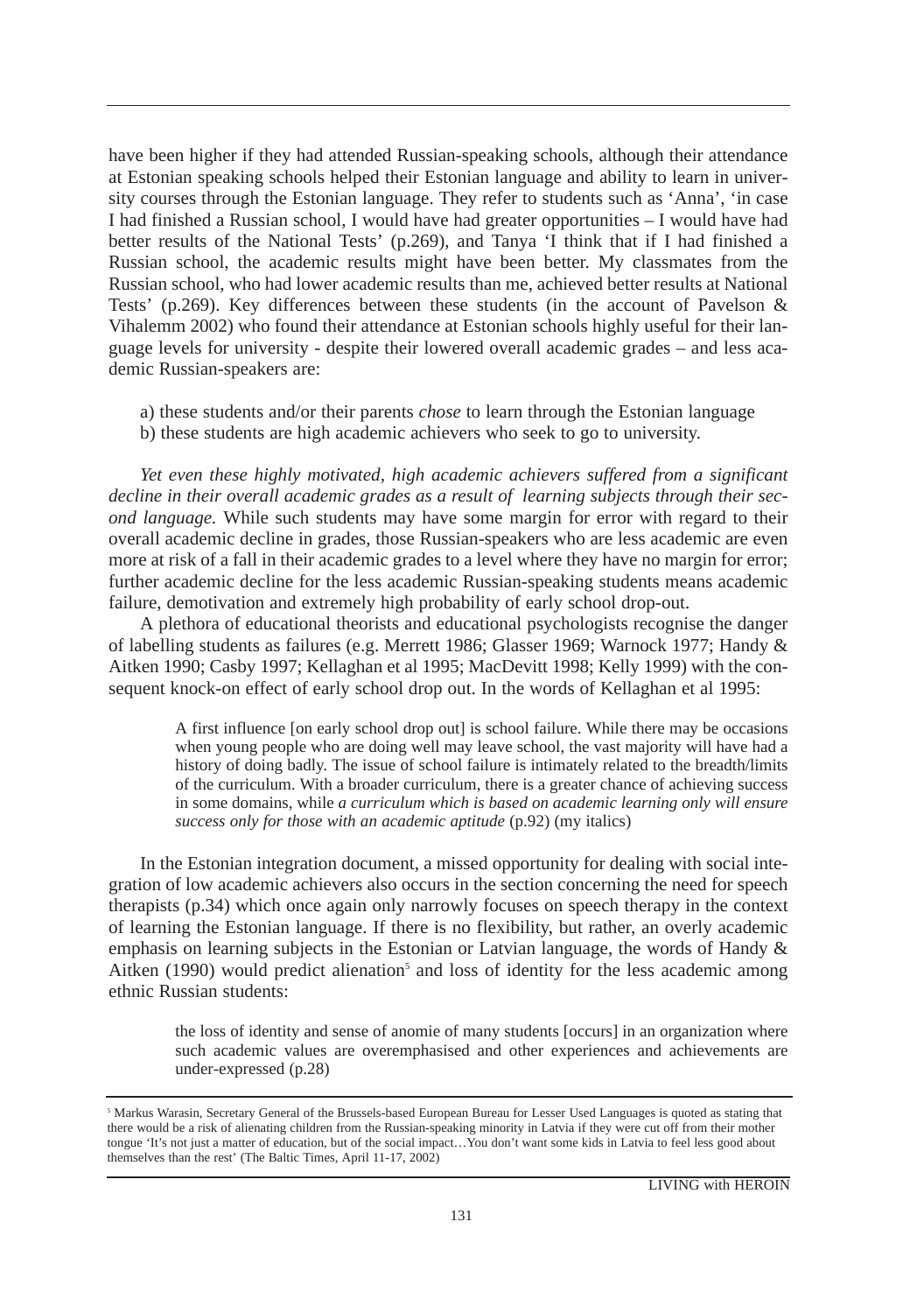Rosenberg (1965) describes self-esteem as feeling that you are 'good enough'. Selfesteem is positively associated with school achievement (Purkey 1970; Brookover et al 1964; Hay, Ashman & van Kraayenoord 1997). Morgan (1998) cites Kaplan et al's (1994) North American study of 4,141 young people tested in  $7<sup>th</sup>$  grade and once again as young adults which found a significant damaging effect of dropping out of high school on mental health functioning as measured by a 10-item selfderogation scale, a 9 item anxiety scale, a 6-item depression scale and a 6-item scale designed to measure coping. This effect was also evident when controls were applied for psychological mental health as measured at  $7<sup>th</sup>$  grade. Moreover, the significant damaging effect of dropping out of school was also evident even when controls were applied for gender, father's occupational status, and significantly for at least some level of comparability with Latvia and Estonia, ethnic background. Academic failure, ascriptions of low levels of 'social competence' by society, low self-esteem, early school drop-out are all a recipe for increased escape into drug taking – and from current trends in the Baltic States, heroin addiction. Programmes based on finding ways for at risk, less academic, minority youth to be rewarded and given labels of success are at best vaguely referred to in the Latvian plan and are totally lacking in the Estonian integration plan. Kellaghan et al (1995), commenting on the experience of U.S prevention of early school leaving schemes, emphasise that:

success in one kind of target domain may have a snowball effect on other kinds so that the net beneficial effect may be greater than predicted for any one domain (p.90)

The danger is that the current trajectory of the planned restructuring of the educational system in Latvia and Estonia will bring a snowball effect of failure for the less academic and less verbally skilled among Russian-speaking minority youth – and will fail in its declared aim of including these minority groups as a positive resource for each respective society. Adjustment into the Procrustean bed of an imposed, academic, language curriculum betrays *not merely a lack of a detailed strategic plan for their success but also an apparent indifference as to their failure.*

Both integration documents refer to the need to make the ethnic minority groups loyal to the Estonian and Latvian state respectively<sup>6</sup>. Yet loyalty is arguably best achieved through avoiding early school drop-out and its consequent alienation from the social system with heightened risks of escape into drug taking including heroin use and consequent risk of HIV. Fein & Spencer (1997) found that individuals who experienced a threat to their self-image in academics used their evaluations of others (i.e. negative evaluations of members of a stereotyped group) to feel better about themselves and restore a positive self-image. A possible implication of this finding is that those labelled academic failures among the Russianspeaking minorities in Estonia and Latvia would seek to restore their self-image through negative evaluations of members of a stereotyped group, with one such group being ethnic Estonians or Latvians respectively. Similarly, Spencer, Fein & Lomore (2001) found that:

When people were self-affirmed...they were less concerned with repairing their self-image vis-à-vis others (p.58)

<sup>&</sup>lt;sup>6</sup>Kalmus & Pavelson (2002, p.227) similarly refer to 'loyal citizens-to-be of Estonia', while the issue of loyalty is also observed in the Estonian context by Asser et al (2002, p.240)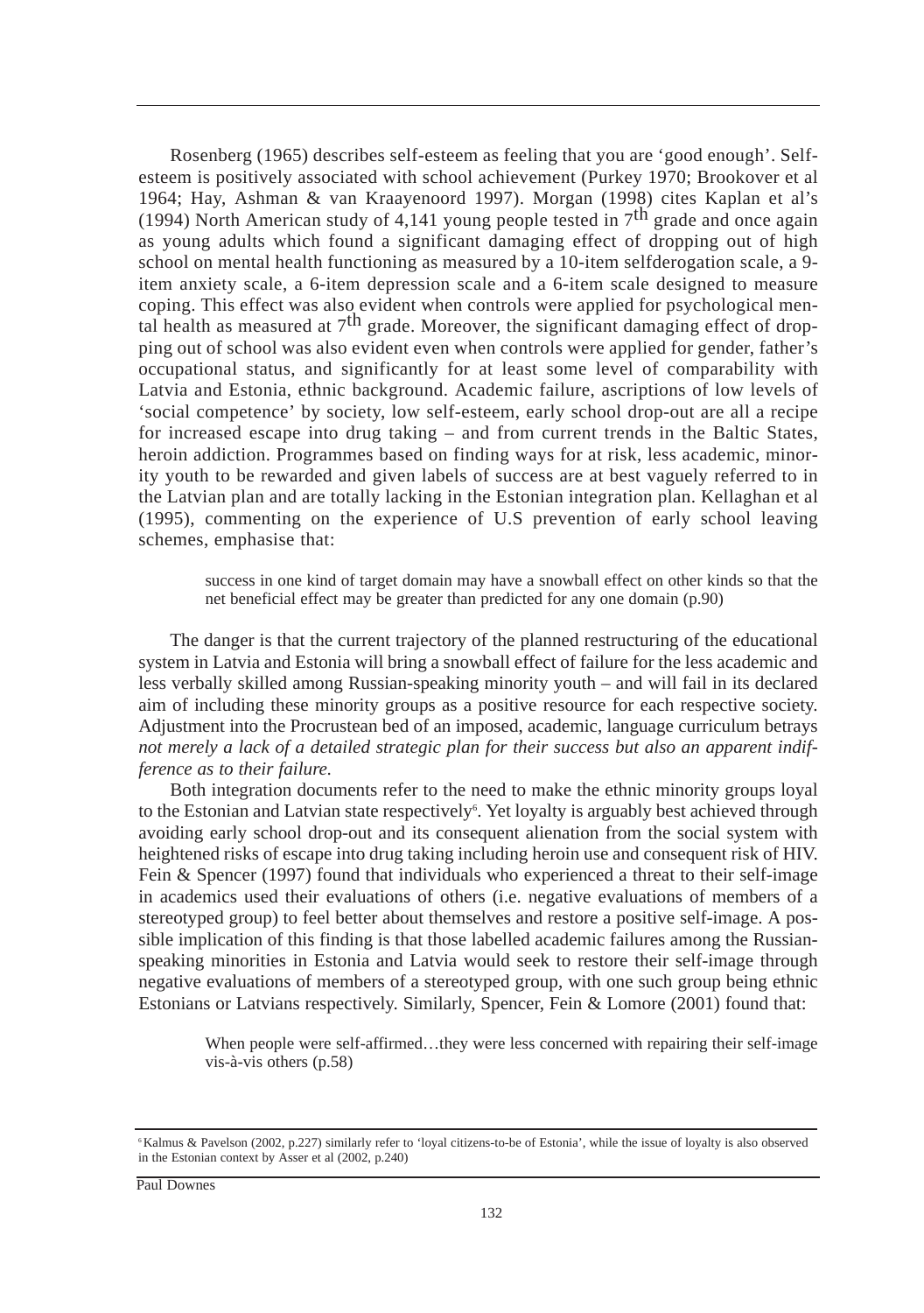## b) Targeting educational support to less academic students through a broader curriculum

From an educational perspective, the emphasis of both integration programmes on language is an emphasis on transmission of knowledge and curriculum as (language) content, rather than education as development i.e. responding to the developmental needs of the individual. Kelly (1999) criticises educational models predominantly based on education as transmission of knowledge and curriculum as content (see also Hunting 2000, p.245) as being simplistic and failing to be child-centred:

The idea of education as transmission or of curriculum as content...is simplistic and unsophisticated because it leaves out of the reckoning major dimensions of the curriculum debate. In particular, it does not encourage or help us to take account of the children who are the recipients of this content and the objectives of the process of transmission, or of the impact of that content and that process on them, and especially their right to emancipation and empowerment (p.53)

The focus on a top-down imposed language curriculum irrespective of the needs and abilities of the student is a failure to provide a child-centred education arguably contrary to the UN Convention on the Rights of the Child. The Concluding Observations of the Committee on the Rights of the Child for Latvia (2001) has already criticised the Latvian plan to abolish Russian-speaking schools from grade 10 onwards by 2004. Moreover, the timescale envisaged in the Latvian plan allows for a much shorter period of adjustment than in the Estonian plan. The focus in both the Latvian and Estonian integration documents is on processing the student into an *imposed* language curriculum content. This is strikingly in contrast with the child-centred reforms in education advocated by IFAPLAN (1988), the German research Institute with responsibility for coordinating projects in the EC concerning transition from school to work. Their report concluded:

These changes have meant a new climate in secondary education. In the schools, the effect has been a push towards putting the student more at the centre of the teaching/learning process. The challenge is to stimulate re-thinking of the use of the school and its resources in terms of what it can do for her/him, instead of how young people can be fitted into what the school-system, or individual subject-teacher, have traditionally offered

In O'Donnabhain's (1998) words:

As the IFAPLAN working document reported, it was no longer possible for schools to insist on young people fitting into whatever the school decided. Disgruntled young people react in one of two ways - they either rebel openly and cause major discipline problems or they simply drop out and grow up as a part of the deviant section of the society. Thus many educational initiatives attempt to put the young persons at the centre and allow the learning environment to grow around them so that they can develop a sense of active citizenship (p.46/7)

Moreover, Banks (1994) argues that too rigid and unsuitable curricula and insufficient attention to personal development are important contributory factors to early school dropout (see also Casby 1997), while Higgins (2001) rejects a view of a homogenous mainstream of high-school students in the context of New Zealand.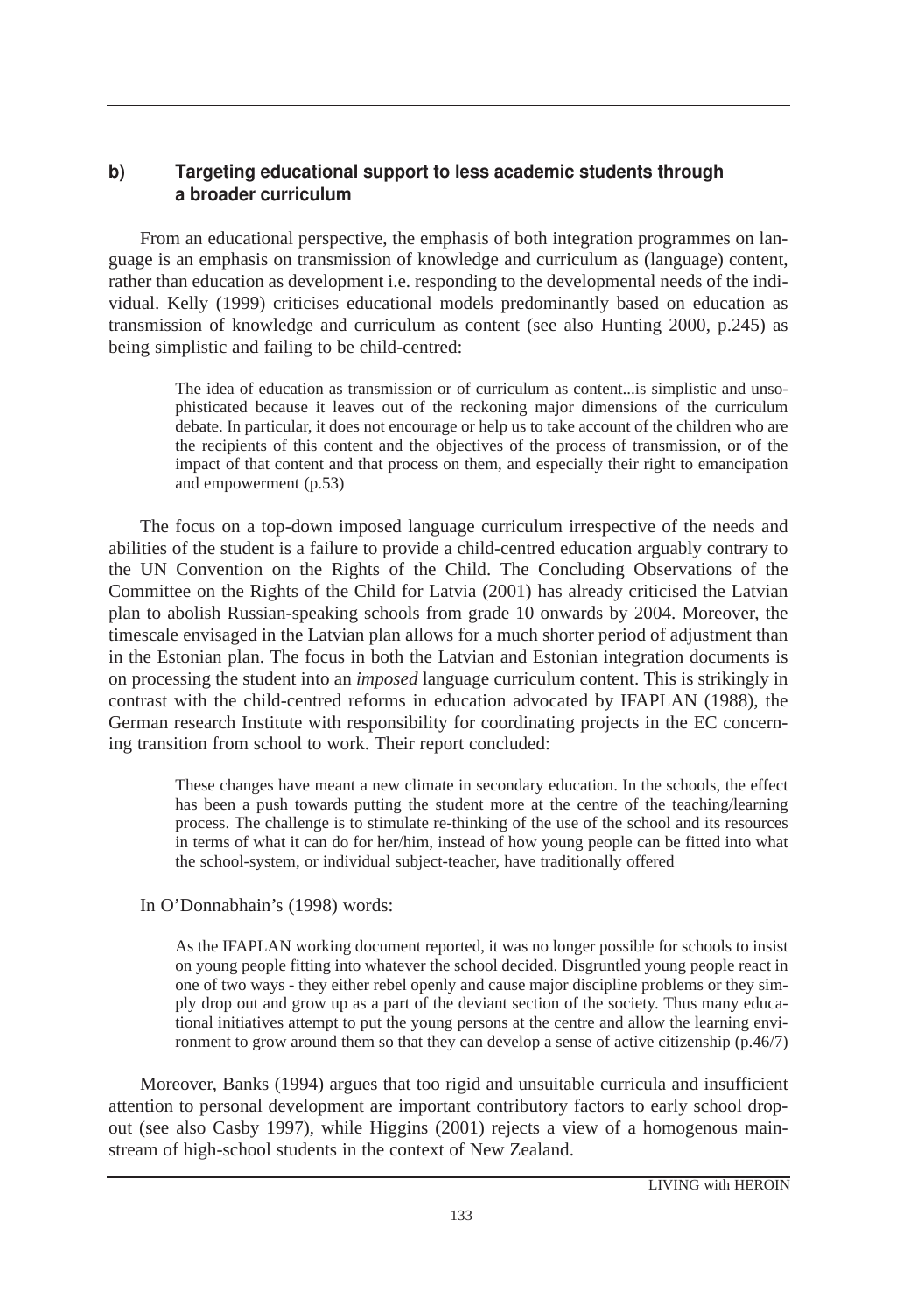#### c) Student autonomy and motivation for learning

Peters (1965,1966) describes a key difference between education on the one hand and training, instruction or indoctrination - a difference frequently recognised in research on education. This difference is individual autonomy without a concern for which, according to Peters, no process of teaching can be called education. Therefore, from Peters' wellknown perspective, an imposed language curriculum upon students in the Latvian and Estonian integration documents amounts not to education but to training, instruction and even indoctrination due to the lack of autonomy given to the student. This imposed dimension occurs despite the rhetoric in the Estonian document emphasising autonomy of the individual:

Focus on the individual means that integration into society is the result of the free choice of the individual, not a decision dictated from 'above'. An individual's attitudes and understandings change above all on his own initiative and the State's task is to create conditions favouring this change (p.15)

With regard to diversification of measures for the organisation of teaching, one of the criteria for assessing the effectiveness of activities in the Estonian document is student motivation (p.30). Yet lack of autonomy is well recognised in Western cultures as damaging student motivation. For example, teachers who are autonomy supportive, in contrast to controlling, catalyze in their students greater intrinsic motivation, curiosity and desire for challenge (e.g. Deci, Nezlek & Sheinman 1981; Flink, Boggiano & Barrett 1990; Ryan & Grolnick 1986; Deci & Ryan 1992; Ryan & Stiller 1991) and students taught with a more controlling approach not only lose initiative but learn less effectively, especially when learning requires conceptual, creative processing (e.g. Amabile 1986; Grolnick & Ryan 1987; Utman 1997; Glasser 1986). However these findings on motivation in education would obviously gain strength if replicated on an Eastern European student body as student schemas about the qualities of an effective teacher arguably do depend on cultural context. Beishuizen et al (2001) observe a difference in expectations of what constitutes a 'good' teacher when comparing a primary and secondary school sample of students in Britain. Primary school students focused on transfer of knowledge and skills whereas secondary school students emphasised *relational* aspects of good teachers. On the assumption that secondary students' emphasis on relational aspects of student-teacher interaction is an appreciation of relationships which are not authoritarian, a relational emphasis would thus prioritise a role for autonomy with regard to motivation and learning7 . Similarly, Mac Iver et al (1991) found that extrinsic pressure did bring increased effort among middle school students but *not* among high school students, while Gottfried, Fleming & Gottfried (2001) found that for a U.S. sample, it was in the later high school years that academic intrinsic motivation dropped most, particularly for maths and also reading and science. Thus the lack of autonomy concerning language learning for  $10<sup>th</sup>$ grade students onwards in both the Estonian and Latvian integration proposals for education *will impact upon the student age cohort which is already most vulnerable to decline in motivation in education as well as most resistant to attempts at external imposition of tasks.*

<sup>7</sup>However, interpretation of autonomy in a different context of the mother-adolescent relationship was subject to different interpretations affecting motivation based on social class (Boykin McElhaney & Allen 2001)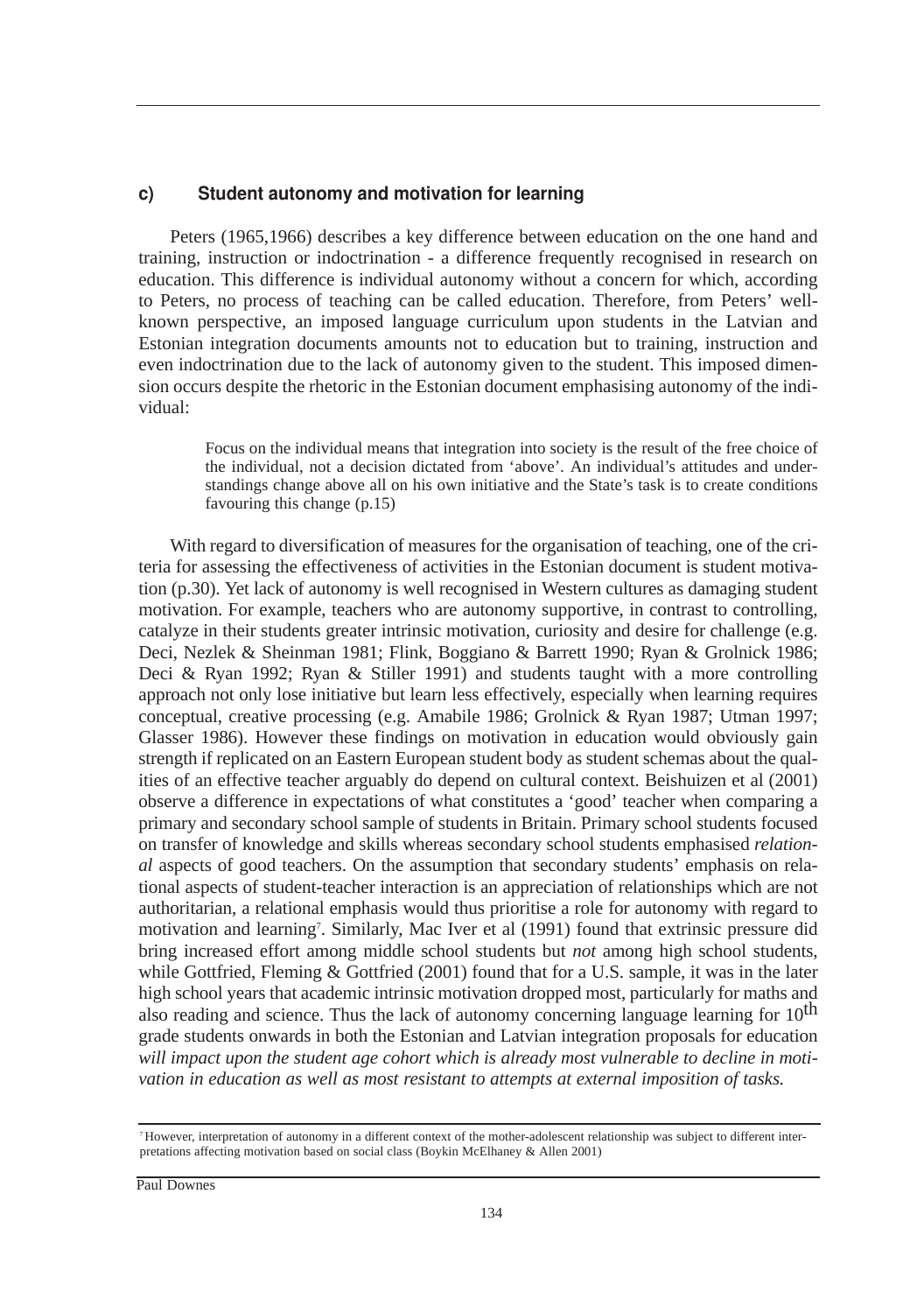The collective effect of demotivated peers must also be recognised as a real problem leading to increased school drop-out, if a compulsory immersion in the Latvian/Estonian language is implemented (see Morgan 1998, p.81 for an account of peer influence on early school drop-out). Moreover, it must be noted that the option of retaining Russian-speaking minority students in classes of lower level if they fail to reach sufficient standards of communication in the Latvian or Estonian language respectively is an option which would be rejected by a vast amount of educational research which has failed to find support for any form of grade retention as an effective intervention for most students with low achievement or marginal socioemotional adjustment (Hauser 1999; Jackson 1975; Holmes & Matthews 1984; Fowell & Lawton 1992; Smith & Shepard 1987; McGill-Frantzen & Allington 1993; Jimerson et al 1997; Jimerson 1999; Ferguson, Jimerson & Dalton 2001).

### d) Consultation and choice for parents of Russian-speaking students in the education of their children

An imposed Latvian/Estonian language content to the curriculum from the  $10^{th}$  grade is independent of the wishes of the parents of the Russian-speaking minorities, namely, the primary educators of the student. Representatives of significant numbers of parents of Russian-speaking pupils attended the conference 'To study in the Native Language' in Riga, Latvia, on 25 November 2000. The statement of the conference participants appealed to the government and parliament for changes in the current educational policy in Latvia which they believe is aimed at assimilation of minorities. They demanded lessons *of* Latvian, not *in* Latvian (except for certain subjects). They emphasised that for this purpose the preservation (and restoration) of Russian is required. The non-governmental organisation in Latvia, LASHOR (Latvian Association for Support of Schools with Russian language of instruction) similarly seek to maintain high school education in the minority language. LASHOR criticise the Latvian Ministry of Education and Science for trying to introduce bilingual models in schools without a developed methodology of bilingual education, without preliminary training of teachers and without the necessary textbooks and study aids. They state that bilingual education is to be introduced only when there is an adequate framework for support and support for appropriate educational methodology. Other local commentators, such as Pabriks (2000), reject the idea that bilingualism in the Latvian context is equal to assimilation, but also criticise the adoption of a bilingual education model without proper preparatory measures. The Latvian document expresses the laudable sentiments:

The integration of society in Latvia is a partnership between persons belonging to different social groups, Latvians and non-Latvians, citizens and non-citizens, a process in which each side is actively involved (p.11)

However, an imposed language curriculum and abolition of Russian language schools from the  $10<sup>th</sup>$  grade from 2004 onwards, against the wishes of significant sections of the Russianspeaking population (parents and students) is not the reality of partnership, despite the rhetoric of partnership .

The rhetoric of the Estonian integration document states that: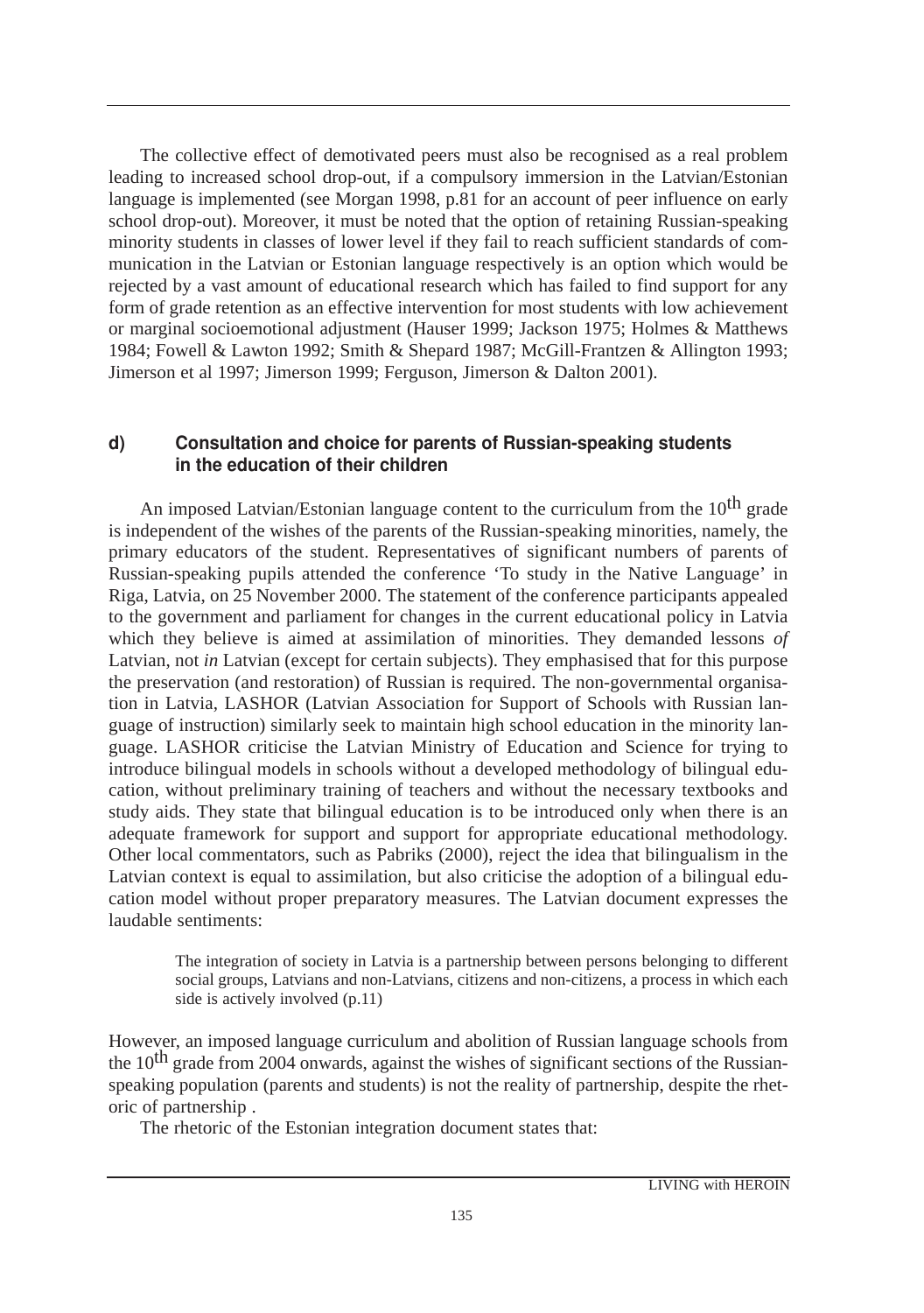integration is clearly a bilateral process – *both Estonians and non-Estonians participate equally in the harmonisation of society* (p.3)

Yet such proposals need to live up to the rhetoric of equal participation through not merely consultative influence but genuine decision making power being given to parents of Russian-speaking students concerning the education of their children. According to the data of the survey (1999) of 'non-Estonians' by the Legal Information Centre for Human Rights in Estonia only 5% of respondents support assimilative models of Russian school education (classes with Estonian as the language of instruction) and 14% argue that only basic school in Russian should remain. As little as 11% supported the (former) official model proposed in the Estonian Integration plan. The rest of the respondents are in favour of preservation of Russian language education in Estonia and / or different bilingual models. Poleshchuk (2000) concludes:

These figures demonstrate that only 1/3 of non-Estonians support or are indifferent to the perspectives of the Russian-speaking community assimilation or 'radical integration' (p.3)

Furthermore, three years ago only two parents of children at Pähklimäe High School in Narva supported the switch to schooling in the Estonian language in 2007 (Baltic Times April 4- 10 2002). Järve (2001) summarised the main issues of concern expressed by participants in a workshop on multiculturalism and minority education in Narva-Jõesuu in June 2001. Firstly, are Russian-speaking parents free to choose the language of instruction for their children under present Estonian circumstances<sup>8</sup>? Secondly, with regard to Russian-speaking children in Estonian schools there are many psychological difficulties which should not be overlooked (Järve 2001).

The lack of autonomy given to the ethnic Russian-speaking students and parents in Latvia concerning compulsory classes in the Latvian language from the  $10<sup>th</sup>$  grade by 2004 is not simply a failure to utilise but also is in danger of damaging, the role of a very important potential resource in the educational life of the student, namely, his or her parents. Leading figures in developmental psychology, such as Vygotsky (1978) and Bronfenbrenner (1979) have highlighted the important role of the parent in the educational development of their children (see also Bandura et al 2001). Ekstrom, Goertz, Pollack & Rock (1986) describe how the educational support system of the home had the most impact on school performance in their analysis of early school drop-out in the U.S context (see also Egyed, McIntosh & Bull 1998). Consultation with parents had been found to be just as important as direct interventions with children, if not more so (Conoley 1987). An examination of the reasons for high academic achievement of Chinese and Japanese children compared to U.S children (Stevenson et al 1990) located the attitudes of the Chinese and Japanese families, in particular mothers, as a significant influence on student performance. Moreover, Overett & Donald (1998) observed statistically significant improvements in reading accuracy, comprehension as well as reading attitude and involvement for parental involvement in their children's reading in Grade 4 classes in a disadvantaged community in South Africa. Social reinforcement of parents of truanting students served to increase attendance whether contacted by the school principal or secretary (Sheats & Dunkleberger 1979) though much would presumably also depend on the attitude of the parents themselves.

The need for partnership between the student's family and the school has been advocated in the EC context (MacBeth, Corner, Nisbeth, Ryan & Strachan 1984) and beyond (Epstein 1990; Kroth 1989). In the Irish context, the need to involve parents more actively in their children's education was recognised in the national programme of special measures for schools in disad-

<sup>8</sup> Tatyana Zarutskih, Director of Pähklimäe High School in Narva states that 'The Russian diaspora must have a right to choose the school language' (Baltic Times April 4-10 2002)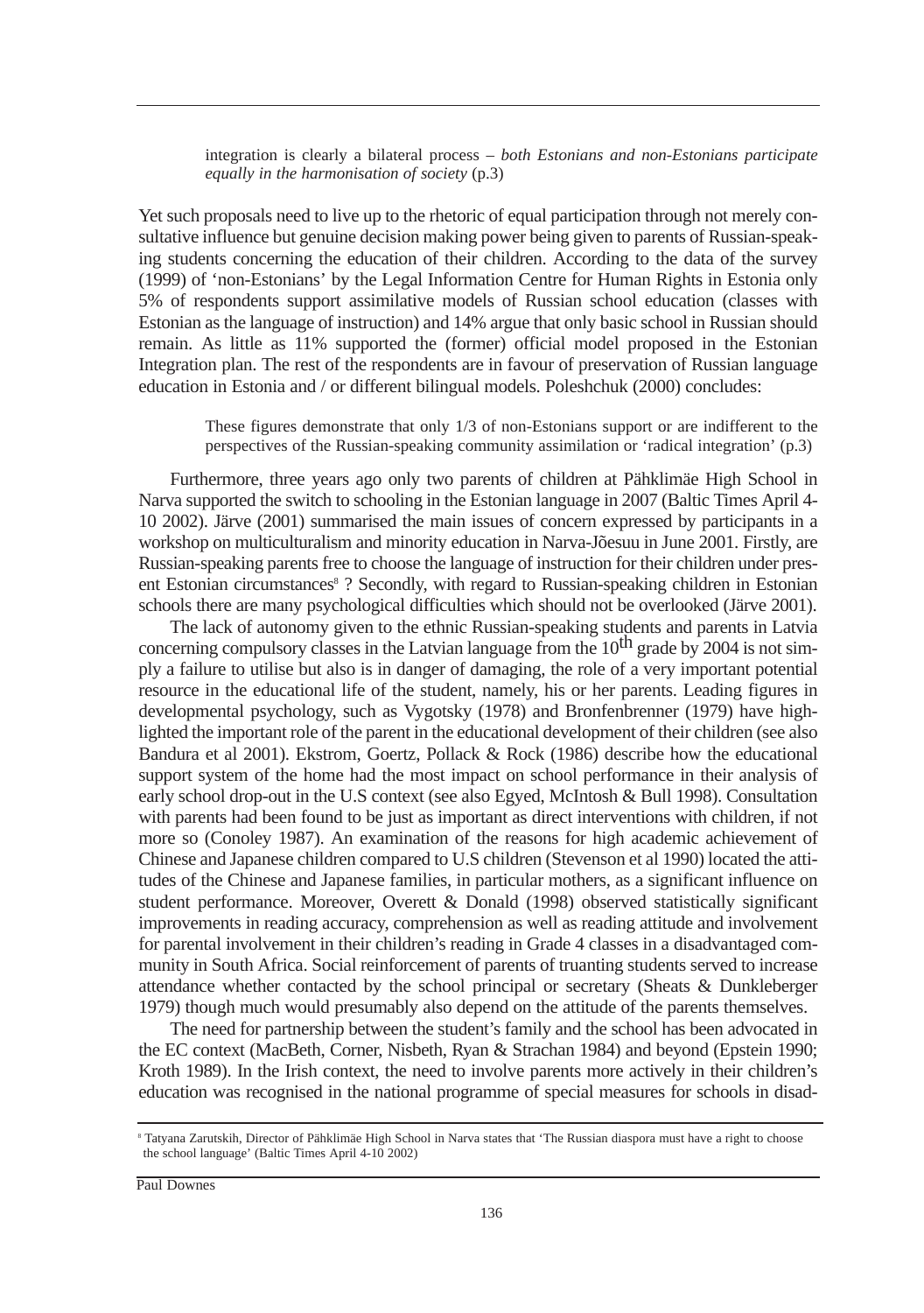vantaged areas (1984) and the report of the Irish Department of Education Working Party on the Primary School Curriculum and the Disadvantaged Child (1985) (see also Burke 1992). The Irish White Paper on Education 'Charting our Education Future' (1995) further affirmed the crucial role of parents 'in forming the child's learning environment' and pointed to the need for positive attitudes to education and to encourage selfesteem. In the British context, a practitioner and academic consensus has developed over a large number of years that a lack of dissonance between home and school, and parents' involvement in their education in both settings, is in students' best educational interests (David 1993). While acknowledging the need for some boundaries between school and home contexts from the student's point of view, Edwards & Alldred (2000) state that this prevailing view on the centrality of parental involvement transcends the British context:

Across the political spectrum, parental involvement and home-school partnership are regarded as, variously, enhancing the educational performance of children from deprived socio-economic backgrounds, or as a market mechanism or communitarian approach to improving schools' effectiveness for all children. This orthodoxy is evident not merely in Britain but, given the global nature of the processes of familialisation and institutionalisation, is either entrenched or growing internationally (p.437)

An argument can clearly be developed that the optimum focus of an effective programme to learn the Latvian or Estonian language would need to have the positive support of the parents of the Russian-speaking minority students. This suggests two aspects:

- The need for a strategy for adult education of the parents of the Russian-speaking minority children so as to encourage their *direct* involvement in the learning of the Latvian/Estonian language of their children particularly in the early years of school,
- Imposition of the Latvian/Estonian language as the pervasive language of the later years of school against the wishes of the parents of the students will have very limited effectiveness and will serve predominantly to demotivate both parent and student – and alienate them from the educational system.

The key difference between aspect i) and aspect ii) is that learning of the Latvian/Estonian language in aspect i) is *voluntary* not imposed. Reference is made in a marginal way to the role of parents in the Estonian document, while being virtually absent in the Latvian document. A potentially promising though undeveloped reference to the role of parents in the Estonian integration programme is regarding extracurricular activities which mentions 'the system for family study' (p.31). The 'wishes of parents' (p.22) are also mentioned as one voice for consultation with regard to the curriculum in Estonia, and 'parents' desire' to send their children to Estonian-medium schools is discussed (p.26), *though with no mention of 'parents' desire' to have their children attend Russian-medium schools*. Similarly, the Report of the Government of Estonia (2000) refers to the role of Russianspeaking parents as being four times more likely than their children to want the child to transfer to Estonian speaking schools (p.25) and observes the increasing number of Russianspeaking parents placing their children in Estonian speaking kindergardens and primary schools (p.19). At least the Estonian documents give some acknowledgment of scope for active parental involvement whereas the Latvian document merely refers to an 'information programme for parents' (p.61) with nothing at all about an active contributory role for parents with regard either to integration or their children's education. Both the Latvian and Estonian documents are a missed opportunity to involve parents of minority children in an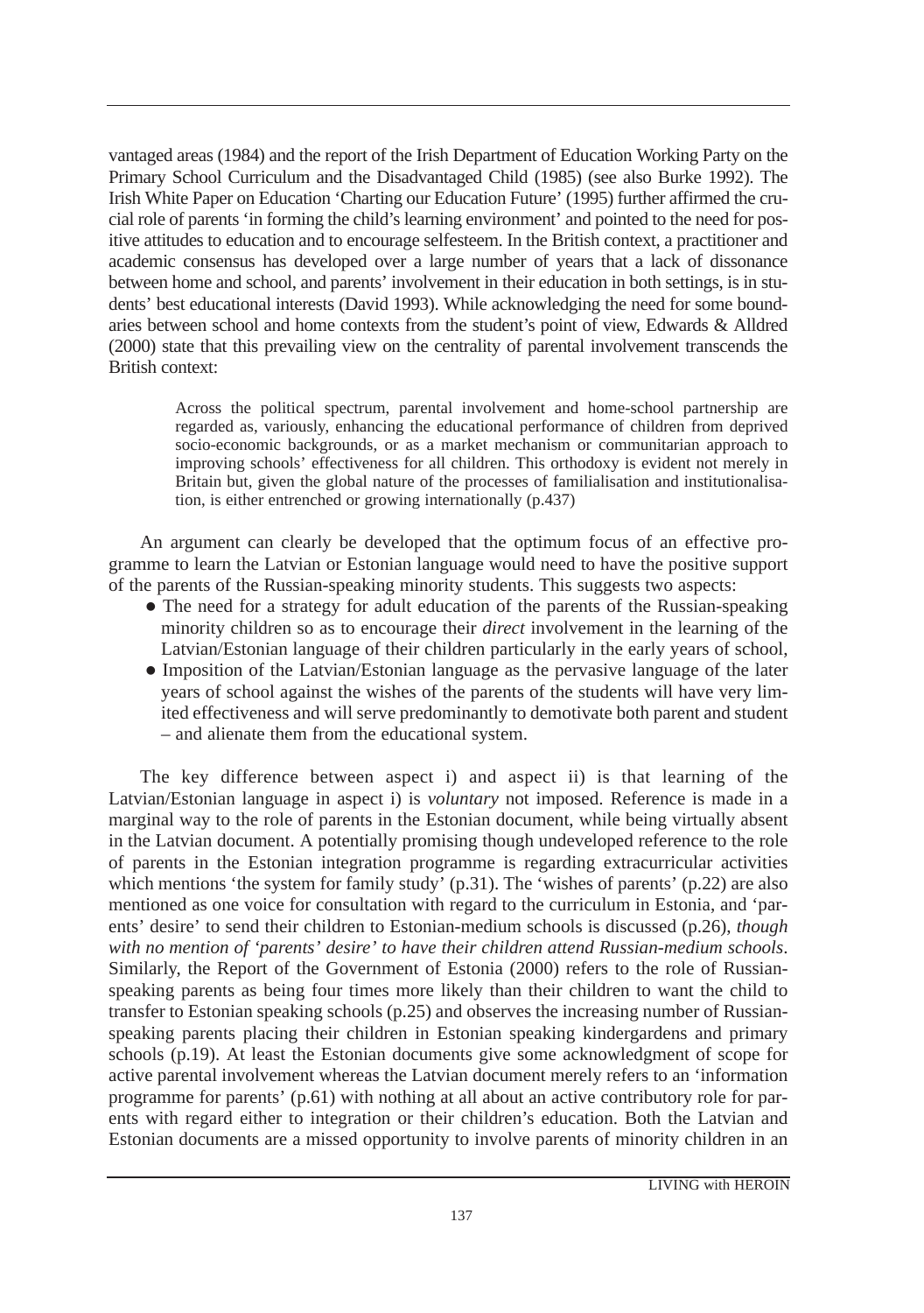active way in the education of their children $9 -$  and miss the opportunity to motivate parents to monitor their children's progress in Latvian or Estonian, or even to devise programmes to motivate both parent and child to learn the Latvian or Estonian language together.

Elsewhere in the Estonian document the underlying assumption exists that it is only the children but not the parents who are of concern for political participation:

The younger generation of non-Estonians who have received a secondary and higher education in the Estonian language will become partners in the dialogues taking place in Estonian cultural life, politics and the economy (p.21)

This invites the question as to whether their parents are to be partners in the educational (and political) dialogue concerning their children? Kovacs (2002) refers to the danger in the Eastern European context that policy-makers will 'act as gate-keepers to filter demands of ethnic groups' (p.23), while the Latvian document mentions that 'on the psychological level, integration is the ability to trust' (p.8). Will future Latvian and Estonian documents concerning integration actually trust the Russian-speaking parents through giving them an active role in the dialogue concerning their children's education as well as facilitating their active involvement in their own children's general learning and also learning of the Latvian/Estonian language?

### e) Student participation in school activities and community activities as a protective factor against school drop-out

Participation in even one extracurricular school activity is associated with a reduction in rates of early school dropout, particularly for high-risk youth (Mahoney & Cairns 1997). Mahoney (2000) defines participation as one or more years of involvement in the extracurricular activity and states:

The participant is attracted to the activity and is likely competent in that area or may even excel. Unlike preventive interventions that attempt to correct academic or social deficits by remedial work, extracurricular activities may foster a positive connection between the individual and school based on the student's interests and motivations. The specific activity pursued may be less important than the act of participation itself (p.503)

A key point emerging from Mahoney's (2000) empirical research which arguably goes beyond its U.S context is that for at risk youth 'the simultaneous participation of their peer social network in school activities was critical' (p.512) to the associated reduction in school dropout and criminal arrest. Morgan (1998) cites a study by Beacham (1980) which found that over 60% of high school drop-outs were not involved in any extracurricular activities during their high school years – a level which is significantly higher than any estimates of the overall number not participating in such activities. Morgan (1998) also refers to McNeal's (1995) attempt to specify whether certain types of extracurricular activities were more influential than others in preventing dropping out. From a database of over 20,000 high-school students, it was found that participation in *activities such as sports and fine arts*

<sup>9</sup>Pabriks (2002) examination of representation and ethnic discrimination in Latvian state and local government institutions observed the weak involvement of the Russian-speaking minority in the process of the State's renewal and "the consequent lack of representation in newly created institutions" (p.50)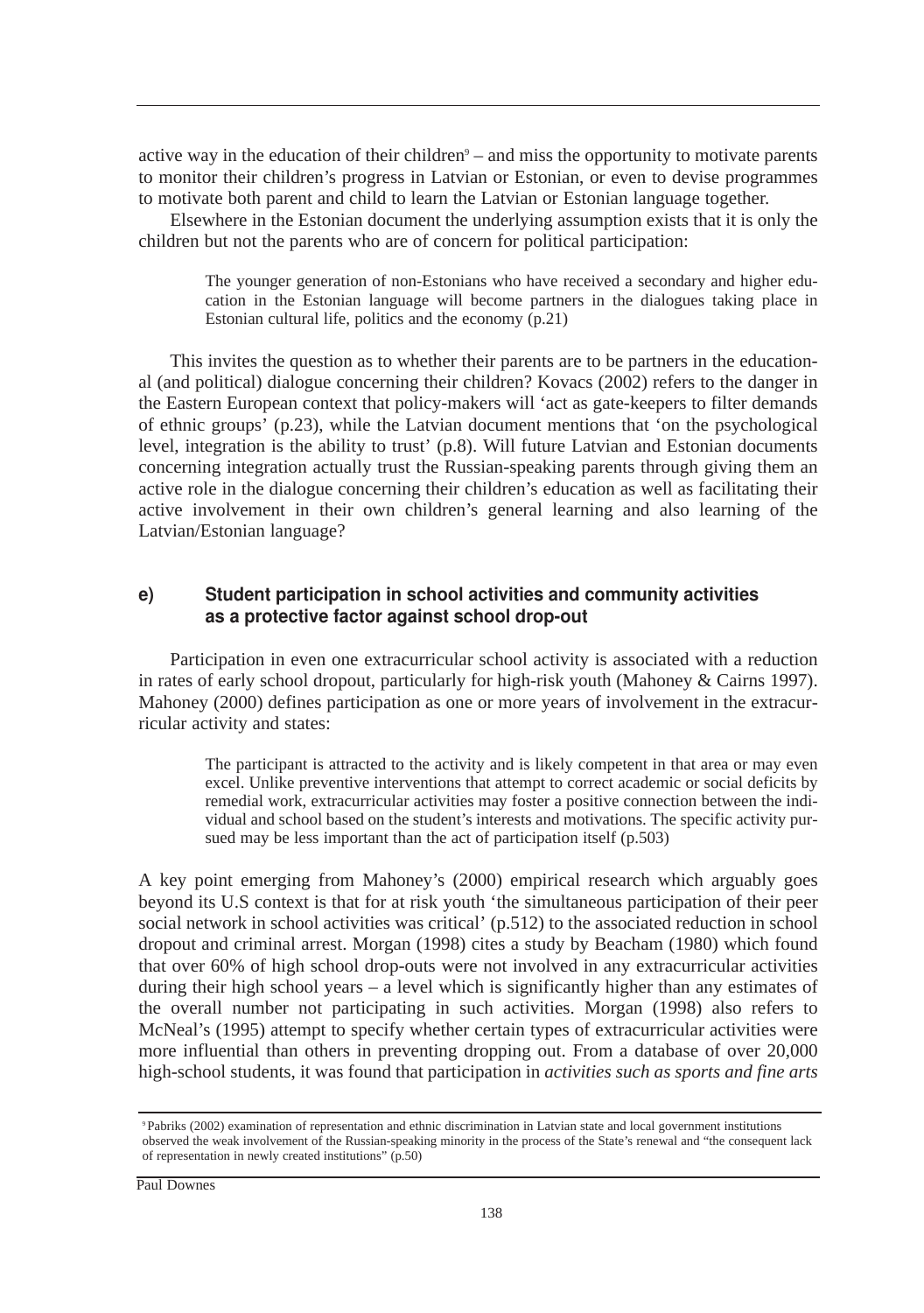*significantly reduced the risk of dropping out, whereas participation in academic or vocational clubs seemed to have less effect*. The beneficial effects of sport and fine arts remained even when important factors like race, socio-economic status, gender and ability were controlled. A strategic plan targetted to the less academic students among the Russian-speaking minorities in both Estonia and Latvia to develop their engagement in extracurricular school activities is clearly needed as a protective factor against a life of early school drop-out, heroin and heightened risk of HIV (as well as against other risks associated with early school drop-out such as involvement in the sex industry in particular, for female early school leavers who cannot find a job without the state language). Two promising examples of extracurricular activities involving fine arts, mentioned in the Latvian plan relate to (i) minority children and youth festivals 'Zelta Kamolins' (Golden Ball) involving organisation of folklore and choir festivals and concerts of minority school choirs and folklore ensembles as well as theatre performances and (ii) Interactive Radio Competition for young people broadcast live with performance of songs in languages of different nationalities broadcast by radio stations most popular among adolescents. Reference to extracurricular activities in the Estonian integration plan suggests the provision of language camps and co-operation between schools<sup>10</sup>. McNeal's  $(1995)$  study would suggest that if these are focused on activites such as fine arts and sports, rather than being predominantly academic, they would be more likely to contribute as a protective factor against early school leaving.

Brice Heath & McLaughlin's (1993) conclusion from examination of sixty different youth organisations involving approximately 24,000 youths in the U.S context concludes that the need to establish organisations outside the educational institution context is also a vital one:

Currently, those youth leaders and organizations judged most effective by young people do not define themselves with reference to schools. Most exist with relatively little recognition from or similarity to schools; most of the young who come to these organizations, in fact, regard school as a place that has rejected and labelled them by what they are not rather than what they are (p.4)

The Latvian integration document conceives of (presumably state supported) youth organizations, what Berger & Neuhaus (1977) would term 'mediating structures', as an important part of integration in Latvian society. There is an enormous need for a detailed strategic plan for such organizations as part of integration in both Latvia and Estonia targetted at at risk youth.

#### f) The interrelation between linguistic-communicative and socio-economic integration

The Estonian State Programme 'Integration in Estonian Society' recognises three dimensions to integration, namely, linguistic-communicative integration, legal-political integration and socio-economic integration. However, its overwhelming focus is confined to the first dimension, linguistic-communicative integration. The latter two dimensions are relegated to the status of "long-term" aims i.e. aims achievable later than 2007 (p.17) though with some scope for socio-economic issues to be faced at a regional rather than national level in the

<sup>&</sup>lt;sup>0</sup> Art 19 of the Law on Education of the Republic of Lithuania (1998) recognises: 'Educational institutions of Lithuania may have children and youth organizations designed to foster moral, civic, cultural, physical and social maturity of pupils and help to meet their needs in self-education and self-expression'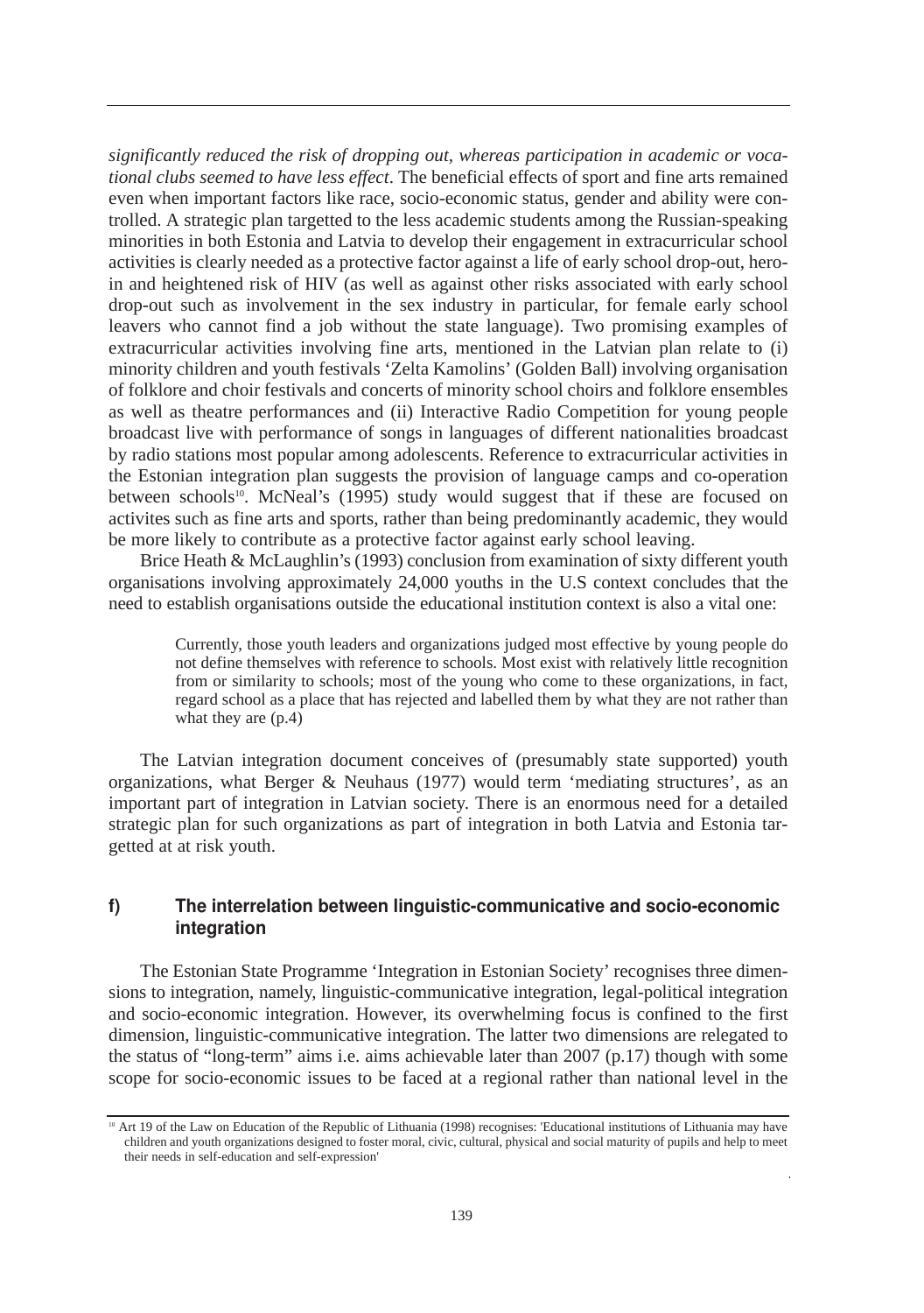short-term through a regional development plan (1998-2003) for the predominantly Russianspeaking Ida-Viru region, a social plan for Ida-Viru county to deal with unemployment, and an 'Estonian regional development strategy' . Issues regarding socio-economic integration are treated as being "too complicated" (p.18) to be dealt with by the State Integration Programme. This approach noticeably diverges from that of the Latvian integration document 'The Integration of Society in Latvia' which recognises that "the integration of society is closely linked to social and regional problems; the course of discussions strengthened the conviction that a section on social integration should be an integral part of the programme" (p.5). The broader scope of the Latvian plan is evident from its subsections 'civic participation and political integration', 'social and regional integration of society' and 'education, language and culture'. Moreover, the Latvian integration plan commits to particularly support disadvantaged regions (p.51), to increase investment in disadvantaged regions (p.51), to an action plan for each town (p.45) and to lifelong education for the disadvantaged and longterm unemployed (p.41). The new institutional set-up foresees the creation of a Social Integration Foundation (in charge of selecting projects and securing financing) and the Law providing for the creation of the Foundation was adopted by Parliament in July 2001. *Yet despite the broader scope of the Latvian plan which purports to examine the integration issue in a manner broader than focusing on simply language learning, the concrete consequences of the Latvian plan place even more emphasis on language learning than the Estonian plan, as all classes will be in the Latvian language from 10th grade onwards, commencing September 1st 2004*. Thus despite the potentially broader focus of the Latvian educational reforms highlighting socio-economic problems underlying educational reform, the reality of the Latvian proposals is the total abolition of Russian-speaking secondary schools by 2004 so that linguistic-communicative competence is the overriding goal of the educational reform plans for Latvia although at first glance it may seem that the Latvian proposals are couched in apparently more moderate language than the Estonian reform plans.

The ECMDDA (2000) report recognises that truancy and school suspension and expulsion is not desirable as non-school attendance leads to heightened risk of drug use. Similar conclusions that absent students are somewhat more likely to be involved in various substances use than students consistently in school have been found in international studies (e.g. Grube, Morgan & Kearney 1989; Andersson, Hibell & Sandberg 1999). Moreover, absent students in Sweden were found to have more 'advanced' drug habits (Andersson, Hibell & Sandberg 1999). Enrolment rates in secondary schools in Latvia, Romania and (in particular) Bulgaria are much higher for 16-18 year olds from households in the top quintile of income (per capita) than for those from households in the bottom quintile (UNICEF 2001)<sup>11</sup>. The wealthiest two-fifths of households in Latvia have enrolment rates of 88 and 86% respectively, whereas the poorest fifth of the population have an enrolment rate of only 57% (UNICEF 2001). p.22). *While the Latvian document refers to the need for social policies to reduce early school drop-out, this policy goal is totally undermined by the overriding goal of abolishing Russian-language secondary schools.* In contrast to the Latvian plan which recognises somewhat the problem and commits to action plans for at risk areas, *the Estonian document ignores these problems of early school drop-out almost completely through its framing the terms of its document in terms of linguistic integration and postponing any discussion of socio-economic and political integration until after 2007*. Moreover, the Report

<sup>&</sup>lt;sup>11</sup> In contrast to the other countries examined, Russia, Azerbaijan, Tajikistan and Uzbekistan (UNICEF 2001)

<sup>&</sup>lt;sup>12</sup> This extremely high percentage of school absentees was obtained even despite the low sample in ESPAD 1999 of the most at risk population in Estonia, namely, Russian-speaking males from Eastern Estonia (see also Section 4)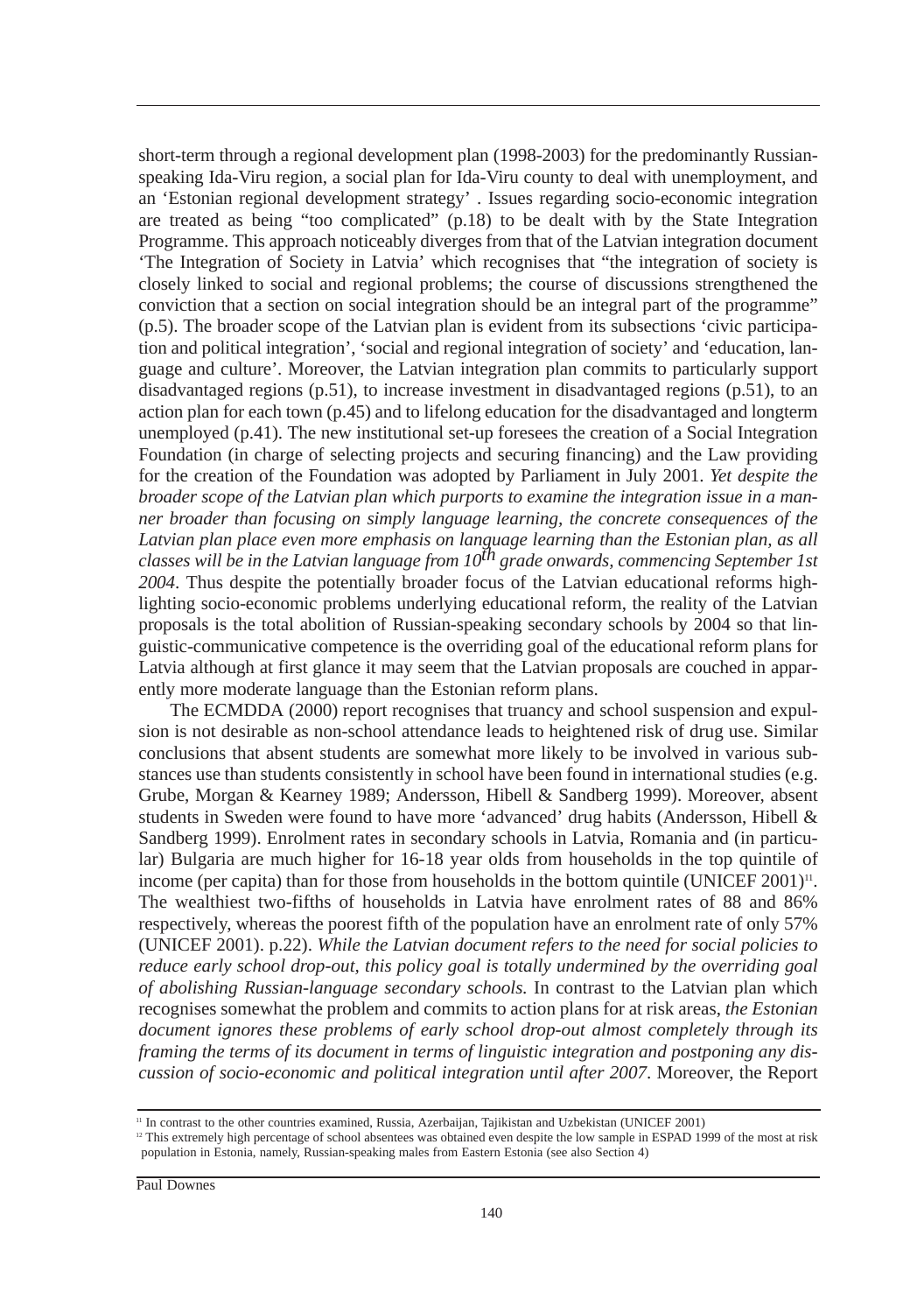of the Estonian Government (2000) only refers to drop-out among Russian-speakers in the context of *university* education (p.45). These omissions are all the more serious given that Estonia was found to be in the top three countries in the ESPAD 1999 survey for highest percentage of students absent from school due to truancy (together with Italy and Poland with 41-45% of students absent) in the previous thirty days<sup>12</sup>. The focus of the Report of the Government of Estonia (2000) is on Russian-speaking children acquiring knowledge in school 'of how to cope and survive in Estonian society' (p.21). This focus may be criticised not simply for its underemphasis on child-centred notions of development of potential for growth of the individual (see also UN Convention on the Rights of the Child) through acknowledging only survival needs, but also for silence on how those who are at risk of early school drop-out will 'cope and survive in Estonian society'.

In Romania there is a national project and several regional projects for preventing early school leaving focusing mainly on children from the minority Roma community as well as areas of most poverty (Romano 2001 personal communication). The European Council of 15 December 1997 adopted a resolution setting out Employment guidelines for incorporation into national employment action plans to be drawn up annually by member states. One of the areas concerned reduction of the numbers of early school leavers. Member states are required to assess the situation as regards the problem of early school leavers, establish their objective concerning the reduction of drop-outs and explain the strategy and measures they intend to develop to improve the quality of their educational systems. A comprehensive integration plan in both Estonia and Latvia must surely include comparable strategies to deal with early school leavers, especially within the Russian-speaking minority. Moreover, Art 28 e) of the UN Convention on the Rights of the Child (ratified by all three Baltic States) requires States to 'take measures to encourage regular attendance at schools and the reduction of drop-out rates'<sup>13</sup>.

#### q) Social competence

The Estonian plan with its 'main emphasis' (p.4) on *linguistic-communicative* integration develops four sub-programmes in detail: (i) 'education', (ii) 'the education and culture of ethnic minorities', (iii) 'the teaching of Estonian to adults', and (iv) 'social competence'. The Latvian plan similarly emphasises social competence though it will be seen that the very conception of what social competence means is different to some extent in both documents. The modern study of social competence can be traced to Thorndike (1920) who defined social competence, which he called social intelligence, as 'the ability to…act wisely in human relations' and argued that it is distinct from abstract and mechanical intelligence. The early research prompted by Thorndike's idea operationalized social competence as social insight, social memory and social knowledge (e.g. Broom 1928;1930; Chapin 1942; Hunt 1928). More recent research has operationalized social competence as socially effective action (e.g. Brown & Anthony 1990; Ford & Tisak 1983). Some commentators emphasise social competence as involving 'ability to master…developing and maintaining friendships' (Wiest et al 2001, p.122; see also Asher & Parker 1989; Vaughn, Colvin, Azria, Caya & Krzysik 2001). There is

<sup>&</sup>lt;sup>13</sup> Section 10 of the Fundamental Principles of the UN Guidelines for the Prevention of Juvenile Delinquency (The Riyadh Guidelines) stresses the need for 'preventive policies facilitating the successful socialization and integration of all children and young persons, in particular through the family, the community, peer groups, schools, vocational training and the world of work, as well as through voluntary organizations. Due respect should be given to the proper personal development of children and young persons, and they should be accepted as full and equal partners in socialization and integration processes'.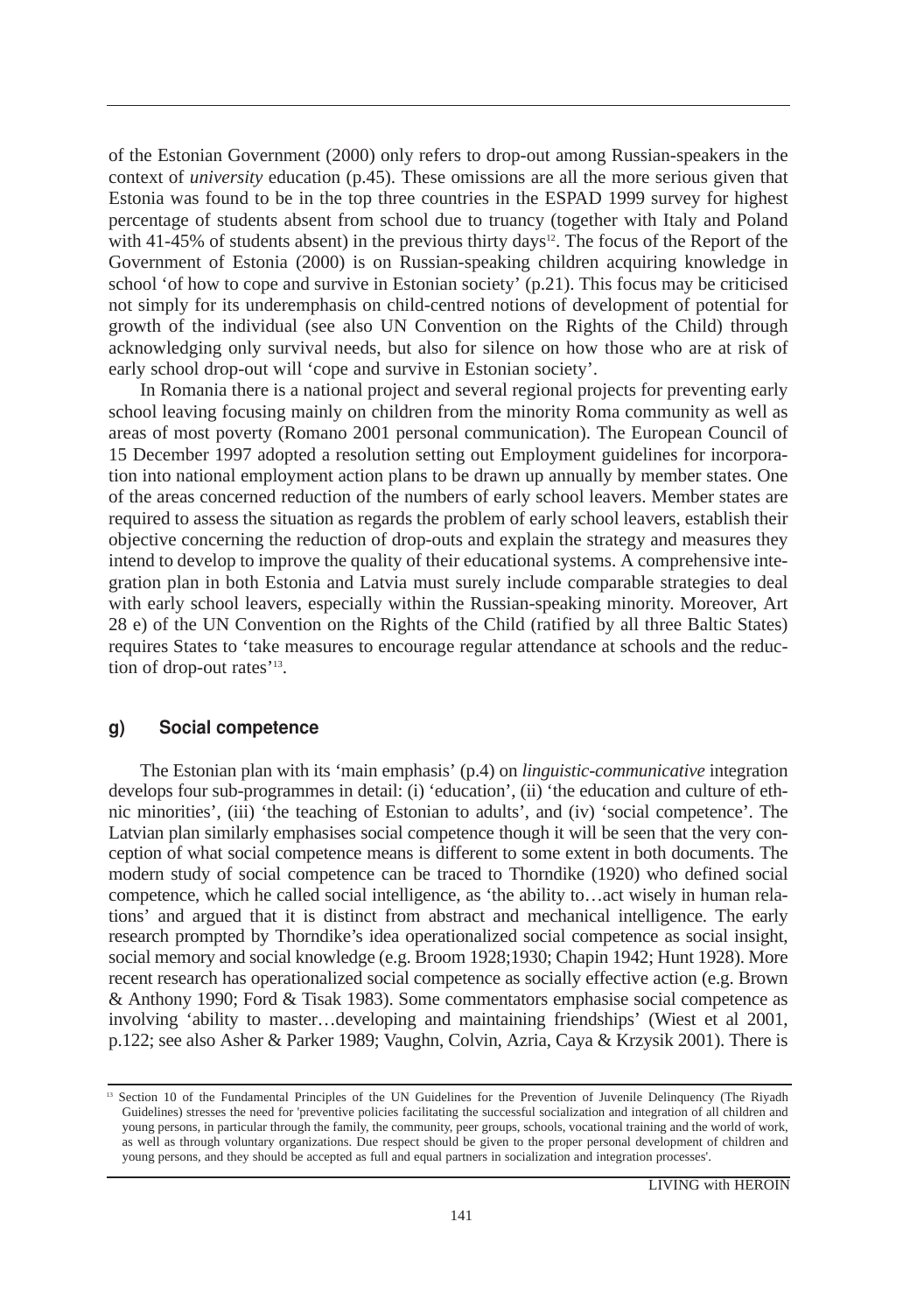general agreement in the psychological literature that social competence cannot be reduced to just one or two dimensions, but is multidimensional (Buhrmeister, Furman, Wittenberg & Reis 1988; Duran 1983; Marlowe 1986; Riggio 1986) and involves a diversity of definitions (van Aken 1994; Hubbard & Coie 1994; Rohrle & Sommer 1994). Schneider, Ackerman & Kanfer (1996) divide social competence dimensions into the following categories: social intelligence dimensions, interpersonal personality trait dimensions, social skill dimensions and social self regulation dimensions. They observe that within the social intelligence category, social insight, social memory and social knowledge are included. Their review of interpersonal dimensions to social competence highlight traits such as assured-dominant, warm-agreeable, social closeness and social anxiety. Their review of the literature on social skills with regard to social competence highlight skills such as the sending and receiving of verbal and non-verbal signals as well as coaching, negotiating and conflict management. Aspects of social self-regulation which they observe include self-monitoring and emotional control. Schneider, Ackerman & Kanfer (1996) argue that social competence is 'a compound trait' and also conclude that 'social competence overlaps substantially with the personality domain, whereas cognitive ability (as operationalized by academic performance indicators) is less related to social competence. The more verbally-oriented facets of cognitive ability do, however, overlap to some extent with social competence…' (p.479). In similar vein to Schneider et al (1996), Rutter & Rutter (1992) reject 'social incompetence' as a 'unitary phenomenon' (p.155), while Dodge et al (1986) regard aggression as a form of 'social incompetence'.

The Estonian subprogramme of social competence is divided into three objectives: (a) Inhabitants of Estonia actively participate in the development of the civil society regardless of their nationality and mother tongue, (b) the attitudes of Estonians and non-Estonians contribute to the achievement of the main aims of the state programme and (c) improvement of the situation of groups of the population with serious social special needs. Objective (b) treats social competence not so much as a skill or psychological trait but as an *attitude*. Moreover, valuing Estonia is itself treated as being associated with social competence later in the document (p.44/5) with further reference being made to 'socio-cultural competence' (p.55). This raises questions as to definition of social competence given that it implies that other attitudes or values are socially 'incompetent'. An unfortunate implication of objective (a) and (b) is that those who do not speak Estonian actively or who engage in political dissent from the goals of the State programme are not socially competent or at least are presumed not to be socially competent. A badge of inferiority for those who are not 'socially competent' is a theme which arose with regard to a publicity campaign (Autumn 2001) in Estonia to 'encourage' Russian-speakers to speak Estonian. It portrayed those unable to speak Estonian as tongue tied, with depictions of a man's mouth tied with a lace and a woman's mouth with a balloon in it. Many Russian-speakers in Estonia are said to have found this advertising campaign offensive in its attempt to ridicule those unable to speak Estonian (Kalikova 2001 personal communication). Yet the ethos of the advertisement simply mirrored the narrow and negative conceptions of social competence and incompetence expressed in the Estonian integration document. Furthermore, according to the psychological literature, interactions with friends tend to be associated with social competencies in ways that interactions with nonfriend acquaintances are not (Azmitia & Montgomery 1993; Hartup 1996; Ladd & Kochenderfer 1996; Newcomb & Bagwell 1995, 1996). *Thus, the ability of Russian-speakers to interact with their friends rather than their acquaintances is as much an indication of social competence as simple language learning*.

Oppenheimer (1989) suggests that many aspects of social competence are simply indicators of conformism within a society. Moreover, Durkin (1995) warns of the danger inherent in use of the concept 'social competence':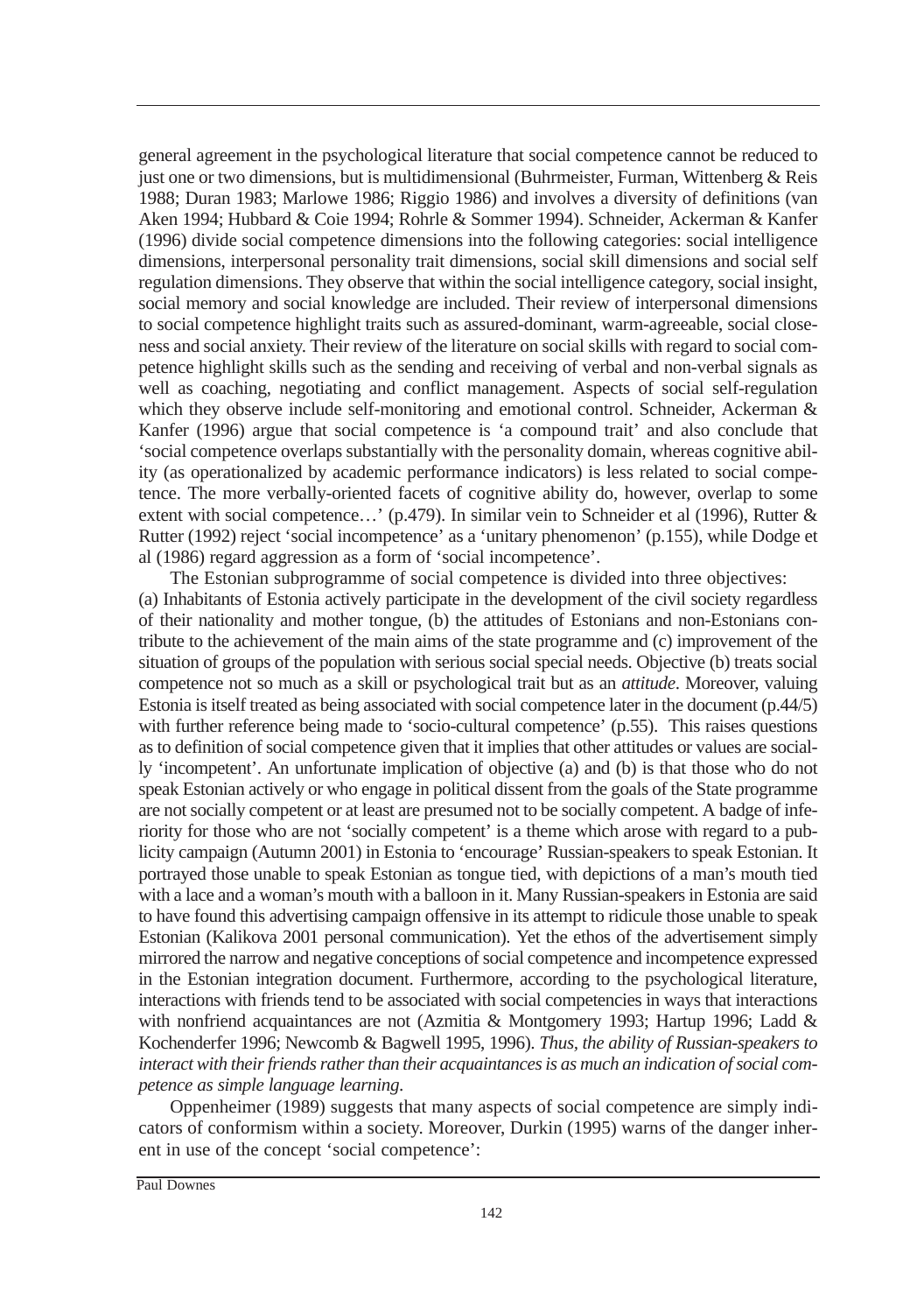A possible liability of the notion of social competence is that it can attract prescriptivism. Social competence sounds like such a self-evidently desirable property that it is tempting to confuse it with moral worth and to assume that it expresses an objective standard that all ought to be encouraged to match (p.154)

A further issue relates to Wiest et al's (2001) description of competence as 'the internal drive to be effective and master the environment' (p.113). This approach to social competence which emphasises internal or voluntary dimensions to competence is *prima facie* in tension with a top-down imposed requirement to learn Estonian or Latvian in schools as being for the purpose of social competence. This internal or voluntary dimension to social competence is also implicit in Kavussanu & Harnisch's (2000) examination of assessment of competence as not simply being in comparison with other people but comparison with oneself according to 'selfreferenced criteria' (p.237) to assess progress (see also Kelly 1999 on ipsative assessment).

The Estonian document is not so much the politicisation of a scientific psychological concept 'social competence' as the appropriation of a vague, generic psychological category already ripe for politicisation (see also e.g. Burman 1994 for an account of politics within psychological concepts). Social competence is defined explicitly in the Estonian document as 'a person's ability to function adequately on all levels of social life' (p.66). Selective highlighting of certain features of social competence tends to label those ethnic Russians (whether Estonian citizens or the 25% of the population who are not) as in a presumed state of social incompetence if they do not speak adequate levels of Estonian14. *It has a dual effect of (a) stamping many from the Russian-speaking minority with a badge of failure*<sup>15</sup> *and (b) is an individualisation of the integration problem which tends to move attention away from the need to improve education, social support and socio-economic conditions in Russianspeaking areas of high unemployment.*

A further example of the individualist ethos of the Estonian integration approach which adopts the twin approach of locating problems of identity mainly within the attitudes of the Russian-speaking minority themselves, and also minimises emphasis on the positive potential role of the State regarding integration, is the words of the Report of the Government of Estonia (2000) which refers to:

the alienated and passive attitude that is widely spread among the non-Estonians [which] must be replaced by the understanding that the opportunities available for each person in Estonian society depend mainly on the *individual* (p.16) (my italics)

In the Estonian integration document the guiding ethos is one of untrammelled individualistic competition in society, while there is an overwhelming silence on what measures are to be taken to support and educate the weaker students, the so-called 'losers' in the 'competition' between students<sup>16</sup>. Only a very vague outline is provided of education for social competence as a policy towards helping those with 'serious social needs'. Are low academic achievers or those at risk of early school leaving and consequent drug taking outside the category of 'serious' social needs and thus not deserving of help in a competitive society? This important restriction upon those deserving State attention to 'serious' social needs is nowhere defined as to the breadth of its scope. Nevertheless one welcome example of Estonian State support is the recent (2002) amendment to the Law on Basic and Secondary School. Thus, Article 52(3) of

<sup>&</sup>lt;sup>14</sup>Kalmus & Pavelson (2002, p.232) state in the Estonian context that 'Social competence is inseparably bound to communicative competence, i.e., good command of the official language'

<sup>&</sup>lt;sup>15</sup>Kalikova, Kurbatova & Talu (2002, p.34) refer to "so-called 'alien's syndrome" among the Russian-speaking minority: "they feel they are second-rate people in Estonia, that their knowledge and competence is not required by society"

<sup>16</sup>Similarly the Report of the Government of Estonia (2000, p.5) focuses on socio-economic integration overwhelmingly at the level of the individual, referring to the individual's '…achievement of a greater competitiveness and social mobility in society'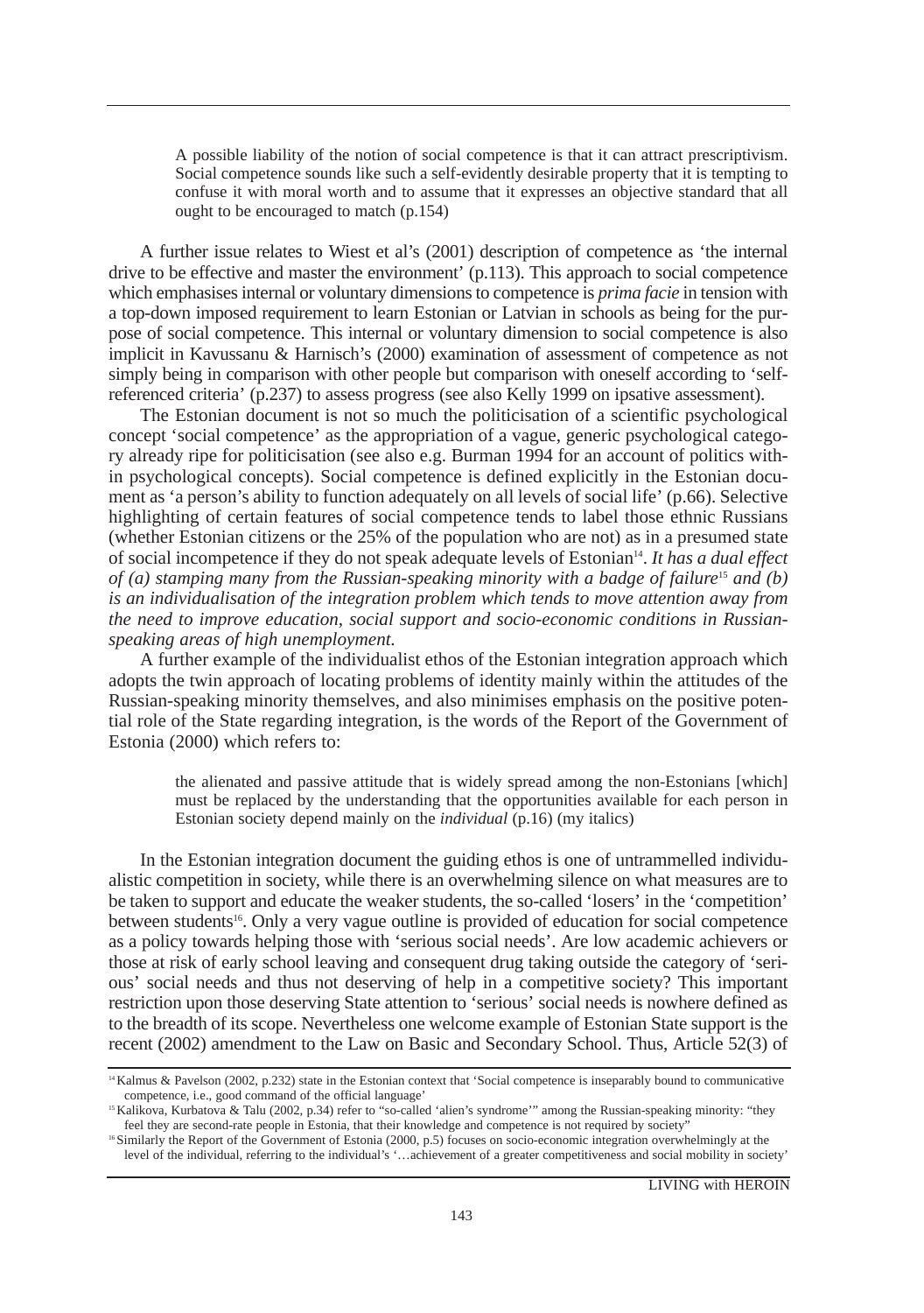the amended Law now stipulates that "[i]n order to preserve their national identity, students whose mother tongue is not Estonian and who attend schools where Estonian is the language of instruction shall be afforded the opportunity to learn their mother tongue and to learn about their national culture, taking into account regional peculiarities and the curriculum of the school". However, despite this recent progress the 'competition' ethos pervading the Estonian integration document ignores the insights of educational psychology on multiple types of intelligence (e.g. Gardner 1993) and the need for the educational system to be flexible enough to allow for expression of different types of intelligence and not just linguistic (verbal) ability. Against this overall backdrop of a prevailing metaphor of competition among students in the State integration document, social competence takes on a mantle of Social Darwinism where the concerns of the less academic students are largely overlooked.

In contrast to the Estonian document, the Latvian integration plan includes within its conception of social competence attempts to improve the situation of those on low income, in poverty, with education broader than simply learning the Latvian language. Furthermore, in the Latvian document, social competence is associated with dealing with early school drop out to the extent that it is linked with adult education (p.24/5). The Latvian document provides the following activities as recommendations for education in social competence: providing residents with basic knowledge and information on their possibilities to participate in local community and labour market; development of skills necessary for participating in solving issues that are important for oneself, participation in activities of NGO and co-operation with local authorities; fostering development of new public initiative groups and civic organisations in the local community; formation of civic consciousness and responsibility towards the state; development of participation traditions. Nevertheless, the breadth of vision of the Latvian document is undermined by the subordination of these dimensions to the overriding goal of abolition of Russian-speaking schools by September 2004.

## **Summary**

Analysis of the Estonian and Latvian integration programs for their Russian-speaking minorities from the perspectives of international research in psychology, sociology and education highlights numerous fundamental problems with the programs. These include:

- The narrow conception of social competence for Russian-speakers in the Estonian program leading to a failure identity for many among this minority group
- The lack of provision for less academic students. Labeling less academic and less verbally skilled students as failures if they have difficulty learning in classes in their second language heightens the danger of early school leaving among this group. It ties the student's educational progress to development of a potential weakness in the student regarding Latvian/Estonian language learning rather than focusing on different types of intelligence to accentuate the areas of particular strength for the student to encourage them to continue at school and to avoid a failure identity
- The overriding goal of high school classes being taught through the Latvian/Estonian language is a focus on transmission of knowledge and curriculum as content that fails to provide a student centred education focusing on education as development of the individual. Rigid, unsuitable curricula lead to heightened early school leaving
- The danger of demotivation of less academic students if transfer to classes in Estonian/Latvian takes place from  $10^{th}$  grade onwards. An imposed language curriculum against the wishes of the student and parents undermines student autono-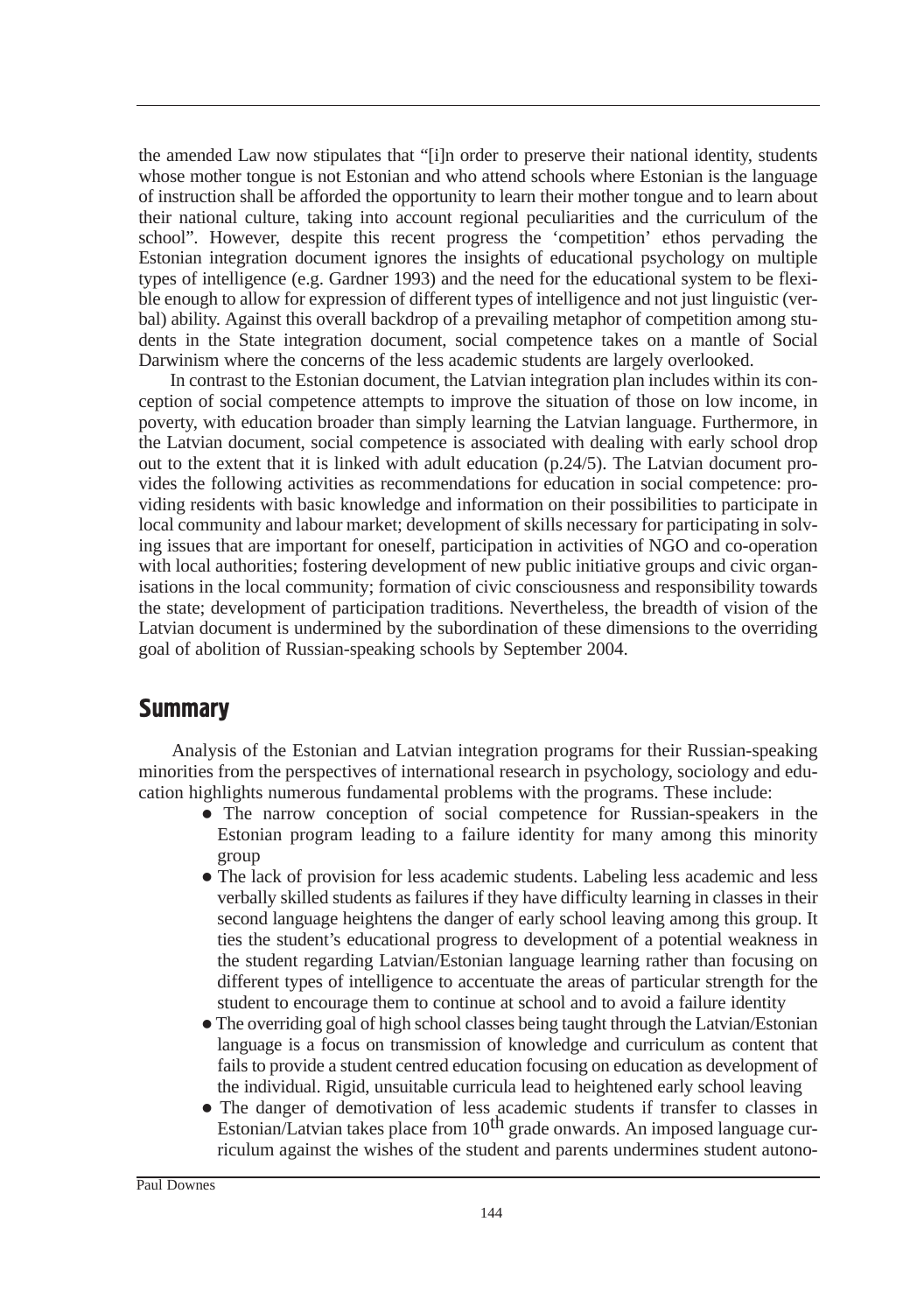my and parental involvement/support with consequent risk of decreased motivation for learning. Undermining student autonomy at  $10<sup>th</sup>$  grade is with regard to a student age cohort which is already most vulnerable to decline in motivation as well as most resistant to external imposition of tasks. Moreover, a strategy of grade retention for those less academic students who struggle to learn in classes through the Latvian/Estonian language is not an effective intervention strategy

- Despite rhetoric advocating partnership with Russian-speaking parents, *genuine* partnership between the Latvian State and the parents of Russian-speaking students in the education of their children is excluded due to the lack of genuine choice and decision making power accorded to Russian-speaking parents regarding the top-down, imposed language reforms in Russian-speaking schools in Latvia. This failure to develop an important potential resource in the educational life of the student is demotivating to both parent and student and also undermines the potential for encouragement of the voluntary direct involvement of Russianspeaking parents in the Latvian/Estonian language learning of their children
- This demotivation and failure identity that has foreseeable consequences of early school leaving, with heightened risk of heroin use and HIV.

Some significant strengths in the Latvian integration plan, which are not given much importance in the Estonian integration proposals, and which need to be retained in future proposals for integration, include:

- Proposals to develop student participation in extracurricular school activities and also community activities; these are contributing factors to reduction of early school leaving, particularly when they involve sports and the fine arts, rather than being academic or vocational clubs
- Language learning as linguistic-communicative integration is recognised, at least theoretically, as not being split from socio-economic issues of integration, unlike in the Estonian integration document. The Estonian proposals relegate issues of socio-economic integration and legal-political integration to long-term aims and in effect treat them as subordinate to the aims of linguistic-communicative integration
- Social competence is viewed in a much broader sense in the Latvian document than in the excessively narrow conception of social competence in the Estonian integration proposals. This narrow conception overlooks the fact that social competence is a multi-faceted conception that cannot be reduced to simply one dimension. Moreover, the Estonian conceptions of social competence ignore contrary views of social competence as

**I)** interaction with friends rather than acquaintances, **II)** competence according to self-referenced criteria rather than external, imposed criteria, and **III)** without the emphasis of inferiority implicit in the competitive ethos of the Estonian documents' conceptions of social competence, where the less successful are in danger of being destructively labelled socially incompetent

From this analysis the need for fresh integration programs emerges. Such programs would be ones:

- where Russian-speakers are actively involved in their design and have active decision-making power regarding their implementation
- would focus on rather than exclude socio-economic integration from its scope
- would directly tackle the problem of early school leaving
- would focus specifically on a strategic plan to develop a role for less academic Russian-speaking students in Estonian and Latvian society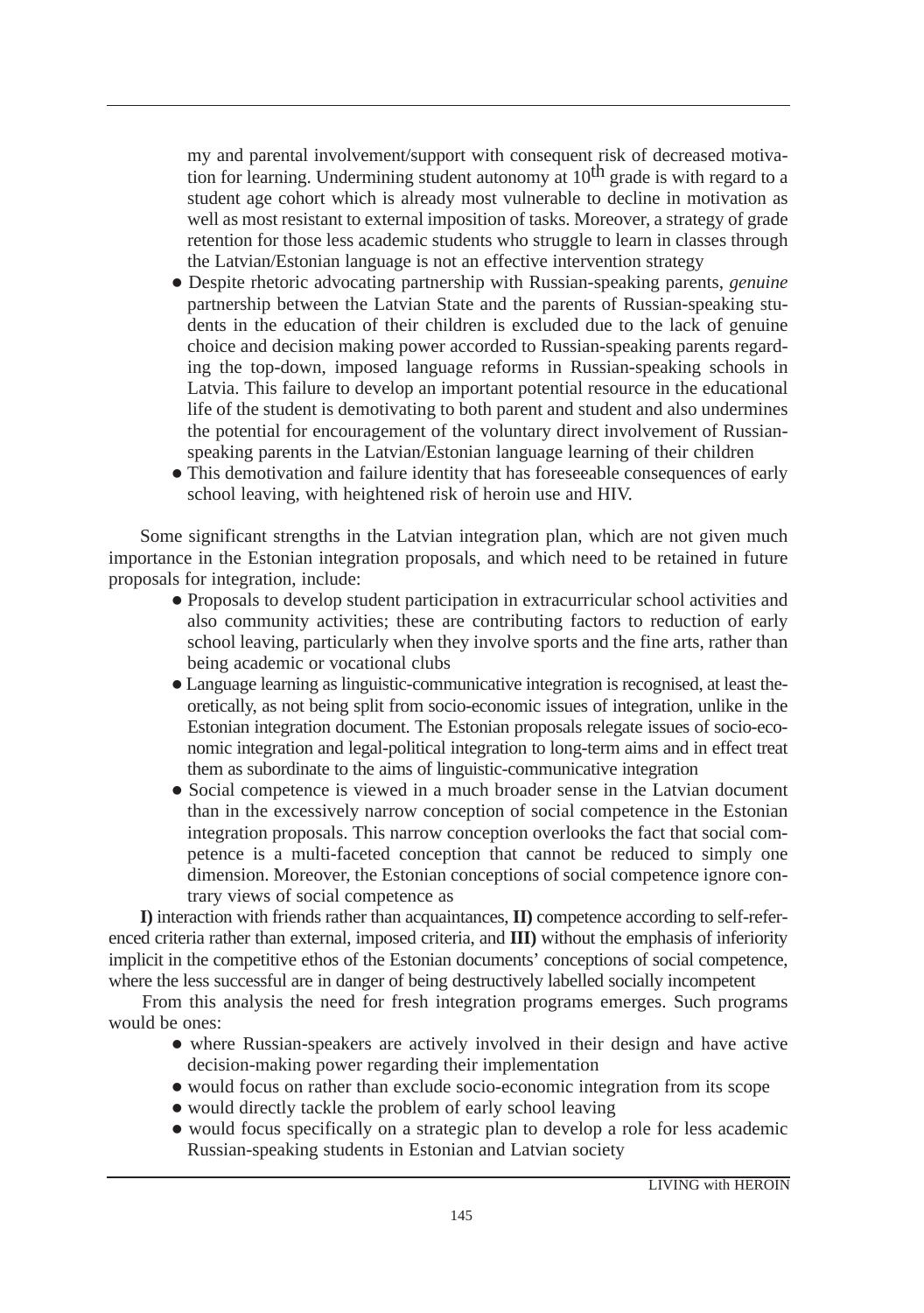# **Section six Conclusion**

It has been argued that several aspects of the current Estonian and Latvian State Integration Programmes present serious additional risk factors for youth from their respective Russian-speaking minorities with regard to a cycle of social marginalisation, early school leaving, heroin use and HIV. In other words, key aspects of these Integration Programmes risk exacerbating the heroin and HIV problem among Russian-speaking minority youth populations in Estonia and Latvia – groups already revealing exceptionally high levels internationally of a) use of hard drugs at an early age as first drug of use, b) rates of increase in use of hard drugs and c) HIV rates<sup>1</sup>. Given that the per capita figures for HIV in Estonia is higher than anywhere in Eastern and Western Europe, and higher than the Russian Federation, this is clearly an emergency situation.

Kalikova, Kurbatova & Talu (2002, p.34) refer to 'so-called 'alien's syndrome'' among Russian-speakers as 'they feel they are second-rate people in Estonia, that their knowledge and competence is not required by society'. While such a feeling does not apply to all Russian-speakers but is particularly a danger for less academic youth or those in poverty, the logic of any such feeling does not exist in a vacuum but can be seen to be directly tied to the language and logic of State Integration documents:

**I)** *The language of the State Integration documents describe Russian-speakers as non-Estonian or non-Latvian – even though many are in fact legally Estonian or* Latvian citizens – thereby categorizing them as second-class citizens<sup>2</sup>. The language used to refer to Russian-speakers as non-Estonian and non-Latvian is not the language of integration but of separation and exclusion of Russian-speakers from Estonian or Latvian society. Terms 'non-Estonian' and 'non-Latvian' define these groups not by what they are, but by what they are not, by a lack of some attribute, namely, Estonian/Latvian ethnicity. It is remarkable that Estonian and Latvian State documents which purport to be about integration adopt such non-inclusive language regarding its ethnic minority citizens.

**II)** *The narrow conception of 'social competence' for Russian-speakers, in the Estonian programme in particular, leads to a failure identity for many among the minority group.* The narrow conception of social competence which is identified with State language competence overlooks the fact that social competence is a multi-faceted conception which cannot be reduced to simply one dimension. Moreover, the Estonian State documents' conception of social competence ignore contrary views of social competence as interaction with friends rather than acquaintances and competence according to self-referenced rather than external, imposed criteria<sup>3</sup>. The Estonian Drug Monitoring Centre National Focal Point Report (2002, p.30) describes 'an urgent need to pay special attention to socially excluded user groups' such as at risk Russian-speak-

<sup>&</sup>lt;sup>1</sup> Cf. Section 4

<sup>&</sup>lt;sup>2</sup> Cf. Section 1. The argument that 'non-Estonian' or 'non-Latvian' is a term which excludes does not mean that Russian-speakers with Estonian or Latvian citizenship have therefore to be simply termed 'Estonians' or 'Latvians' which would thereby negative their ethnic identity.

<sup>&</sup>lt;sup>3</sup>Cf. Section 5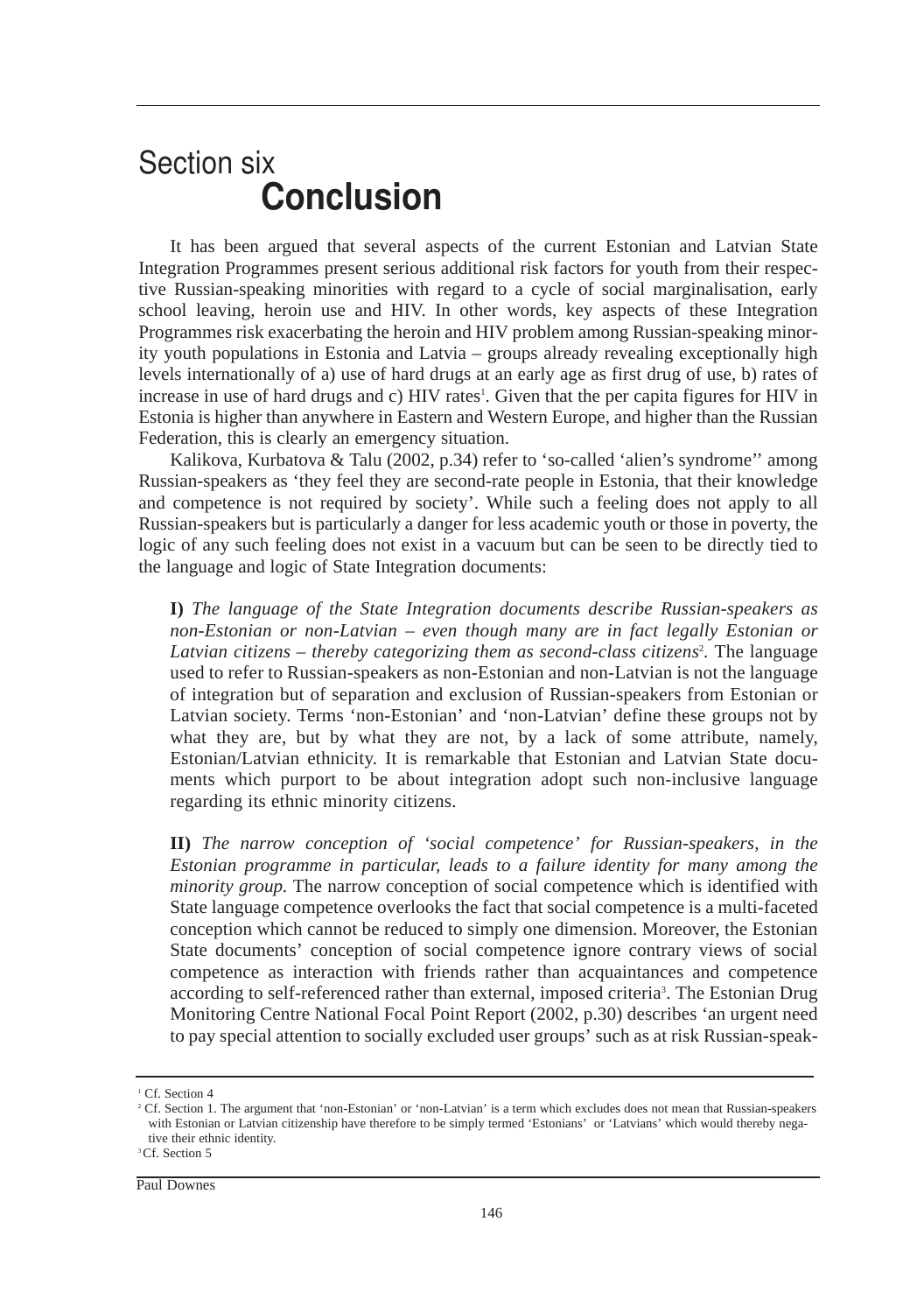ing youth. Part of the process of such social exclusion includes the destructive label and logic for less academic Russian-speaking youth as being socially incompetent if unable to use the State language. In the words of our interviewed addict #27 'maybe they just feel they have been left out from society and sort of give up'4

**III)** *Neither Estonian nor Latvian Integration documents contain a strategic plan for the success of less academic Russian-speaking youth to give them a role in Estonian or* Latvian society if they cannot cope with learning a second language. There is a real need for less academic Russian-speakers to be given hope through a strategic plan for their success. Such a plan would give them a role in Estonian or Latvian society even if they cannot cope with learning a second language. It would be an important protective factor against continuation of the cycle of social marginalisation, heroin use, early school leaving and HIV. Key features of such a plan would need to include:

- active involvement of Russian-speakers in its design and active decision-making power regarding its implementation
- redressing the imbalance in the current State Integration Programmes which tend to subordinate the goals of socio-economic and legal-political integration to the overriding goal of linguistic-communicative integration i.e. Estonian/Latvian language learning<sup>5</sup>
- direct focus on tackling the problem of early school leaving through adequately resourced programmes in Estonia and Latvia with international help
- developing resources for family support to utilise its potential as a protective factor for those at risk of heroin use and HIV (contrary to neo-Freudian models of identity applied to heroin addiction which tend to promote distance from parental involvement)<sup>6</sup>
- adequately funded extracurricular activities for Russian-speaking youth particularly in the areas of sport and the fine arts rather than simply state language learning, as well as community based initiatives outside the school context which would also provide meaningful instrumental activities for youth at risk of drug use
- focus on developing the academic strengths of the individual as well as the strengths of the local community<sup>7</sup>

**IV)** *A central goal of these respective State Integration documents is the abolition of Russian-speaking schools without genuine consultation of parents of Russian-speaking children.* Examination of international psychological, sociological and educational research<sup>8</sup> leads to the conclusion that the Latvian education reform plans for all classes in the Latvian language by 2004 and the similar Estonian education reform plans for 2007/2010 need to be abandoned as they are a recipe for early school leaving and consequent heightened risk of heroin addiction and HIV among the less academic students among the Russian-speaking minority:

 The current educational policies are not student-centred, are not targetted to the needs of less academic Russian-speaking students, and invite an identity of fail-

<sup>4</sup> Cf. Section 2

<sup>&</sup>lt;sup>5</sup> Cf. Section 5

<sup>6</sup> Cf. Section 3

<sup>&</sup>lt;sup>7</sup> Cf. Section 5

<sup>8</sup> Cf. Section 5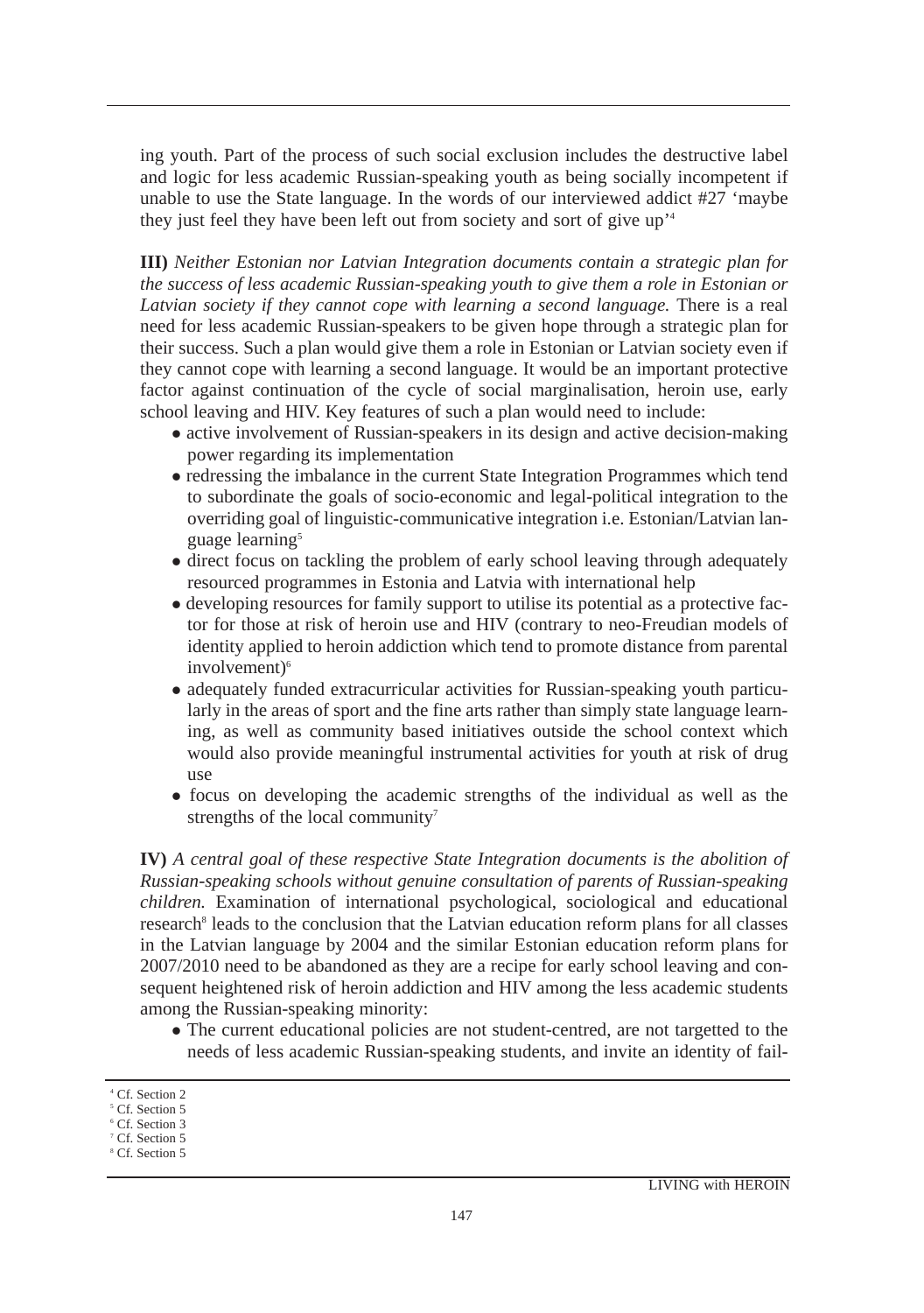ure through concentrating on the students' potential weaknesses in language learning and not on their strengths

- An imposed language curriculum against the wishes of the student and parents undermines student autonomy and parental involvement/support with consequent risk of decreased motivation for learning and school attendance
- Undermining student autonomy at  $10^{th}$  grade relates to a student age cohort which is already most vulnerable to decline in motivation as well as most resistant to external imposition of tasks. Moreover, a strategy of grade retention for those less academic students who struggle to learn in classes through the Latvian/Estonian language is not an effective intervention strategy
- The potential involvement of Russian-speaking parents in the State language learning of their own children is a dimension to integration which could become more developed once the compulsory aspect of schooling in classes through the State language is removed

A fragmented approach which ignores the systemic interrelation between the needs of less academic students, early school leavers, heroin addicts and those at risk of HIV, both in Estonia and Latvia, needs to be overcome. Such a fragmented approach currently exists not only at a conceptual level regarding policy making but also at the level of government departments in Estonia. The Baltic Sea Initiative emphasises that the HIV problem is a problem transcending national boundaries requiring a coordinated regional response. Yet it also requires a coordinated *national* governmental response to deal with the problem so that HIV is not simply a problem of the Ministry of Social Affairs, but also involves other Departments including the Ministry of Education and Departments concerned with issues of minority integration, as well as involving local non-governmental organisations. According to Nelli Kalikova, Head of Tallinn Aids Prevention Centre, a coordinated response to the HIV and heroin problem does not yet exist from government departments in Estonia. A pattern of governmental indifference to the HIV problem – a problem located predominantly among the Russian-speaking minority considered as 'non-Estonian', as the 'other' - in the recent past in Estonia urgently needs to be challenged and changed.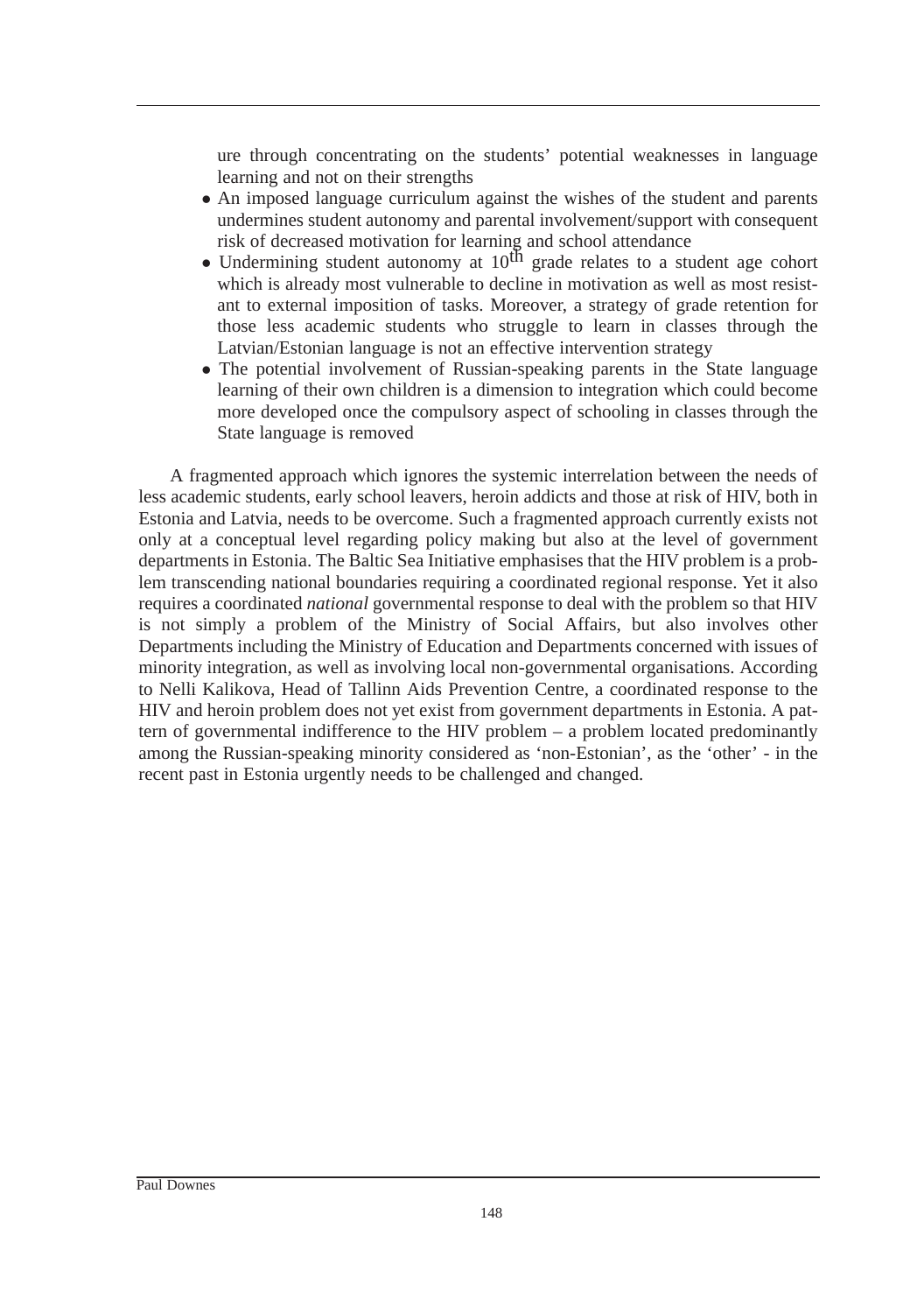## **REFERENCES**

- Abel, K., Ahven, A., Denissov, G., Derman, N., Hansson, L., Kalikova, N., Kiipus, M., Paimre, M., Talu, A. (2002). *National Report on Drug Situation in Estonia 2001*. Estonian Drug Monitoring Centre Focal Point: Tallinn
- Ahlström, S. (2002). Family practices and adolescent use of legal and illegal drugs: A review. *Nordisk Alkohol & Narkotikatidskrift*, 19, 8-14 (English supplement)
- Allaste, A-A. (2002). *Heroin-users in a marginalised community in Estonia*. Conference Presentation, European Society for Social Research on Drugs (ESSD) Meeting 26–28<sup>th</sup> September 2002, Helsinki.
- Allaste, A-A., & Lagerspetz, M. (2002). Recreational drug use in Estonia: The context of club culture. *Contemporary Drug Problems*, 29, 183-200
- Amabile, T.M. (1996). *Creativity in context*. New York: Westview Press
- Andersson, B., Hibell, B., & Sandberg, B (1999). *Skolelevers drogvanor 1999*. CAN-rapport 57, Centralfõrbundet fõr alkohol- och narkotikaupplysning, Stockholm, Sweden
- *Annual Report on the State of the Drugs Problem in the European Union* (1998) European Monitoring Centre for Drugs and Drug Addiction
- *Annual Report on the State of the Drugs Problem in the European Union* (1999)
- European Monitoring Centre for Drugs and Drug Addiction
- *Annual Report on the State of the Drugs Problem in the European Union* (2000)
- European Monitoring Centre for Drugs and Drug Addiction
- *Annual Report on the State of the Drugs Problem in the European Union* (2001)
- European Monitoring Centre for Drugs and Drug Addiction
- Antonucci, T.C. (1990). Social supports and social relationships. In R.H. Binstock & L.K. George (eds), *Aging and the Social Sciences*, (3rd ed.). San Diego: Academic Press
- Arnett, J.J. (2000). Emerging adulthood: A theory of development from the late teens through the twenties. *American Psychologist*, 35, 469-480
- Asmal, K. (1987). The protection of minorities in Ireland: The role of national and international law. In W. Duncan (ed.), *Law and social policy: Some current problems in Irish law*. Dublin University Law Journal.
- Asser, H., Pedastsaar, T., Trasberg, K., Vassilchenko, L. (2002). From monolingual to bilingual Russian schools in Estonia 1993-2000: Problems and perspectives. In M. Lauristin & M. Heidmets (eds.), *The challenge of the Russian minority: Emerging multicultural democracy in Estonia.* Tartu University Press: Estonia
- Azmitia, M., & Montgomery, R. (1993). Friendship, transactive dialogues and the development of scientific reasoning. *Social Development*, 2, 202-221
- Baltes, P.B. (1987). Theoretical propositions of lifespan developmental psychology: On the dynamics between growth and decline. *Developmental Psychology*, 23, 611-26
- BALTIC AIDS/NGO NEWS (2000). Baltic HIV/AIDS Information Newsletter #2. February 2000.
- The Baltic Times (March 9-15, 2000) *Non-Citizens Demonstrate for their Rights*
- The Baltic Times (April 6-12, 2000) *Drugs available to Young Latvians*
- The Baltic Times (August 31-September 6, 2000) *Editorial: Of Drugs and Bureaucrats*
- The Baltic Times (August 31-September 6, 2000) *75 percent of Youths have tried Drugs*
- The Baltic Times (September 21-27, 2000) *Tallinn's Support Center offers Temporary Home*
- The Baltic Times (May 3-9, 2001) *City Marches again in Protest*
- The Baltic Times (May 10-16, 2001) *Message highlights plight of homeless children*
- The Baltic Times (February 7-13, 2002) *Baltics stunned as EU plans to slash aid*
- The Baltic Times (February 7-13, 2002) *New education minister supports Russian schools*
- The Baltic Times (March 28-April 3, 2002) *Russian in schools*
- The Baltic Times (April 4-10, 2002). *Switch to Estonian optional for Russian schools*
- The Baltic Times (April 11-17, 2002) *Students juggle Russian life, Latvian schooling*
- The Baltic Times (June 6-12, 2002). *HIV outbreak in prison shocks Lithuania*
- The Baltic Times (September 19-25, 2002). *Free treatment*.
- Bandura, A., Barbaranelli, C., Caprara, G., Pastorelli, C. (2001). Selfefficacy beliefs as shapers of children's aspirations and career trajectories. *Child Development*, 72, 187-206
- Banks, J. (1994). *The prevention of school failure and marginalisation among young people: A study prepared for the European Commission*. Unpublished.
- Barker, C., Pistrang, N., Elliott, R. (1994). *Research methods in clinical and counselling psychology.* New York: Wiley
- Becker, H. (1963). *The Outsiders: Studies in the Sociology of Deviance*. New York: Free Press
- Beishuizen, J.J., Hof, E., Van Putten, C.M. Bouwmeester, S., & Asscher, J.J. (2001). Students' and teachers' cognitions about good teachers. *British Journal of Educational Psychology*, 71, 185-201
- Berg, I. & Hughes, M. (1979). Economic Consequences and the Entangling Web of Pathologies: An Esquisse. In L.A. Ferman & J.P. Gordus (eds.) *Mental Health and the Economy*. Kalmazoo, Mich.: W.E. Upjohn Institute for Employment Research, 15-62
- Berger, P. & Luckmann, T. (1967). *The social construction of reality: A treatise in the sociology of knowledge*. London: Penguin Books
- Berger, P. & Neuhaus, R.J. (1977). *To empower people: The role of mediating structures in public policy*. Washington DC: American Enterprise Institute for Public Policy Research
- Bless, R. (2002). *Good practice in the handling of missing values in survey data.* Conference Presentation, European Society for Social Research on Drugs (ESSD) Meeting 26–28th September 2002, Helsinki.
- Blos, P. (1962). *On Adolescence: A Psychoanalytic Interpretation*. New York: Free Press
- Bonnett, A. & Carrington, B. (2000). Fitting into categories or falling between them ? Rethinking ethnic classification. *British Journal of Sociology of Education*, 21, 487-500
- Bowlby, J. (1973). *Separation: Anxiety and anger.* London: Pimlico 1988
- Boykin McElhaney, K. & Allen, J.P. (2001). Autonomy and adolescent social functioning: The moderating effect of risk. *Child Development*, 72, 220-235
- Brenner, M.H. (1973) *Mental Illness and the Economy*. Cambridge, Mass: Harvard University Press
- Brice Heath, S. & McLaughlin (1993). *Identity and inner-city youth: Beyond ethnicity and gender*. New York: Teachers College Press.
- Bronfenbrenner, U. (1979). *The ecology of human development*.
- Brookover, W., Thomas, S., & Paterson, A. (1964). Self-concept of ability and school achievement. *Sociology of Education*, 37, 271- 278
- Broom, M.E. (1928). A note on the validity of a test of social intelligence. *Journal of Applied Psychology*, 12, 426-428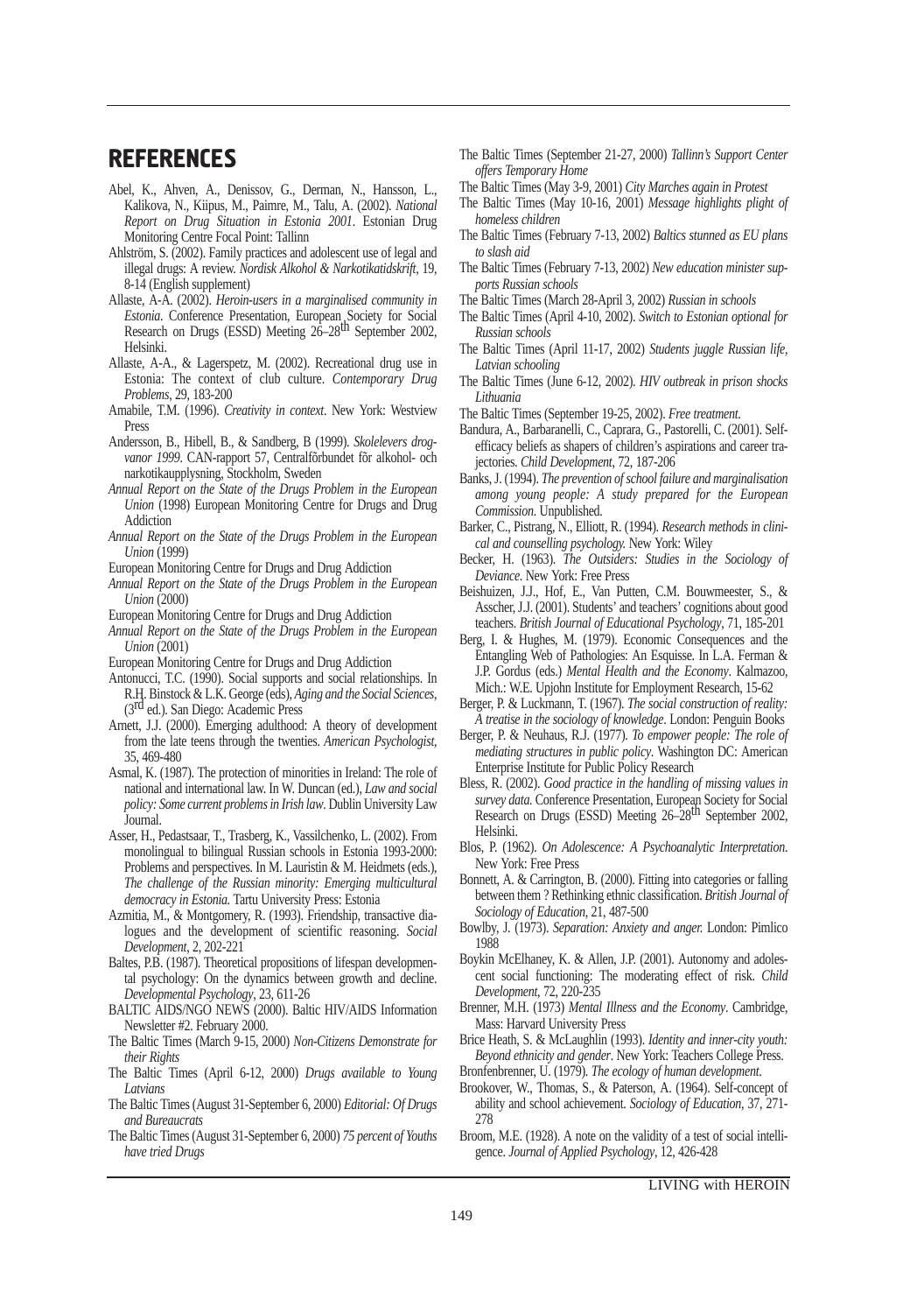Broom, M.E. (1930). A further study of the validity of a test of social intelligence. *Journal of Educational Research*, 22, 403-405

- Brown, B.B. (1990). Peer groups and peer culture. In S.S. Feldman & G.R. Elliott (Eds.), *At the threshold: The developing adolescent* (pp.171-196). Cambridge, MA: Harvard University Press
- Brown, L.T. & Anthony, R.G. (1990). Continuing the search for social intelligence. *Personality and Individual Differences*, 11, 463-470
- Buhrmeister, D., Furman, W., Wittenberg, M.T. & Reis, H.T. (1988). Five domains of interpersonal competence in peer relationships. *Journal of Personality and Social Psychology*, 55, 991-1008
- Burke, A. (1992). *Teaching: Retrospect and prospect*. St. Patrick's College: Dublin
- Burman, E. (1994). *Deconstructing developmental psychology*. London & New York: Routledge
- Capotorti, F. (1991). *Study on the rights of persons belonging to ethnic, religious and linguistic minorities.* UN Doc. E/CN.4/Sub.2/384/Rev. 1, 1979; UN Publication Sales No. E.91.XIV.2, New York
- Casby, A. (1997). *Making connections: Access to education in Ballyfermot*. Dublin: Ballyfermot Partnership Co. Ltd
- Chapin, F.S. (1942). Preliminary standardisation of a social insight scale. *American Sociological Review*, 7, 214-225
- Cicourel, A.V. (1967). The Social Organisation of Juvenile Justice New York: Wiley
- Clarke, A.D.B. & Clarke, A.M. (1984). Constancy and Change in the Growth of Human Characteristics. *Journal of Child Psychology and Psychiatry*, 25, 191-210
- Cohen, A.K. (1955). *Delinquent Boys: The Culture of the Gang*. New york: Free Press
- Cohen, S. & Wills, T.A. (1985). Stress, Social Support and the Buffering Hypothesis. *Psychological Bulletin*, 98, 310-57.
- Conoley, J.C. (1987). Schools and families: Theoretical and practical bridges. *Professional School Psychology*, 2, 191-204
- Cote, J.E. & Levine, C. (1988). A Critical Examination of the Ego Identity Status Paradigm. *Developmental Review*, 8, 147-184
- Cowen, E.L. (1994). The enhancement of psychological wellness: Challenges and opportunities. *American Journal of Community Psychology*, 22, 149-178
- David, M.E. (1993). *Parents, gender and education reform.* Cambridge: Polity Press
- Deci, E.L., Nezlek, J., & Sheinman, L. (1981). Characteristics of the rewarder and intrinsic motivation of the rewardee. *Journal of Personality and Social Psychology*, 40, 1-10.
- Deci, E.L. & Ryan, R.M. (1992). The initiation and regulation of intrinsically motivated learning and achievement. In A.K. Boggiano & T.S. Pittman (Eds.), *Achievement and Motivation: A social-developmental perspective* (pp.9-36). New York: Cambridge University Press
- Dehne, K.L., Khodakevich, L., Hamers, F.F. & Schwartlander, B. (1999). The HIV/AIDS epidemic in Eastern Europe: recent patterns and trends and their implication for policy-making. *AIDS*, 13, 741-749.
- Dehne, K.L. & Kobyshcha, Y. (2000). *The HIV epidemic in Central and Eastern Europe: Update 2000*. Draft, 29 November 2000
- Delaney-Reid, J. (1988). *The Function of Stress as a Determinant in Drug of Choice: A Comparative Study.* Ph.D Thesis, Department of Psychology, Trinity College Dublin, Ireland
- Derman, N. (2000). *Studying youth and drugs: Social review according to the research results on usage of drugs among 15-16 year old pupils in Estonia in 1995 and 1999.*
- Downes, P. & Murray, S. (2002). *Evaluation of the The Ana Liffey Drug Project Children's Project.* Dublin: Ana Liffey Drug Project
- Durkin, K. (1995). *Developmental social psychology: From infancy to old age.* Oxford: Blackwell
- Edwards, R. & Alldred, P. (2000). A typology of parental involvement in education centring on children and young people: Negotiating familialisation, institutionalisation and individualisation. *British Journal of Sociology of Education*, 21, 435-455
- Egyed, C.J., McIntosh, D.E., & Bull, K.S. (1998). School psychologists' perceptions of priorities for dealing with the dropout problem. *Psychology in the schools*, 35, 153-162
- Eiser, J.R. (1994). *Attitudes, chaos and the connectionist mind*. Oxford: Blackwell
- Ekstron, R.B., Goertz, M.E., Pollack, J.M., & Rock, D.A. (1986). Who drops out of high school and why ? Findings from a national study. *Teachers College Record*, 87, 356-373
- Epstein, J.L. (1990). *School and family connections: Theory, research and implications for integrating sociologies of education*. London: Routledge & Kegan Paul
- Erikson, E.H. (1968). *Identity: Youth and Crisis.* New York: Norton
- Erikson, E.H. (1972). Play and actuality. In *Play: Its role in development and evolution*, J.S. Bruner, A. Jolly & K. Sylva (eds.) 1976, Harmondsworth: Penguin Books
- *Estonian Human Development Report 2000.* United Nations
- Estonian State Programme (2000). *Integration in Estonian Society 2000-2007*
- Ferguson, P., Jimerson, S., & Dalton, M.J. (2001). Sorting out successful failures: Exploratory analyses of factors associated with academic and behavioral outcomes of retained students. *Psychology in the Schools*, 38, 327-341
- Feyerabend, P. (1988). *Against method*. Revised ed. London-New York: Verso
- Fitzmahan, D. (2000). The Role of the Community in HIV/AIDS Prevention Strategies. Conference, *The HIV epidemic in Estonia: The role of the community*. Concordia International University, December 1<sup>st</sup>, 2000
- Flink, C., Boggiano, A.K., & Barrett, M. (1990). Controlling teaching strategies: Undermining children's self-determination and performance. *Journal of Personality and Social Psychology*, 59, 916- 924
- Ford, M.E & Tisak, M.S. (1983). A further search for social intelligence. *Journal of Educational Psychology*, 75, 196-206
- Fowell, N. & Lawton, J. (1992). An alternative view of appropriate practice in early childhood education. *Early Childhood Research Quarterly*, 7, 53-73

Fromm, E. (1957). *The art of loving*. London: George Allen & Unwin

- Gardner, H. (1993). *Frames of mind: The theory of multiple intelligences*. 2nd ed. London: Fontana Press
- Gergen, K.J. (1982). *Toward transformation in social knowledge*. London: Sage Publications
- Gilligan, C., Lyons, N.P. & Hanmer, T.J. (1990). Making connections. Harvard University Press
- Glasser, W. (1969). *Schools without failure*. New York & London: Harper & Row
- Glasser, W. (1986). *Control theory in the classroom*. New York: Harper & Row.
- Goodwin, R (1998). Invited programme overview*.* Personal relationships and social change: The 'realpolitik' of cross-cultural research in transient cultures. *Journal of Social and Personal Relationships,* 15*,* 227-247.
- Goodwin, R., Nizharadze, G., Nguyen Luu, L.A., Kosa, E., & Emelyanova, T. (1999). Glasnost and the art of conversation: A multi-level analysis of disclosure across three cultures. *Journal of Cross-Cultural Psychology*, 30*,* 78-90

Duran, R.L (1983). Communicative adaptability: A measure of social communicative competence. *Communication Quarterly*, 31, 320- 326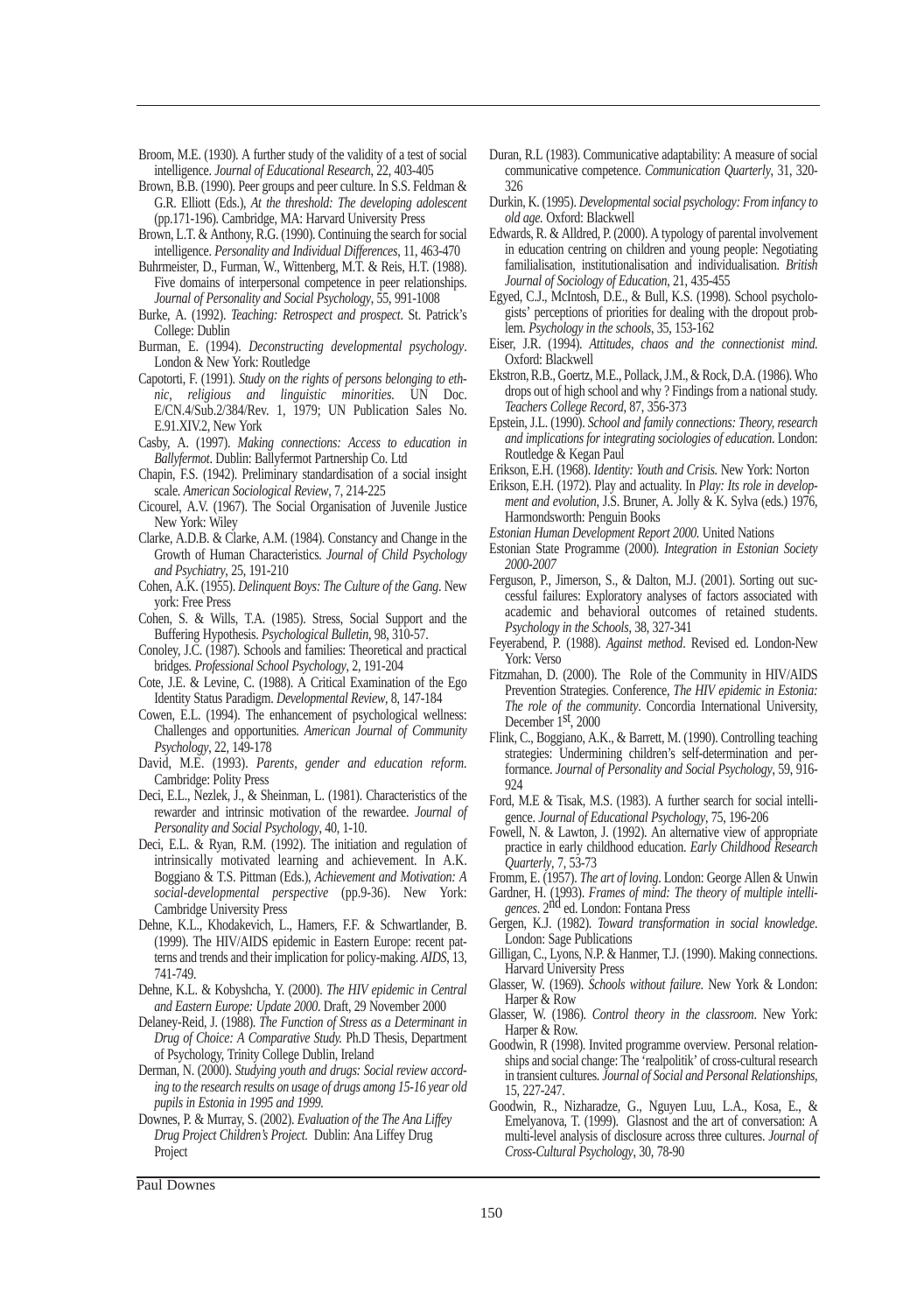- Goodwin, R., Kozlova, A., Kwiatkowska, A., Anh Nguyen Luu, L., Nizhardze, G., Realo, A. (2001). *Values and Social Representations of HIV/AIDS in Central and Eastern Europe: A Multi-Method Investigation in Five Nations*. Report Grant 56/1998
- Gottfried, A.E., Fleming, J.S. & Gottfried, A.W. (2001). Continuity of academic intrinsic motivation from childhood through late adolescence: A longitudinal study. *Journal of Educational Psychology*, 93, 3-13
- Gould, L.C., Walker, A.L., Crane, L.E., Lidz, C.W (1974). *Connections: Notes from the Heroin World*. New Haven & London: Yale University Press
- Grolnick, W.S. & Ryan, R.M. (1987). Autonomy in children's learning: An experimental and individual difference investigation. *Journal of Personality and Social Psychology*, 52, 890-898
- Grube, J., Morgan, M., & Kearney, K (1989). Using selfgenerated identification codes to match questionnaires in panel studies of adolescent substance use. *Addictive Behaviors*, 14, 159-171
- Hamers, F., Batter, V., Downs, A.M., Alix. J., Cazein, F., & Brunet, J-B. (1997). The HIV epidemic associated with injecting drug use in Europe: Geographic and time trends. *AIDS*, 11, 1365-1374
- Handy, C. & Aitken, R. (1990). Understanding schools as organizations. Penguin Books
- Hanson, B., Beschner, G., Walters, J.M., Bovelle, E. (Eds.) (1985). *Life with heroin: Voices from the inner city*. D.C Heath and Company
- Hartup, W.W. (1996). Cooperation, close relationships and cognitive development. In W.M. Bukowski, A.F. Newcomb & W.W.Hartup (Eds), *The company they keep: Friendship in childhood and adolescence* (pp.213-237). New York: Cambridge University Press
- Hauser, R.M. (1999). What if we ended social promotion? *Education Week*, 64, 37.
- Hay, I., Ashman, A., & van Kraayenoord, C. (1997). Investigating the influence of achievement on self-concept using an intra-class design and a comparison of PASS and the SDQ-1 self-concept tests. *British Journal of Educational Psychology*, 67, 311-321
- Hibell, B., Andersson, B., Ahlstrom, S., Balakireva, O., Bjarnason, T., Kokkevi, A., & Morgan, M. (2000). *The 1999 ESPAD Report: The European school survey project on alcohol and other drugs*. Stockholm: Modin Tryck AB
- Higgins, J. (2001). *Young people and transitions in New Zealand: Education, welfare and labour market considerations*. Presentation, Irish Social Policy Association, in association with the Department of Social Policy and Social Work, University College Dublin, 14th November 2001
- *HIV/AIDS, Sexually Transmitted Diseases, and Tuberculosis Prevention News Update*, (June 12, 2002). Lithuanian prisoners go on hunger strike to protest HIV outbreak
- Holmes, C.T. & Matthews, K.M. (1984). The effects of nonpromotion on elementary and junior high school pupils: A meta-analysis. *Review of Educational Research*, 54, 225-236.
- Hunt, T. (1928). The measurement of social intelligence. *Journal of Applied Psychology*, 2, 317-334
- Hunting, R. P. (2000). Themes and issues in mathematics teacher education. In L.P. Steffe & P.W. Thompson (Eds.), *Radical Constructivism in Action*. London: RoutledgeFalmer
- IFAPLAN (1988). *Transition education for the 90's: The experience of the European Community's Action Programme*. Brussels: IFA-PLAN
- Iglehart, A.S. (1985). 'Brickin' it and going to the pain: Vernacular in the Black inner-city heroin lifestyle. In B.Hanson, G.Beschner, J.M. Walters, E.Bovelle (Eds.), *Life with heroin: Voices from the inner city*. D.C Heath and Company
- *Ireland, Charting our education future: White paper on education* (1995). Dublin: Government Stationery Office
- Izdebski, Z. (2002). *Selected aspects of evaluation of the National HIV/AIDS Prevention Program within the scope of society's knowledge, sexual behavior and condom availability in Poland.* Trans. by Z. Talaga. United Nations Development Programme, National AIDS Center in Warsaw, Bristol-Myers Squibb
- Jackson, G. (1975). The research evidence on the effects of grade retention. *Review of Educational Research*, 45, 613-635
- Järve, P. (2001). Multiculturalism and minority education. Workshop, 1-3 June 2001, Narva-Jõesuu, Estonia. In *Multiculturalism, minority education and language policy*, V.Poleshchuk (ed.) European Centre for Minority Issues, Report #10
- Järve, P. & Wellmann, C. (1999). *Minorities and majorities in Estonia: Problems of integration at the threshold of the EU*. European Centre for Minority Issues, Report #2
- Jimerson, S., Rottert, M., Carlson, E., Egeland, B., & Sroufe, A.L. (1997). A prospective, longitudinal study of the correlates and consequences of early grade retention. *Journal of School Psychology*, 35, 3-14
- Jimerson, S. (1999). On the failure of failure: Examining the association of early grade retention and late adolescent education and employment outcomes. *Journal of School Psychology*, 37, 243- 272.
- Jimerson, S., Egeland, B., & Teo, A., (1999). Achievement across time: a longitudinal study of deflections, considering early school and family factors. *Journal of Educational Psychology*, 91, 116- 126.
- Kalichman, S.C., Kelly, J.A., Sikkema, K.J., Koslov, A.P., Shaboltas, A., & Granskaya, J. (2000). The emerging AIDS crisis in Russia: review of enabling factors and prevention needs. *International Journal of STD and AIDS*, 11, 71-75.
- Kalikova, N. (2000). Drug Addiction and Children. In *Children in Estonia*. United Nations
- Kalikova, N. (2001). *HIV Epidemic in Estonia*. Estonian Aids Prevention Centre
- Kalikova, N. (2002). *Working with hard to reach young people in Estonia*. Conference, Inter-country consultation on health services for young people, Vilnius, Lithuania 4-8 February.
- Kalikova, N., Kurbatova, A., Talu, A. (2002). *Children and adolescents involved in drug use and trafficking: A rapid assessment. Estonia.* International Labour Organization: International Programme on the Elimination of Child Labour (IPEC), Geneva.
- Kalmus, V. & Pavelson, M. (2002). Schools in Estonia as institutional actors and as a field of socialisation. In M. Lauristin & M. Heidmets (eds.), *The challenge of the Russian minority: Emerging multicultural democracy in Estonia.* Tartu University Press: Estonia
- Kamback, M.C., Bosma, W.G.A., d'Lugoff, B.C., (1977). Family Surrogates - Drug Culture or Methadone Maintenance Program. In *British Journal of Addiction*, 72, 171-176
- Kaplan, D.D., Damphousse, J.R. & Kaplan, H.B. (1994). Mental health implications of not graduating from high school. *Journal of Experimental Education*, 62, 105-123
- Kariis, T., Malbe, R., Allaste, A.-A., Ahven, A., Jänes, V., Paimre, M., & Lannes, S. (1999). *Summary Report on the National Drug Situation in Estonia*. (Information For The EMCDDA's 2000 Annual Report), Tallinn: Estonian Foundation for Prevention of Drug Addiction.
- Kaur, M. (2000). *Reintegration of offenders into society: Prison reforms and probation supervision in Estonia.* Bachelor Thesis, Concordia International University, Estonia.
- Kavussanu, M. & Harnisch, D.L. (2000). Self-esteem in children: Do goal orientations matter? *British Journal of Educational Psychology*, 70, 229-242
- Kellaghan, T., Weir, S., O'hUallachain, S. & Morgan, M. (1995). *Educational disadvantage in Ireland.* Dublin: Department of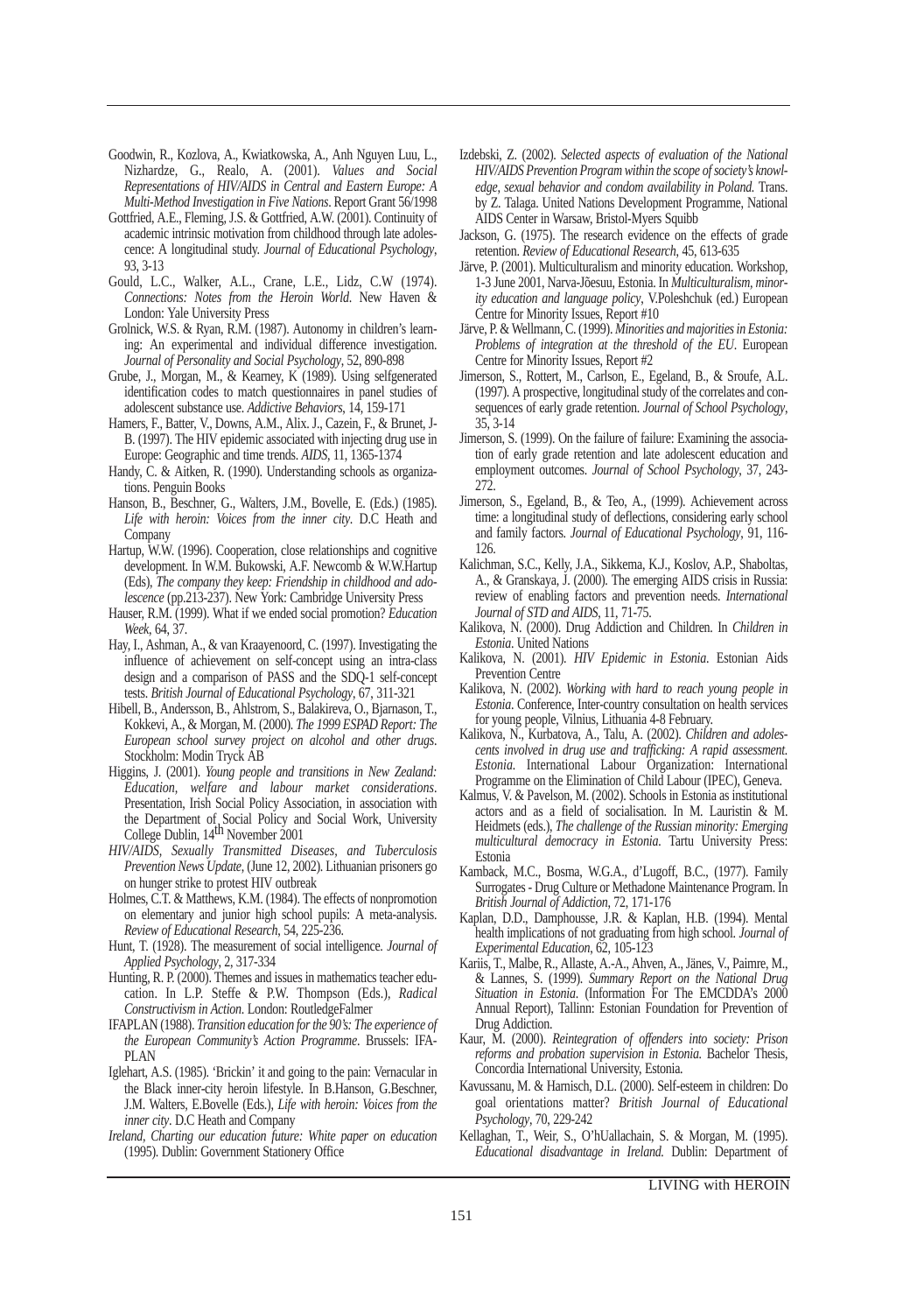Education: Combat Poverty Agency: Education Research Centre Kelly, A.V. (1999). *The curriculum: Theory and practice*. London: Paul Chapman Publishing Ltd.

- Kovacs, P. (2002). Who benefits? Ethnic bias and equity in access of ethnic minorities to locally provided public services in Central and Eastern Europe. Conference paper, 10<sup>th</sup> NISPAcee (The Network of Institutes and Schools of Public Administration in Central and Eastern Europe) Annual Conference, *Delivering Public Services in Central and Eastern Europe: Trends and Developments*
- Kroth, R. (1989). School-based parent involvement programs. In M.J. Fine (Ed.), *The second handbook of parent education*. San Diego: Academic
- Kuhn, T. (1970). *The structures of scientific revolutions.* 2nd ed. University of Chicago Press
- Kvale, S. (1992). (Ed.) *Psychology and postmodernism*. London: Sage Publications
- Ladd, G.W. & Kochenderfer, B.J. (1996). Linkages between friendship and adjustment during early school transitions. In W.M. Bukowski, A.F. Newcomb & W.W.Hartup (Eds), *The company they keep: Friendship in childhood and adolescence.* (pp.322-45) New York: Cambridge University Press
- Lagerspetz, M. (2002). *The development of drug control policy in Post-Independent Estonia.* Paper presented at the 13th Annual Conference of the European Society for Social Drug Research, Helsinki, Finland.
- Laing, R.D. (1959). *The Divided Self.* Baltimore: Penguin
- Laing, R.D (1967). *The Politics of Experience*. New York: Ballantine Lakatos, I. (1970). *The growth of knowledge*. Cambridge University Press
- Latvian National Programme (2001) The Integration of Society in Latvia. Riga
- Lemert, E. (1967). *Human Deviance, Social Problems and Social Control*. Englewood Cliffs, N.J.: Prentice-Hall
- Levitt, M.J. (1991). Attachment and close relationships: A life-span perspective. In J.L. Gewirtz and W.M. Kurtines (eds.), *Attachment in adults: Clinical and developmental perspectives.* Hillsdale, NJ: Erlbaum
- Luft, H.S. (1978). *Poverty and health: Economic causes and consequences of health problems*. Cambridge, Mass: Ballinger Publishing Co.
- Lyotard, J-F. (1984). *The postmodern condition: A report on knowledge*. Trans. by G. Bennington & B. Massumi. Minneapolis: University of Minnesota Press
- Maccoby, E.E. (1984). Socialization and Developmental Change. *Child Development*, 55, 317-328.
- Mahoney, J.L. (2000). School extracurricular activity participation as a moderator in the development of antisocial patterns. *Child Development*, 71, 502-516
- Mahoney, J.L. & Cairns, R.B. (1997). Do extracurricular activities protect against early school drop-out? *Developmental Psychology*, 33, 241-253
- Marcia, J.E. (1966). Development and Validation of Ego-Identity Status *J. of Personality and Social Psychology*, 3, 551-558
- Maremmani, I. (1999). Treating heroin addicts, i.e. Breaking through a wall of prejudices. *Heroin Addiction and Related Clinical Problems*, 1, 1-8. The Official Journal of Europad (European Opiate Addiction Treatment Association)
- Marlowe, H.A. (1986). Social intelligence: Evidence for multidimensionality and construct independence. *Journal of Educational Psychology*, 78, 52-58
- Merton, R. (1957). *Social Theory and Social Structure*. New York: Free Press of Glencoe
- MacBeth, A.M., Corner, T., Nisbeth, S.N., Nisbet, A., Ryan, D., & Strachan, D. (1984). *The child between: A report on school-family relations in the countries of the European Community*. Brussels: Commission of the European Communities
- MacDevitt, D. (1998). Measures to combat early school-leaving in EU countries. In *Educational disadvantage and early school leaving*. Dublin: Combat Poverty Agency
- McDermott, P.A., Mordell, M., & Stoltzfus, J.C. (2001). The organization of student performance in American schools: Discipline, motivation, verbal learning and nonverbal learning. *Journal of Educational Psychology*, 93, 65-76
- McGill-Frantzen, A. & Allington, R. (1993) Flunk'em or get them classified: The contamination of primary grade accountability data. *Educational Researcher*, 22, 19-22.
- McKee, M. (2002). Quoted in V. Mite, *Lithuania: HIV prison outbreak raises alarm where* AIDS cases still rare. Radio Free Europe/Radio Liberty http://www.rferl.org
- McKeown, K., Haase, T., & Pratschke, J. (2001). *Springboard promoting family well-being: Through family support services.* Department of Health and Children: Ireland
- McNeal, R.B. (1995). Extracurricular activities and high school dropouts. *Sociology of Education*, 68, 63-81
- Morgan, M. (1998). Early school leaving interventions: International comparisons. In *Educational disadvantage and early school leaving*. Dublin: Combat Poverty Agency
- Newcomb, A.F. & Bagwell, C.L. (1995). Children's friendship relations: A meta-analytic review. *Psychological Bulletin*, 117, 306- 347
- Newcomb, A.F. & Bagwell C.L. (1996). The developmental significance of children's friendship relations. In W.M. Bukowski, A.F. Newcomb & W.W.Hartup (Eds), *The company they keep: Friendship in childhood and adolescence* (pp.289-321). New York: Cambridge University Press
- O'Donnabhain, D. (1998). The work-related curriculum. In *The Future of the curriculum*, A.Trant, D. O'Donnabhain, D.Lawton, & J. O'Connor. City of Dublin V.E.C, Curriculum Development Unit.
- Oppenheimer, L. (1989). The nature of social action: Social competence versus social conformism. In B.H. Schneider, G. Attili, J. Nadel, & R.P. Weissberg (Eds), *Social competence in developmental perspective.* Dordrecht: Kluwer
- Otero-Lopez, J.M., Luengo-Martin, A., Miron-Redondo, L., Carrilo-De-La-Peña, M.T., Romero-Triñanes, E. (1994). An empirical study of the relations between drug abuse and delinquency among adolescents. *British Journal of Criminology*, 34, 459-476
- Overett, J. & Donald, D. (1998). Paired reading: Effects of a parental involvement programme in a disadvantaged community in South Africa. *British Journal of Educational Psychology*, 68, 347-356
- Pabriks, A. (2002). *Occupational representation and ethnic discrimination in Latvia.* Soros Foundation: Latvia
- Pavelson, M. & Vihalemm, T. (2002). The Russian child in the Estonian language school. In M. Lauristin & M. Heidmets (eds.), *The challenge of the Russian minority: Emerging multicultural democracy in Estonia.* Tartu University Press: Estonia
- Peters, R.S. (1965). Education as initiation. In *Philosophical analysis and education*, R.D. Archambault (ed.). London: Routledge.
- Peters, R.S. (1966). *Ethics and education*. London: Allen & Unwin.
- Poleshchuk, V. (2000). *Current problems of integration and naturalization in Estonia*. Paper presented at seminar 'Refugee policy, integration and naturalization of ethnic minorities in the Baltic region', Tallinn, 26-27 September 2000
- Poleshchuk, V. (2001). *Accession to the European Union and National Integration in Estonia and Latvia.* European Centre for Minority Issues Report #8
- Poleshchuk, V. (2001). *Advice not welcomed. Recommendations of the OSCE High Commissioner to Estonia and Latvia and the response*. Kieler Schriften zur Friedenswissenschaft. Bd. 9, Lit, Munster. ..
- Purkey, W. (1970). Self-perceptions of pupils in an experimental elementary school*. Elementary School Journal*, 71, 166-171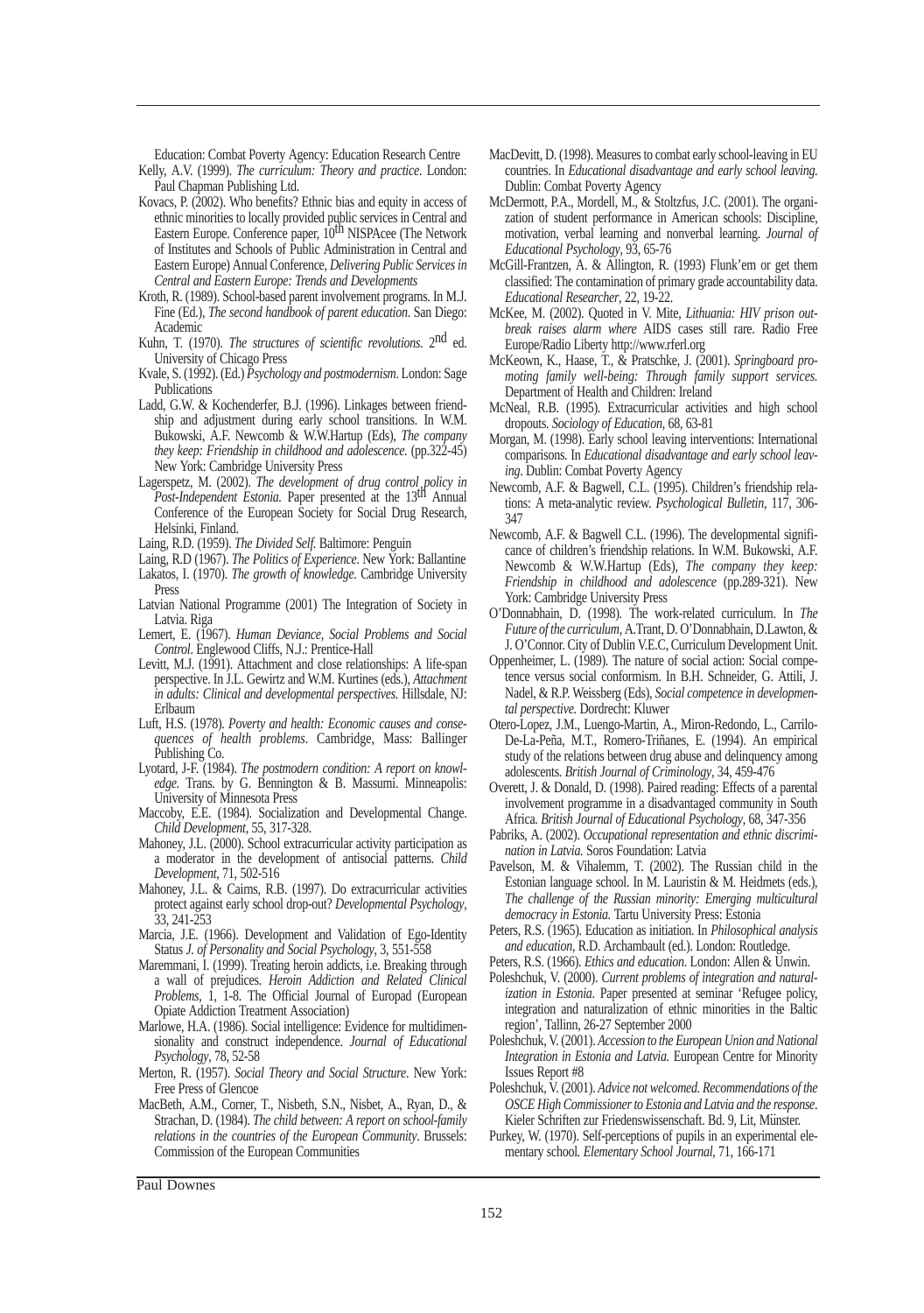- Rakickiene, J. (2002). Quoted in V. Mite, *Lithuania: HIV Prison outbreak raises alarm where AIDS cases still rare*. Radio Free Europe/Radio Liberty http://www.rferl.org
- Rhodes, T., Ball, A., Stimson, G.V., Kobyshcha, Y., Fitch, C.,Pokrvsky, V., Bezruchenko-Novachuk, M., Burrows, D., Renton, A., & Andrushchak, L., (1999). HIV Infection Associated with Drug Injecting in the Newly Independent States, Eastern Europe: The Social and Economic Context of Epidemics. *Addiction*, 94, 1323-1336
- Riggio, R.E. (1986). Assessment of basic social skills. *Journal of Personality and Social Psychology*, 51, 649-660
- Rihtar, T.K. & Kastelic, A. (1997). Findings from Methadone Maintenance Programme in the Republic of Slovenia: Comparison Study 1995-1997. Centre for Treatment of Drug Addiction, Ljubljana and Ministry of Health of the Republic of Slovenia
- Rogers, C.R. (1951). *Client-Centered Therapy*. Boston: Houghton Mifflin.
- Rogers. C.R. (1974). *On becoming a person.: A therapist's view of psychotherapy*. London: Constable
- Rosenberg, M. (1965). *Society and the adolescent self-image*. Princeton: Princeton University Press
- Rutter, M. (1985). Resilience in the face of adversity: Protective factors and resistance to psychiatric disorder. *British Journal of Psychiatry*, 147, 598-611
- Rutter, M. (1989). Pathways from Childhood to Adult Life. *Journal of Child Psychology & Psychiatry,* 30, 23-51
- Rutter, M. & Rutter, M. (1992). *Developing Minds: Challenge and continuity across the life span*. London: Penguin
- Ryan, R.M., & Grolnick, W.S. (1986). Origins and pawns in the classroom: Self-report and projective assessments of individual differences in children's perceptions. *Journal of Personality and Social Psychology*, 50, 550-558
- Ryan, R.M. & Stiller, J. (1991). The social contexts of internalization: Parent and teacher influences on autonomy, motivation and learning. In M.L. Maehr & P.L. Pintrich (eds), *Advances in motivation and achievement*. Vol. 7, pp.115-149. Greenwich, CT: JAI Press
- Sayer, A. (1997). Essentialism, social constructionism and beyond. *The Sociological Review*, 45, 454-477
- Schneider, R.J., Ackerman, P.L., & Kanfer, R. (1996). To 'Act wisely in human relations': Exploring the dimensions of social competence. Person. *Personality and Individual Differences*, 21, 469-481
- Shaw, I. (1996). Unbroken voices: Children, young people and qualitative methods. In I. Butler & I. Shaw (Eds.), *A case of neglect? Children's experiences and the sociology of childhood*. Aldershot: Ashgate
- Sheats, D. & Dunkleberger, G.E. (1979). A determination of the principal's effect in school initiated home contacts concerning attendance at elementary school. *Journal of Educational Research*, 72, 310-312
- Simons, H.W. & Billig, M. (Eds.) (1994). *After postmodernism: Reconstructing ideology critique*. London: Sage Publications Ltd
- Smith, M.L. & Shepard, L.A. (1987). What doesn't work: Explaining policies of retention in early grades. *Phi Delta Kappan*, 45, 129-134
- Smolskaya, T. & Chaika, N. (1995). *HIV infection and AIDS in North-Western Russia*. North-Western Regional AIDS Center, St. Petersburg, Pasteur Institute.
- Spencer, S.J., Fein, S., & Lomore, C.D. (2001). Maintaining one's

self-image vis-à-vis others: The role of self-affirmation in the social evaluation of the self. *Motivation and emotion*, 25, 41-64

- Stevenson, H.W., Lee, S-Y, Chen, C., Stigler, J.W., Hsu, C-C., Kitamuri, S. (1990). Contexts of achievement. *Monographs of the Society for Research in Child Development*, 55, Nos. 1-2
- Stimson, G.V. (1973). *Heroin and Behaviour.* Irish University Press: Shannon, Ireland
- Sutherland, E. (1939). *Criminology*. 3rd ed. Philadelphia: JB Lippincott
- Thiele, C. (1999). *The criterion of citizenship for minorities: The example of Estonia*. European Centre for Minority Issues, Working paper #5.
- Thorndike, E.L (1920). Intelligence and its uses. *Harper's Magazine*, 140, 217-235
- Ukraine Ministry of Health/UNAIDS (2000). *Situation analysis on HIV/AIDS epidemic in Ukraine*
- UNICEF (2001). *A decade of transition. Regional Monitoring*. Report, No. 8. Florence: UNICEF Innocenti Research Centre.
- United Nations (2001). *Concluding Observations of the Committee on the Rights of the Child: Latvia*
- United Nations (2002). *Report on the global HIV/AIDS epidemic*. Joint United Nations Programme on HIV/AIDS (UNAIDS).
- Vaillant, G.E. (1966). Parent-Child Disparity and Drug Addiction. *Journal of Nervous Mental Diseases,* 142, 534-539
- Vaughn, B.E., Colvin, T.N., Azria, M.R., Caya, L., & Krzysik, L. (2001). Dyadic analyses of friendship in a sample of preschool-age children attending Head Start: Correspondence between measures and implications for social competence. *Child Development*, 72, 862-878
- Von Aarburg, H-P. & Stauffacher, M. (2002). *Changing but confusing image of heroin use in Switzerland: Rebellious subculture, societal victims or just sick individuals ?* Conference Presentation, European Society for Social Research on Drugs (ESSD) Meeting 26–28th September 2002, Helsinki.
- Vygotsky, L. (1978). *Mind in society: The development of higher psychological processes.* Cambridge, MA: Harvard University Press
- Walters, J.M. (1985) 'Taking care of business' Updated: A fresh look at the daily routine of the heroin user. In B.Hanson, G.Beschner, J.M. Walters, E.Bovelle (Eds.), *Life with heroin: Voices from the inner city*. D.C Heath and Company
- Warnock, M. (1977). *Schools of thought*. London: Faber.
- Wiest, D.J., Wong, E.H., Cervantes, J.M., Craik, L., Kreil, D.A. (2001). Intrinsic motivation among regular, special and alternative education high school students. *Adolescence*, 36, 111-126
- Wills, T.A. & Shiffman, S. (1985). Coping and Substance Use: A Conceptual Framework. In S. Shiffman & T.A. Wills (eds.), Coping and Substance Use, pp.3-24. Orlando: Academic Press
- Wills, T.A., Vaccaro, D. & McNamara, G. (1992). The Role of Life Events, Family Support and Competence in Adolescent Substance Use: A Test of Vulnerability and Protective Factors. *American Journal of Community Psychology,* 20, 349-374
- Yoder, A.E. (2000). Barriers to Ego Identity Status Formation: A Contextual Qualification of Marcia's Identity Status Paradigm. *J. of Adolescence*, 23, 95-106
- Zaagman, R. (1999). *Conflict prevention in the Baltic States: The OSCE High Commissioner on National Minorities in Estonia, Latvia and Lithuania*. European Centre for Minority Issues, Monograph #1
- Zhilinskis, S. (2000). The lack of serious attention given to the heroin problem in Estonia. Conference, *The HIV epidemic in Estonia: The role of the community*. Concordia International University, December 1st, 2000
- Zimmerman, M.A. & Maton, K.I. (1992). Lifestyle and substance use among male African-American urban adolescents: A cluster analytic approach. *American Journal of Community Psychology*, 20, 121-138